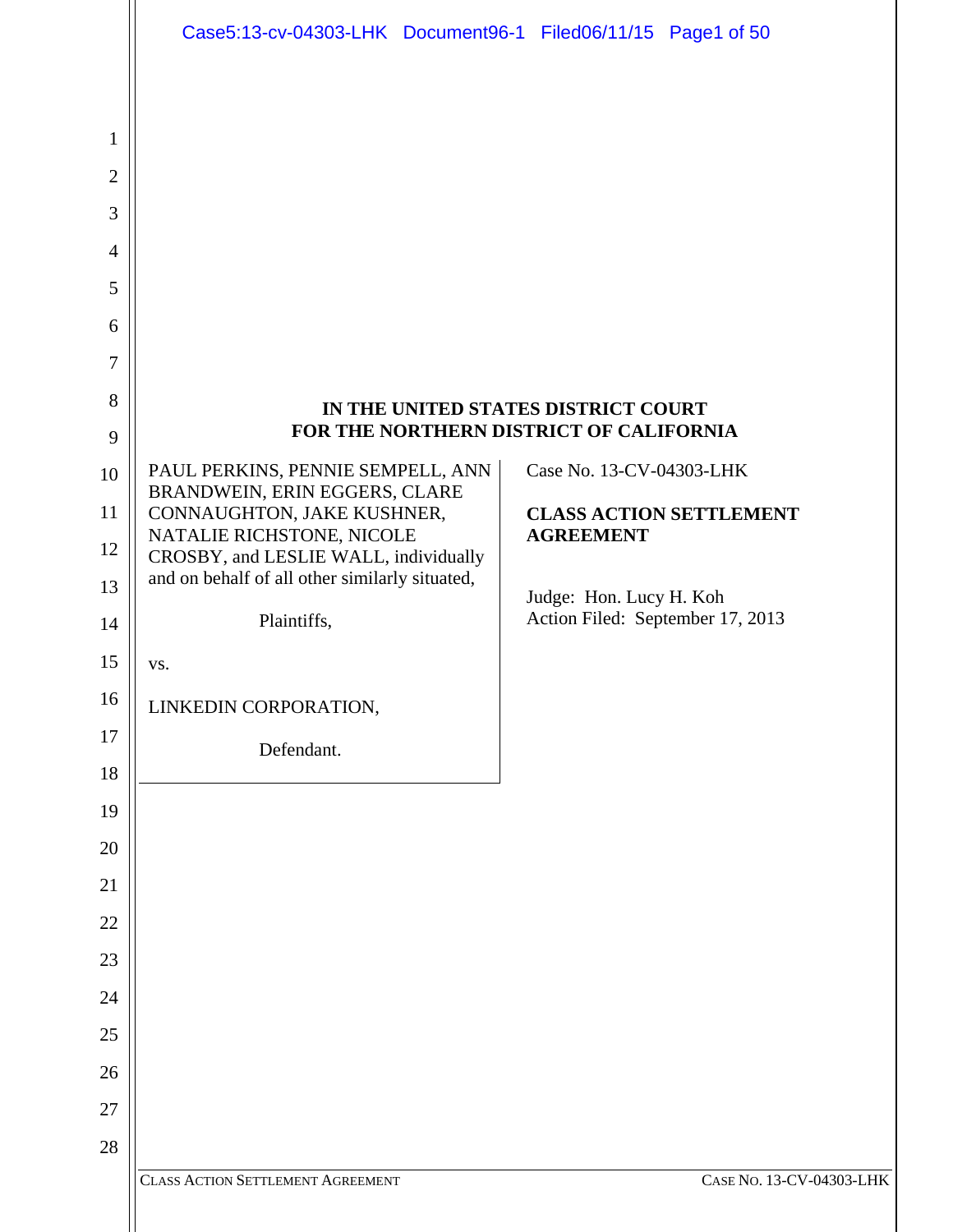1

#### **SETTLEMENT AGREEMENT AND RELEASE**

2 3 4 5 6 7 8 9 This Settlement Agreement and Release and its attached exhibits ("Settlement Agreement" or "Agreement"), is entered into by and among Paul Perkins, Pennie Sempell, Ann Brandwein, Erin Eggers, Clare Connaughton, Jake Kushner, Natalie Richstone, Nicole Crosby, and Leslie Wall (collectively, the "Plaintiffs" or "Class Representatives"), individually and on behalf of the Settlement Class, and LinkedIn Corporation ("Defendant" or "LinkedIn") (Plaintiffs and LinkedIn collectively, the "Parties"). This Agreement is intended by the Parties to fully, finally, and forever resolve, discharge, and settle the Released Claims upon and subject to the terms and conditions set forth in this Agreement, and subject to the final approval of the Court.

10

#### **RECITALS**

11 12 13 14 15 16 17 18 19 20 21 WHEREAS, on September 17, 2013, Plaintiffs brought a putative class action in the United States District Court for the Northern District of California against LinkedIn, captioned *Perkins et al. v. LinkedIn Corporation*, Case No. 13-CV-04303-LHK ("Action"), asserting violations of (1) California's common law right of publicity; (2) California's Unfair Competition Law (Cal. Bus. & Prof. Code §§ 17200, *et seq.*) (the "UCL"); (3) the Stored Communications Act, 18 U.S.C. §§ 2701, *et seq.*; (4) the federal Wiretap Act, 18 U.S.C. §§ 2510, *et seq.*; (5) California Penal Code § 502; and (6) the California Invasion of Privacy Act, Cal. Penal Code §§ 630, *et seq*., based on LinkedIn's alleged use of Add Connections to grow its member base. (Dkt. No. 1.) As defined below, Add Connections means the processes by which new and existing LinkedIn members may import contact information from external email accounts and/or invite one or more of those imported contacts to connect with them on LinkedIn.

22

23 24 WHEREAS, on October 2, 2013, Plaintiffs filed a First Amended Complaint ("FAC"), asserting the same claims, but dropping the California Invasion of Privacy Act claims. (Dkt. No. 7.) WHEREAS, on December 6, 2013, LinkedIn moved to dismiss the FAC, and in the

25 alternative to strike the class allegations, pursuant to Federal Rules of Civil Procedure 9(b), 12(b)(1),

26 12(b)(6), 12(f), 23(c)(1)(A), and 23(d)(1)(D). (Dkt. No. 17.)

27 28 WHEREAS, on June 12, 2014, the Court granted in part and denied in part LinkedIn's motion to dismiss the FAC. The Court dismissed all of Plaintiffs' claims based on the Add Connections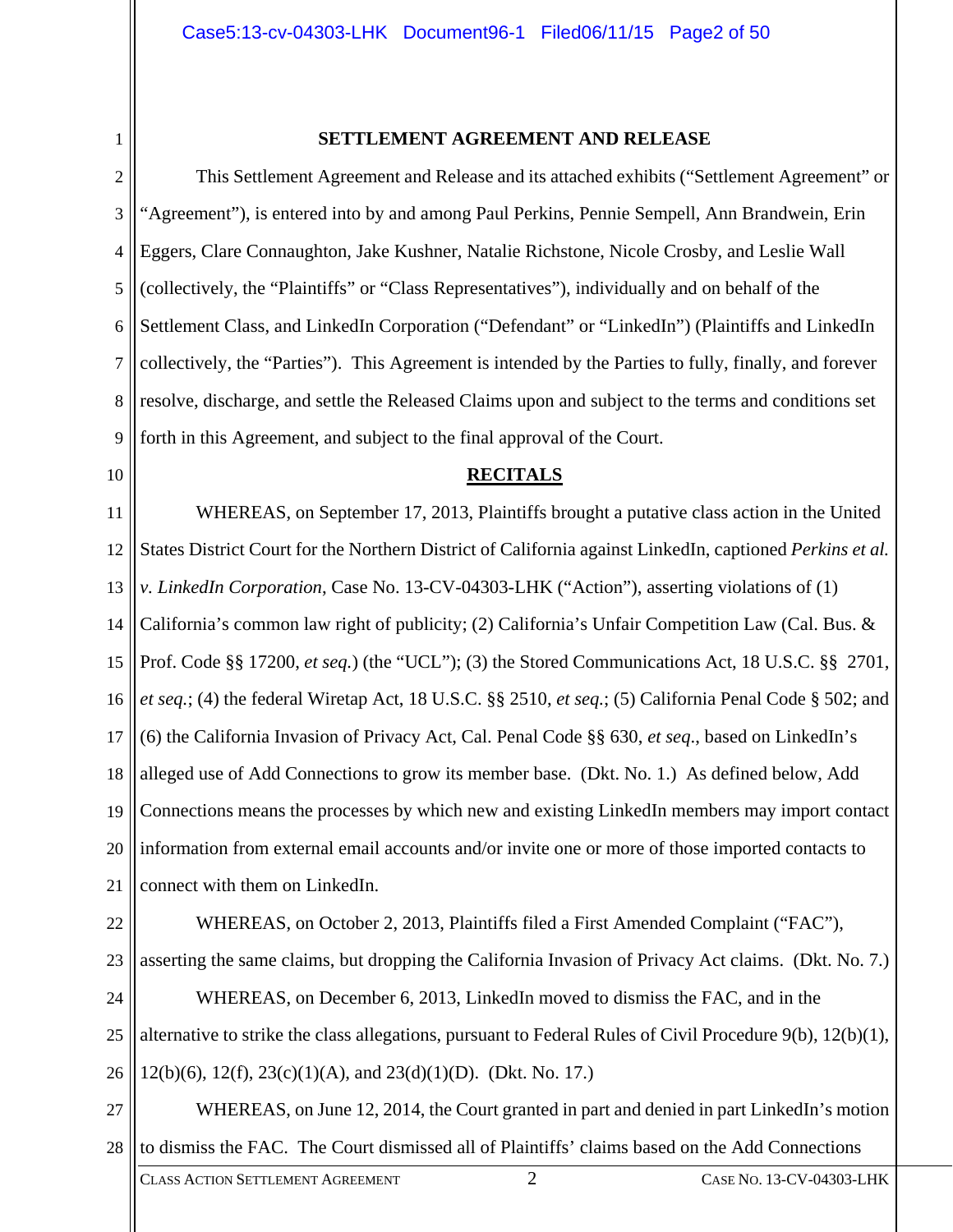#### Case5:13-cv-04303-LHK Document96-1 Filed06/11/15 Page3 of 50

1 2 3 4 5 6 contact import process, *i.e.*, Plaintiffs' claims under the Stored Communications Act, the Wiretap Act, and California Penal Code § 502. The Court also dismissed Plaintiffs' claims under the "unfair" and "fraudulent" prongs of the UCL. With respect to Plaintiffs' remaining claim under California's common law right of publicity and derivative claim under the UCL's "unlawful" prong, the Court dismissed all claims based on connection invitation emails, but allowed claims based on reminder emails to proceed. The Court granted Plaintiffs leave to amend. (Dkt. No. 47.)

7 8 WHEREAS, on August 26, 2014, the Parties participated in a full-day mediation session with the Honorable A. Howard Matz (ret.) in Los Angeles, California. The matter was not resolved.

9 10 11 12 WHEREAS, on August 28, 2014, Plaintiffs filed a Second Amended Complaint ("SAC"), reasserting claims based on reminder emails under California's common law right of publicity and UCL, and adding a new claim under California's statutory right of publicity, Cal. Civ. Code § 3344. (Dkt. No. 55.)

13 14 15 16 WHEREAS, on September 18, 2014, LinkedIn moved to dismiss the SAC. (Dkt. No. 60.) WHEREAS, on November 13, 2014, the Court granted in part and denied in part LinkedIn's motion to dismiss the SAC, dismissing Plaintiffs' claim under Cal. Civ. Code § 3344. The Court granted leave to amend. (Dkt. No. 69.)

17 18 WHEREAS, on December 15, 2014, Plaintiffs filed the Third Amended Class Action Complaint ("TAC"), reasserting the same claims asserted in the SAC. (Dkt. No. 70.)

19 20 21 22 23 WHEREAS, on January 9, 2015, LinkedIn filed an answer to the TAC. (Dkt. No. 73.) WHEREAS, on January 13, 2015, the Parties participated in a mediation session with Antonio Piazza of Mediated Negotiations in San Francisco, California. The Parties subsequently accepted a mediator's proposal for a class action settlement subject to reaching agreement on remaining material terms and execution of this Settlement Agreement.

24 25 26 27 28 WHEREAS, at all times, LinkedIn has denied and continues to deny that it committed any wrongful act or violation of law or duty alleged in the Action and that any of Plaintiffs' claims can be certified for class treatment outside of the settlement context. In addition, LinkedIn maintains that it has acted properly in allowing members to grow their professional networks on LinkedIn by importing contact information from external email accounts and/or inviting one or more of those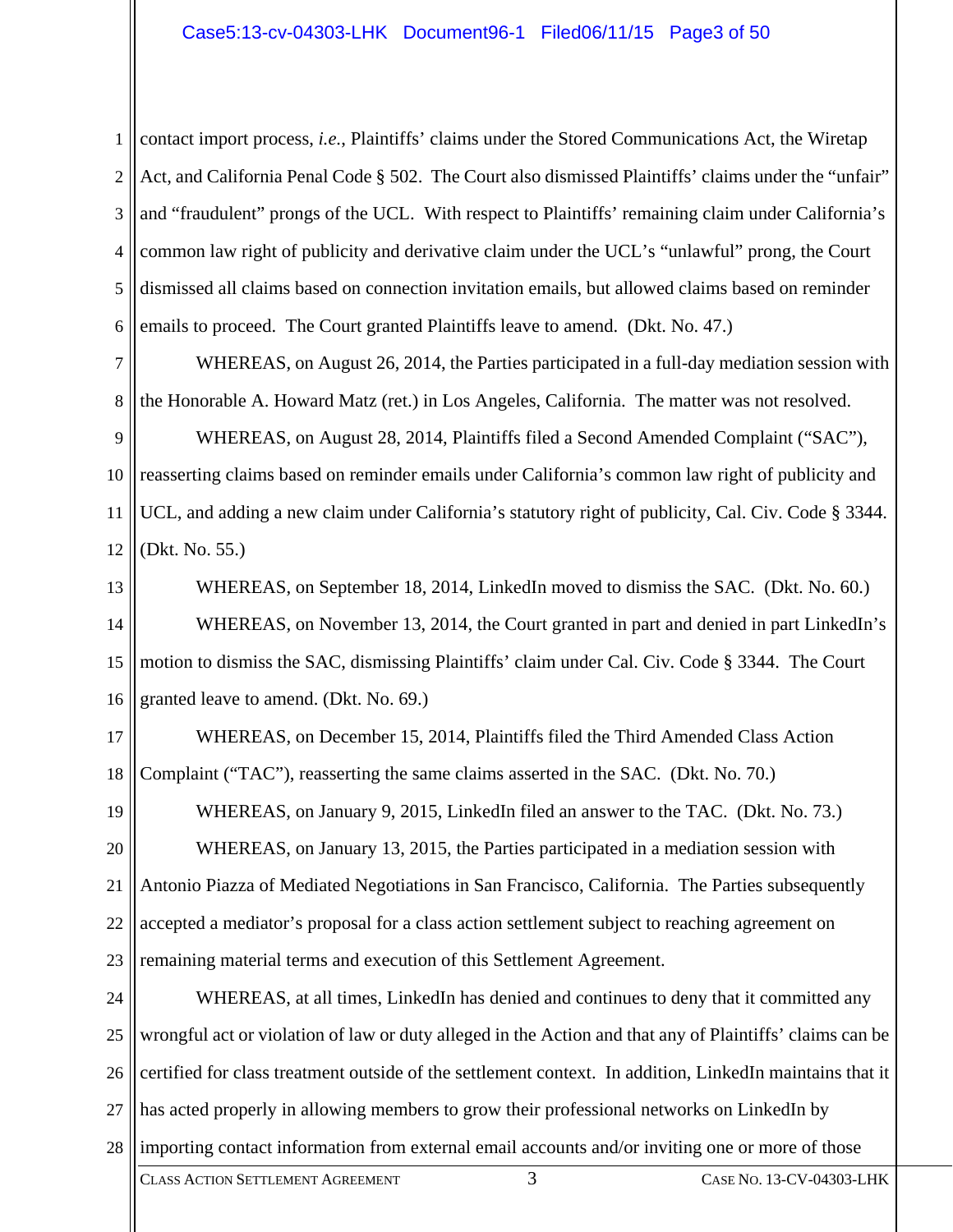1 2 3 4 5 6 7 8 9 contacts to connect on LinkedIn and has meritorious defenses to the merits and in opposition to class certification of the claims alleged in the Action and is prepared to defend all aspects of the Action. Nonetheless, taking into account the costs, inconvenience, uncertainty, and risks inherent in any litigation, LinkedIn has concluded that it is desirable and beneficial that the Action be fully, finally, and forever resolved, discharged, and settled upon and subject to the terms and conditions set forth in this Agreement, and subject to the final approval of the Court. This Agreement is a compromise, and neither it nor any related documents or negotiations shall be construed as or deemed to be evidence of or an admission or concession of liability or wrongdoing on the part of LinkedIn, or any of the Released Parties, with respect to any liability, wrongdoing, or damage whatsoever.

10 11 12 13 14 15 16 17 18 19 WHEREAS, Plaintiffs believe that the claims asserted in the Action against Defendant have merit, would have been certified for class treatment, and would have resulted in summary judgment or judgment after trial in Plaintiffs' favor. Nonetheless, Plaintiffs and Settlement Class Counsel recognize and acknowledge that Defendant has raised factual and legal defenses in the Action that present a significant risk that Plaintiffs will not be able to certify a class or prevail on the merits. Plaintiffs and Settlement Class Counsel also have taken into account the uncertain outcome and risks of any litigation, especially in complex actions, as well as the difficulties and delays inherent in such litigation. Therefore, Plaintiffs believe that it is desirable that the Action be fully, finally, and forever resolved, discharged, and settled upon and subject to the terms and conditions set forth in this Agreement, and subject to the final approval of the Court.

20 21 22 23 WHEREAS, based on their evaluation, Class Counsel have concluded that the terms and conditions of this Agreement are fair, reasonable, and adequate to the Settlement Class, and that it is in the best interests of the Settlement Class to resolve, discharge, and settle the above-captioned action upon and subject to the terms and conditions set forth in this Agreement.

24

25 26 27 28 **NOW, THEREFORE, IT IS HEREBY STIPULATED AND AGREED** by and among Plaintiffs and LinkedIn, by and through their undersigned counsel that, subject to the final approval of the Court as provided for in this Agreement, and in consideration of the benefits to the Parties under this Agreement, that the Action and Released Claims shall be fully, finally, and forever resolved, discharged, and settled, and the Action shall be dismissed with prejudice.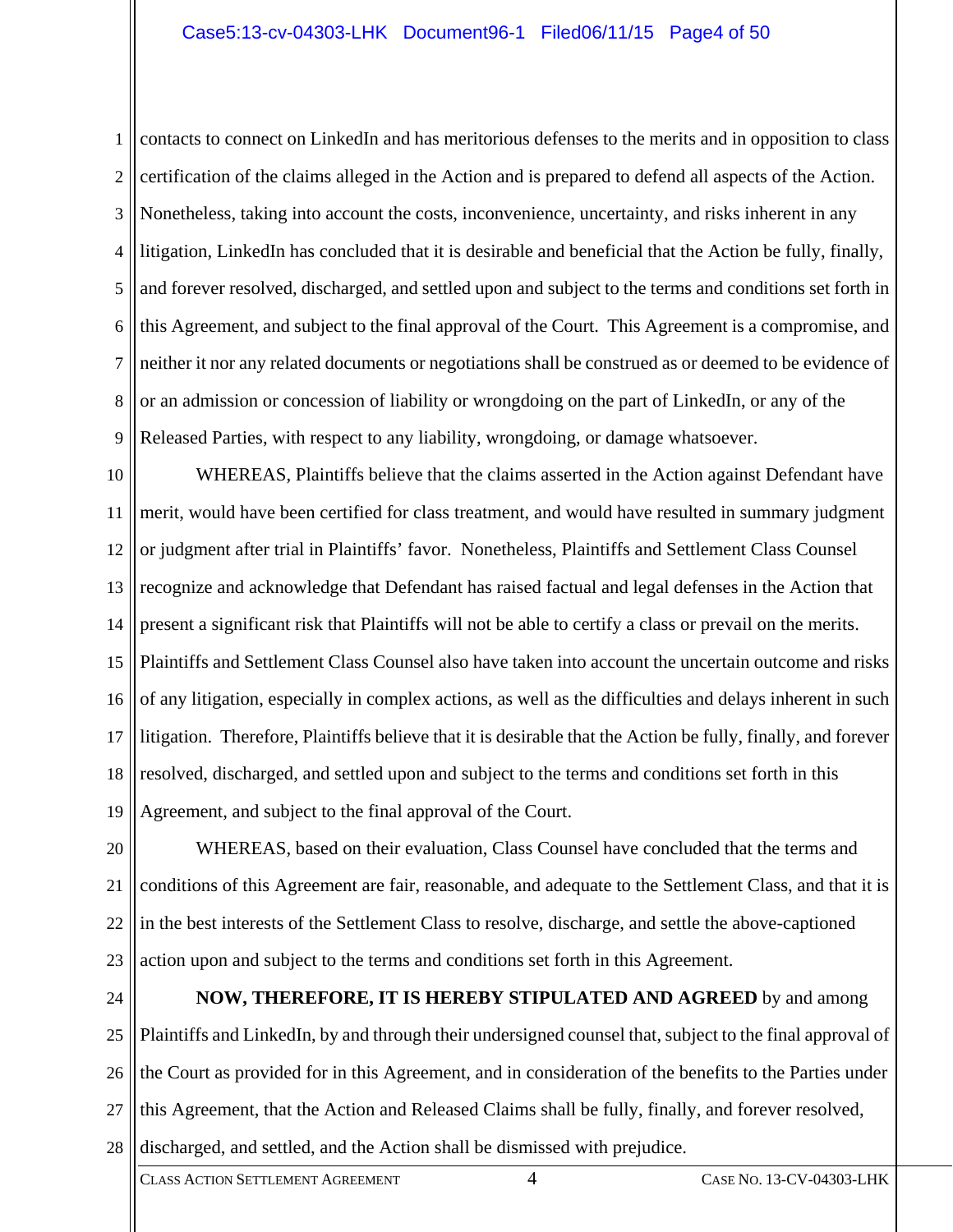#### 1 **1. DEFINITIONS**

2 3 As used in this Settlement Agreement, the following terms shall have the meanings specified below. The singular includes the plural and vice versa.

4 5 6 1.1 "**Action**" means the putative class action captioned Perkins et al. v. LinkedIn Corporation, Case No. 5:13-cv-04303-LHK, pending in the United States District Court for the Northern District of California.

7 8 9 10 1.2 "**Add Connections**" means the processes by which new and existing LinkedIn members may import contact information from external email accounts and/or invite one or more of those imported contacts to connect on LinkedIn by sending connection invitation and up to two reminder emails.

11 12 13 14 15 16 17 18 19 1.3 "**Approved Claim**" means a Claim Form, submitted by a Settlement Class Member that (a) is submitted timely and in accordance with the directions on the Claim Form and the provisions of this Settlement Agreement; (b) is fully and truthfully completed and executed by the Settlement Class Member with all of the information requested in the Claim Form, including statements made under penalty of perjury that the Settlement Class Member did not agree to the use of his or her name or profile picture to grow LinkedIn's member base through Add Connections and believes that he or she was injured by such use; (c) is signed by the Settlement Class Member, physically or electronically; and (d) is verified by the Settlement Administrator in accordance with Section 3.2.

20 21 22 1.4 "**Authorized Claimant**" means a Settlement Class Member who submits an Approved Claim. Each Settlement Class Member may submit only one Claim Form, regardless of how many LinkedIn accounts they may have, and therefore is limited to only one Approved Claim.

23 24 1.5 "**CAFA Notice**" means the notice intended to comply with the requirements of the Class Action Fairness Act of 2005, 28 U.S.C. § 1715, as provided for in Section 5.2.

25 26 1.6 "**Claims Deadline**" means the date by which a Claim Form must be postmarked or received to be timely and shall be set as a date no later than sixty (60) days after the Notice Date.

27 28 1.7 "**Claim Form**" means the document substantially in the form attached hereto as Exhibit A. The Claim Form shall be available for submission in electronic and paper format.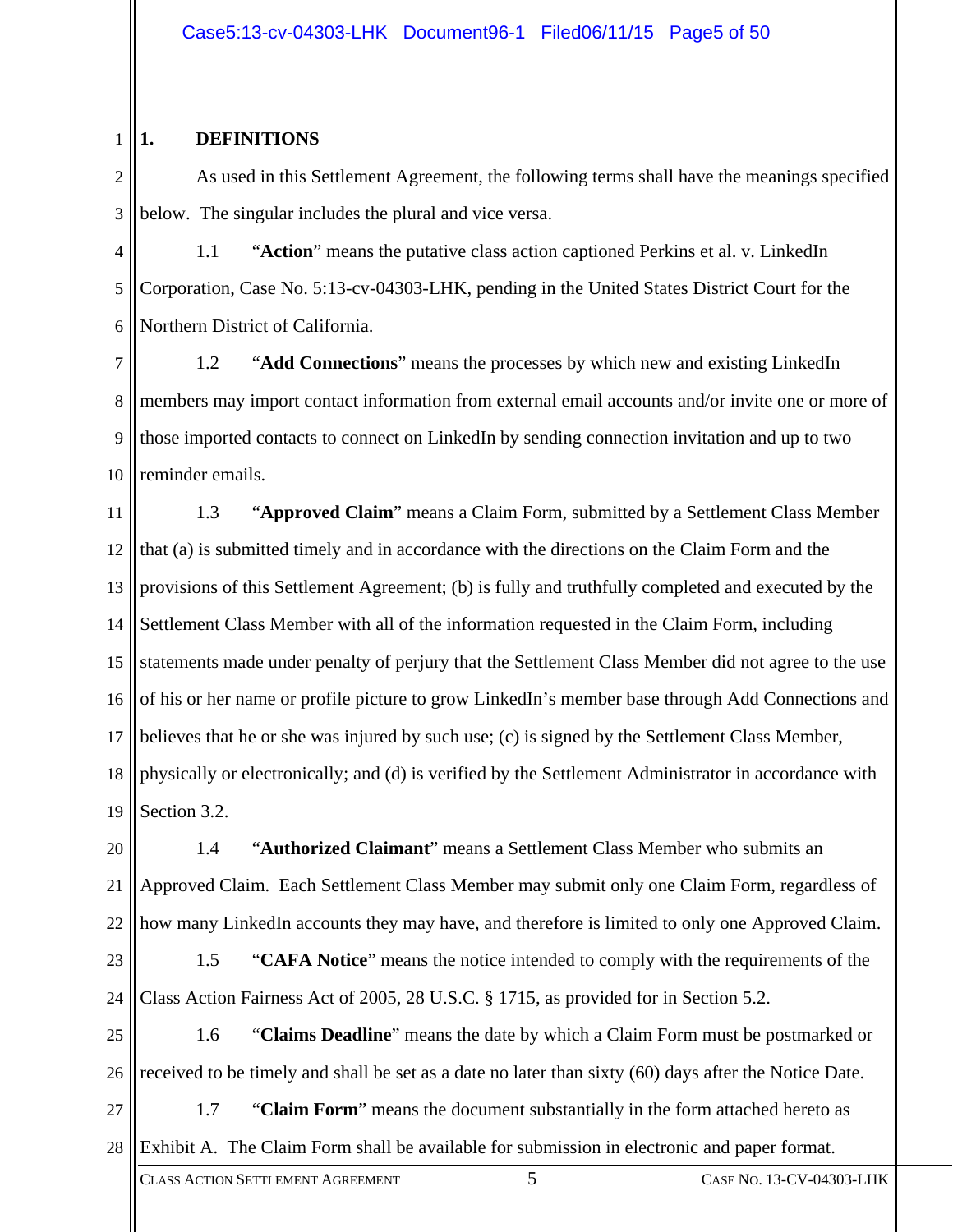1 2 1.8 "**Class Counsel**" means Lieff, Cabraser, Heimann & Bernstein, LLP; Olavi Dunne LLP; and Russ August & Kabat.

3 4 5 1.9 "**Class Representatives**" or "**Plaintiffs**" means Paul Perkins, Pennie Sempell, Ann Brandwein, Erin Eggers, Clare Connaughton, Jake Kushner, Natalie Richstone, Nicole Crosby, and Leslie Wall.

6 7 1.10 "**Contingent Payment**" means the consideration set forth in Section 2.1.2 not to exceed the amount of Seven Hundred and Fifty Thousand Dollars (\$750,000).

8 9 1.11 "**Court**" means the United States District Court for the Northern District of California.

10 11 1.12 "*Cy Pres* **Recipients**" means Access Now, Electronic Privacy Information Center ("EPIC"), and Network for Teaching Entrepreneurship ("NTFE").

12

1.13 "**Defendant**" means LinkedIn Corporation, a Delaware corporation.

13 14 1.14 "**Email Notice**" means the notice of the Settlement and Final Approval Hearing, substantially in the form attached hereto as Exhibit B.

15 16 17 18 19 20 21 22 1.15 "**Escrow Account**" means the separate, interest-bearing escrow account to be established by the Settlement Administrator under terms agreed upon by Class Counsel and Defendant at a depository institution insured by the Federal Deposit Insurance Corporation and that has total assets of at least \$500 million and a short-term deposit rating of at least P-1 (Moody's) or A-1 (Standard & Poors). The money in the Escrow Account shall be invested in the following types of accounts and/or instruments and no other: (i) demand deposit accounts and/or (ii) time deposit accounts and certificates of deposit, in either case with maturities of forty five (45) days or less. The costs of establishing and maintaining the Escrow Account shall be paid from the Settlement Fund.

- 23 24 25 1.16 "**Fee Award**" means any attorneys' fees, expenses, and costs awarded by the Court to Class Counsel following the written motion or application for such awards made in accordance with Section 8.1. Any Fee Award will be paid out of the Settlement Fund.
- 26 27 28 1.17 "**Final Approval Hearing**" means the hearing before the Court where the Parties will request the Final Judgment to be entered by the Court approving the Settlement Agreement and where Plaintiffs will request approval of the Fee Award to Class Counsel and the Incentive Award to the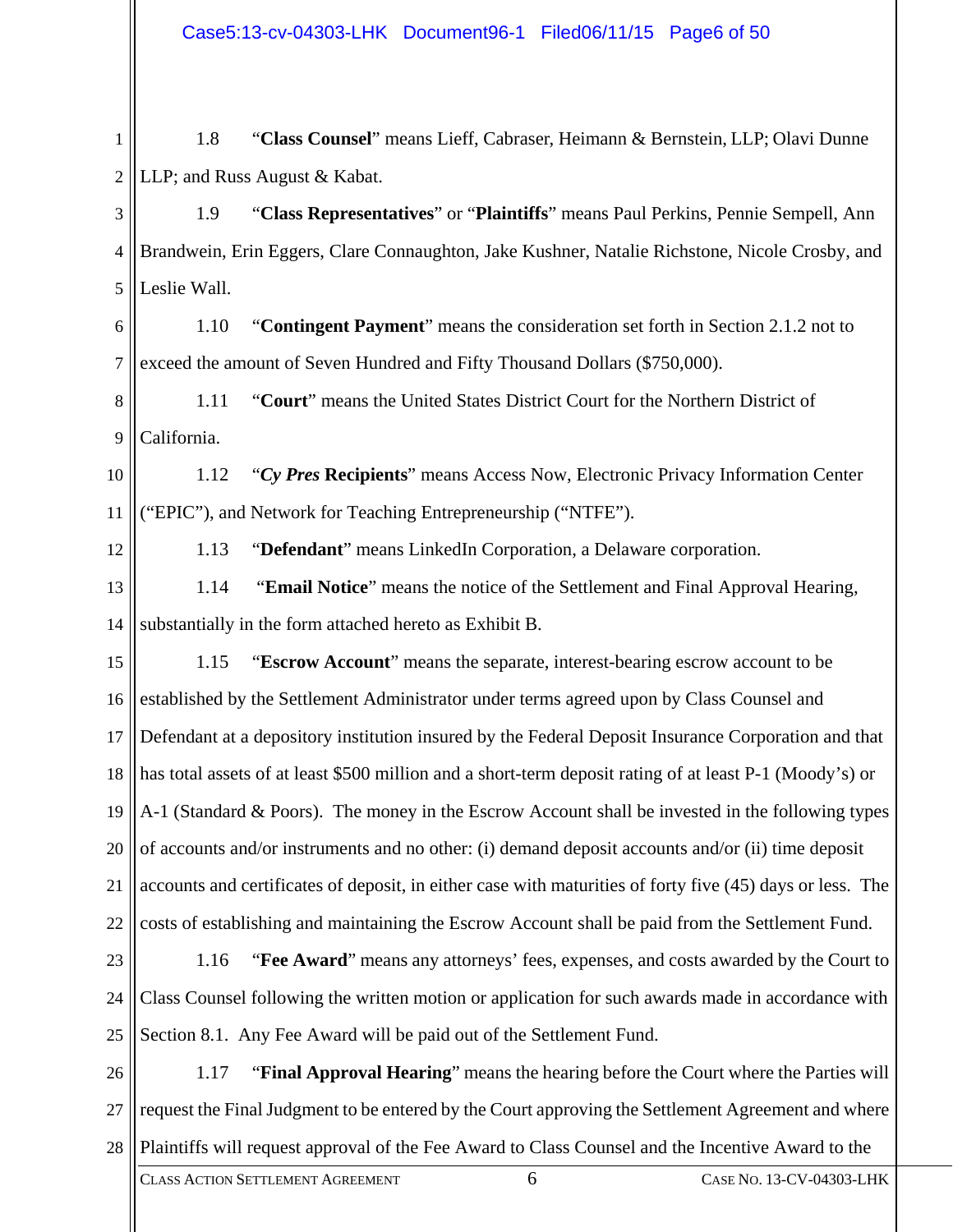1 2 Class Representatives. The Final Approval Hearing shall be no earlier than one hundred ten (110) days after the Notice Date or such other time as the Court shall set.

3 4 1.18 "**Final Order and Judgment**" means the final order and judgment granting final approval to this Settlement after the Final Approval Hearing as provided for in Section 6.4.

5 6 7 8 9 10 11 12 13 14 15 1.19 "**Final Settlement Date**" means the date one (1) business day after the Final Order and Judgment becomes "Final." For purposes of this Section, "Final" means that all of the following events have occurred: (i) the time expires for filing or noticing any appeal of the Court's Final Order and Judgment approving the Settlement Agreement; (ii) if there is an appeal or appeals, other than an appeal or appeals solely with respect to the Fee Award, completion, in a manner that finally affirms and leaves in place the Final Order and Judgment without any material modification, of all proceedings arising out of the appeal or appeals (including, but not limited to, the expiration of all deadlines for motions for reconsideration, rehearing en banc, or petitions for review and/or certiorari, all proceedings ordered on remand, and all proceedings arising out of any subsequent appeal or appeals following decisions on remand); or (iii) final dismissal of any appeal or any proceeding on certiorari.

16 17 18 1.20 "**Incentive Award**" means any amount awarded by the Court to the Class Representatives following the written motion or application for such award made in accordance with Section 8.2. Any Incentive Award will be paid out of the Settlement Fund

19

1.21 "**LinkedIn's Counsel**" means Munger, Tolles & Olson LLP.

20 21 22 1.22 "**Net Settlement Fund**" means the Settlement Fund, plus any interest or investment income earned on the Settlement Fund, less all of the following: Fee Award, Incentive Award, Settlement Administration and Notice Expenses, Taxes, and Tax Expenses.

23 24 1.23 "**Notice**" means notice to the Settlement Class of the Settlement, consisting of the Email Notice and the Website Notice.

25 26 1.24 "**Notice Date**" means the date by which the Notice Plan is completed, which shall be a date no later than thirty (30) days after the date of entry of the Preliminary Approval Order.

27 28 1.25 "**Notice Plan**" means the plan of disseminating notice of the Settlement to the Settlement Class, as set forth in Section 5.1.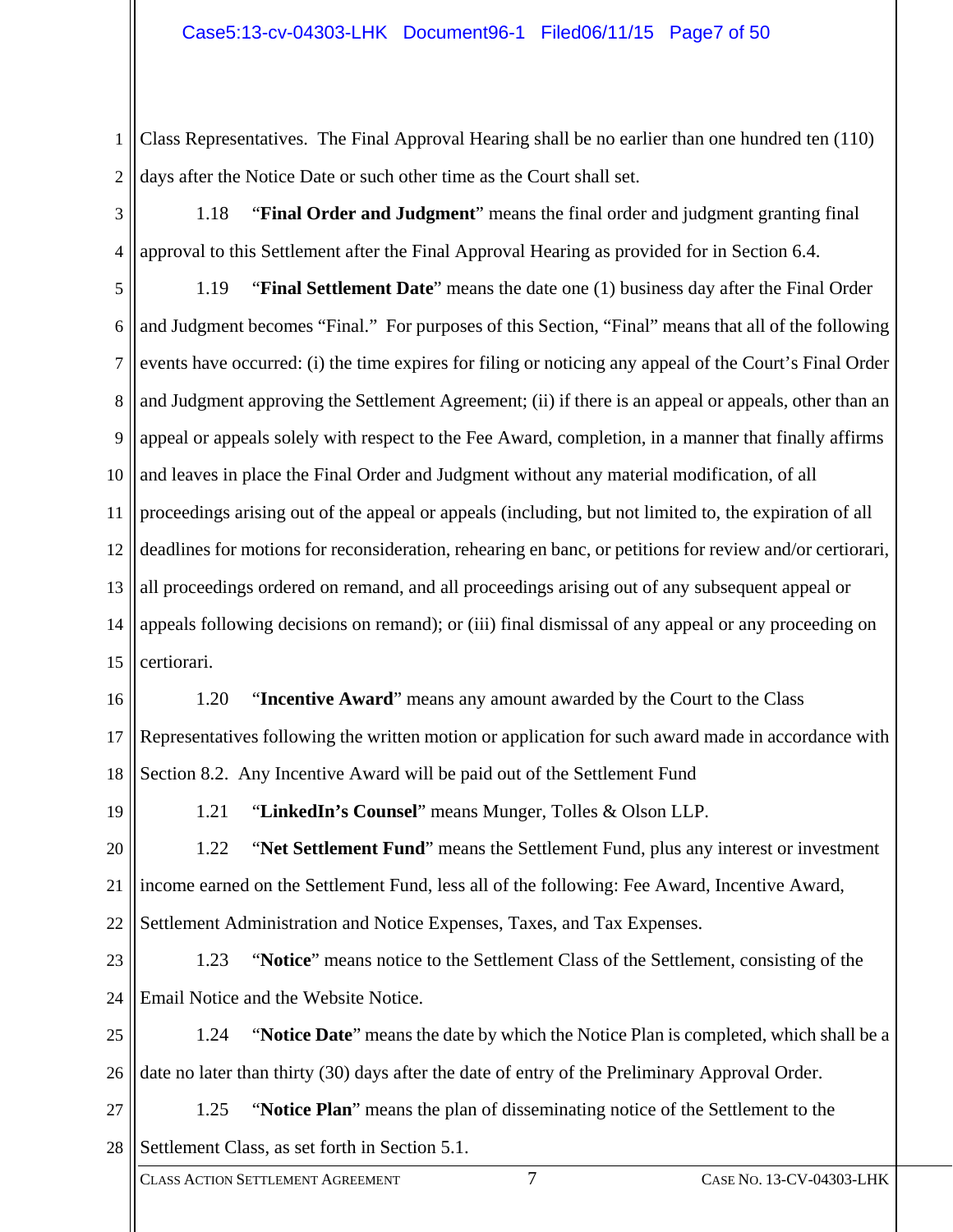1 2 3 1.26 "**Objection/Exclusion Deadline**" means the date by which a written objection to the Settlement or an exclusion request must be filed with the Court or postmarked, which shall be set as a date no later than sixty (60) days after the Notice Date.

4 5 6 7 8 1.27 "**Person**" means, without limitation, any individual, corporation, partnership, limited partnership, limited liability partnership, limited liability company, association, joint stock company, estate, legal representative, trust, unincorporated association, government or any political subdivision or agency thereof, and any business or legal entity and their spouses, heirs, predecessors, successors, representatives, or assigns.

9 10 1.28 "**Preliminary Approval Order**" means the order preliminarily approving the Settlement, as provided for in Section 6.1.

11 12 13 14 15 16 17 18 19 20 21 22 1.29 "**Released Claims**" means any and all actions, causes of action, claims, demands, liabilities, obligations, damages (including, without limitation, punitive, exemplary and multiple damages), penalties, sanctions, losses, debts, contracts, agreements, attorneys' fees, costs, expenses, and rights of any nature and description whatsoever (including "Unknown Claims" as defined below), whether based on federal, state, or local statutes, common law, regulations, rules or any other law of the United States or foreign jurisdiction, known or unknown, fixed or contingent, suspected or unsuspected, in law or in equity, that were asserted or could have been asserted arising from or related to allegations in the Action regarding the alleged use of Add Connections to grow LinkedIn's member base, including, without limitation, (i) accessing, importing, storing and/or using information from LinkedIn members' external email accounts; (ii) using LinkedIn members' names, photographs, likenesses, and/or identities in emails relating to Add Connections; or (iii) related disclosures, representations, and omissions.

23 24 25 26 27 28 1.30 "**Released Parties**" means LinkedIn and any and all of its present or former heirs, executors, estates, administrators, predecessors, successors, assigns, parents, subsidiaries, associates, affiliated and related entities, employers, employees, agents, representatives, consultants, independent contractors, directors, managing directors, officers, partners, principals, members, attorneys, accountants, financial and other advisors, investment bankers, insurers, reinsurers, underwriters, shareholders, lenders, auditors, investment advisors, and any and all present and former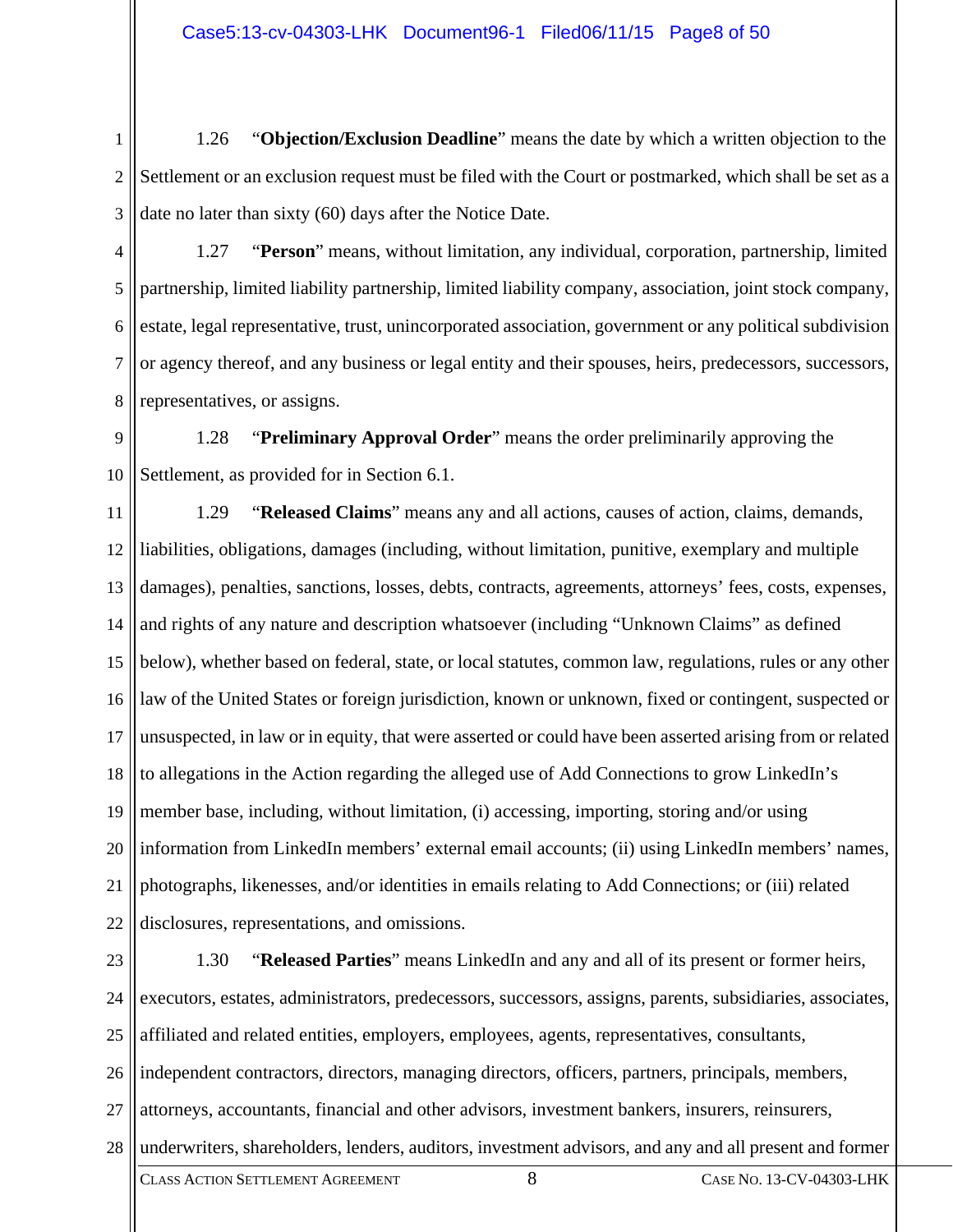1 2 3 companies, firms, trusts, corporations, officers, directors, other individuals or entities in which LinkedIn has a controlling interest or which is affiliated with any of them, or any other representatives of any of these Persons and entities.

4 5 6 1.31 "**Releasing Parties**" means Plaintiffs and Settlement Class Members, regardless of whether such Settlement Class Members submit claims, and all of the their present, former, and future heirs, executors, administrators, representatives, agents, attorneys, partners,

7 8 9 10 predecessors-in-interest, successors, assigns, and legatees. To the extent a Settlement Class Member is not an individual, Releasing Parties also includes all of its present, former, and future direct and indirect parent companies, affiliates, subsidiaries, divisions, agents, franchisees, successors, and predecessors-in-interest.

11 12 1.32 "**Settlement**" means the class action settlement set forth in this Settlement Agreement.

13 14 15 1.33 "**Settlement Administrator**" means Gilardi & Co. LLC, selected by the Parties and subject to approval by the Court, which shall perform the settlement administration duties set forth in this Settlement Agreement and as may be ordered by the Court.

16 17 18 19 20 21 22 23 1.34 "**Settlement Administration and Notice Expenses**" means any and all expenses relating to implementation of this Settlement Agreement, including, without limitation, the costs incurred by the Settlement Administrator in disseminating Notice in accordance with the Notice Plan and CAFA Notice, processing Claim Forms, objections, and requests for exclusion, establishing and maintaining the Settlement Website and Escrow Account, administering payments to Authorized Claimants via ACH transfers or by physical check (including the costs of mailing checks), and otherwise performing the services it is obligated to perform under this Settlement Agreement. Settlement Administration Expenses will be paid out of the Settlement Fund..

24 25 26 27 28 1.35 "**Settlement Class**" means all current and former LinkedIn members who used Add Connections to import information from external email accounts and to send emails to persons who were non-members in which the member's name, photograph, likeness and/or identity was displayed between September 17, 2011 and October 31, 2014. Excluded from the Settlement Class are the following: (1) Defendant, its subsidiaries, and affiliates and their respective officers, directors and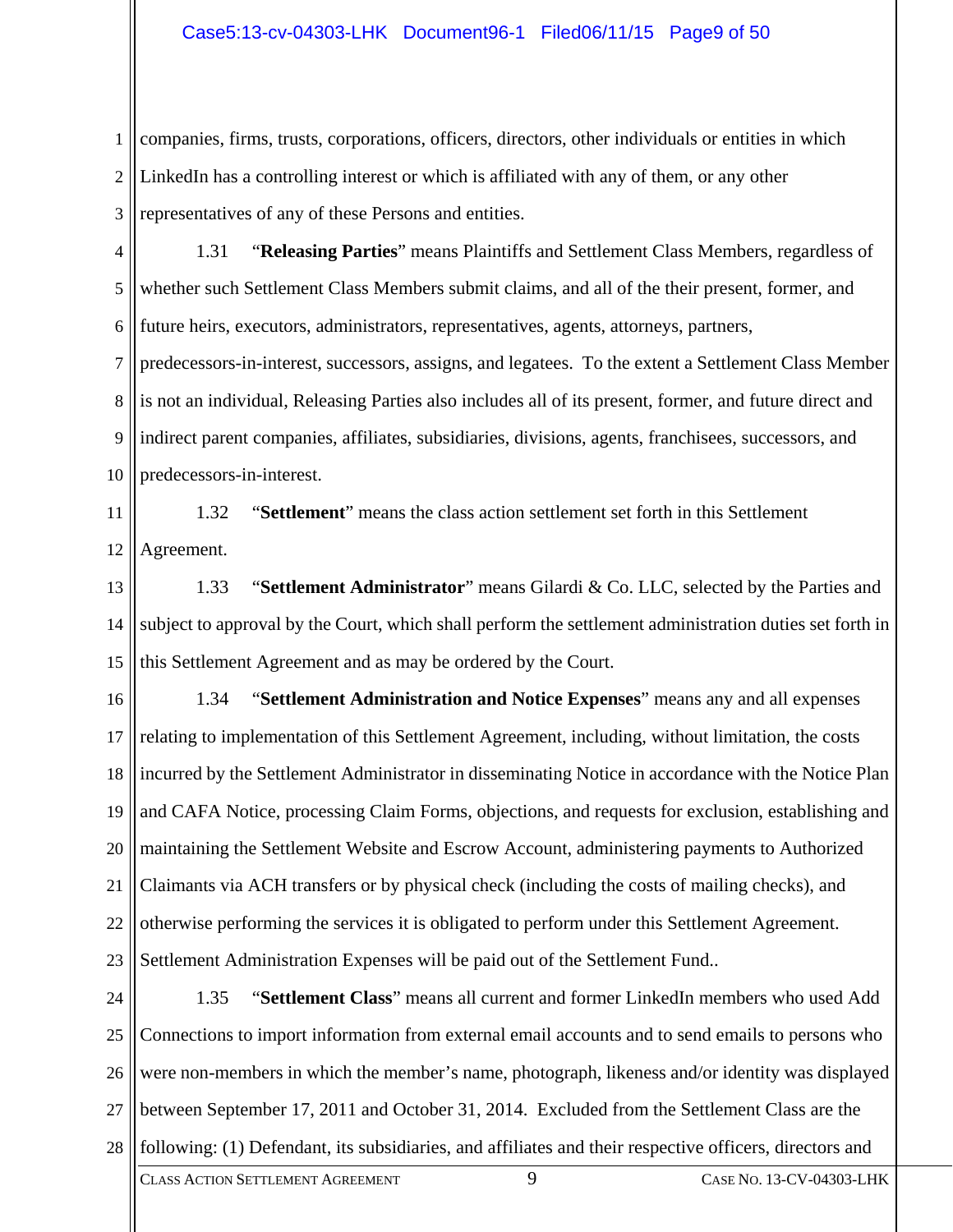1 2 employees, (2) Class Counsel and Defendant's Counsel, and (3) any judicial officer to whom the Action is assigned.

3 4 5 1.36 "**Settlement Class Member**" means a Person who falls within the definition of the Settlement Class and who has not submitted a timely and valid request for exclusion from the Settlement Class.

6 7 1.37 "**Settlement Fund**" means the consideration set forth in Section 2.1.1 in the amount of Thirteen Million Dollars (\$13,000,000).

8 9 10 1.38 "**Settlement Website**" means the website to be created by the Settlement Administrator containing details and information about the Settlement, including this Agreement, Website Notice, and Claim Form.

11 12 13 14 1.39 "**Tax Expenses**" means any and all expenses and costs incurred in connection with the calculation and payment of taxes or the preparation of tax returns and related documents (including, without limitation, expenses of tax attorneys and/or accountants and costs and expenses relating to filing (or failing to file) the returns). Tax Expenses will be paid out of the Settlement Fund.

15 16 1.40 "**Taxes**" means all taxes (including any estimated taxes, interest, or penalties) relating to the income earned by the Settlement Fund. Taxes will be paid out of the Settlement Fund.

17 18 19 20 21 22 23 1.41 "**Unknown Claims**" means claims that could have been raised in the Action and that Plaintiffs, the Releasing Parties, or any of them, do not know or suspect to exist, which, if known by him, her, or it, might affect his, her or its agreement to release the Released Parties or the Released Claims or might affect his, her or its decision to agree, object, or not object to the Settlement. Upon the Final Settlement Date, Plaintiffs and the Releasing Parties shall be deemed to have, and shall have, expressly waived and relinquished, to the fullest extent permitted by law, the provisions, rights, and benefits of Section 1542 of the California Civil Code, which provides as follows:

24 25 26 A GENERAL RELEASE DOES NOT EXTEND TO CLAIMS WHICH THE CREDITOR DOES NOT KNOW OR SUSPECT TO EXIST IN HIS OR HER FAVOR AT THE TIME OF EXECUTING THE RELEASE, WHICH IF KNOWN BY HIM OR HER MUST HAVE MATERIALLY AFFECTED HIS OR HER SETTLEMENT WITH THE DEBTOR.

27 28 Upon the Final Settlement Date, Plaintiffs and the Releasing Parties also shall be deemed to have, and shall have, waived any and all provisions, rights and benefits conferred by any statutory or common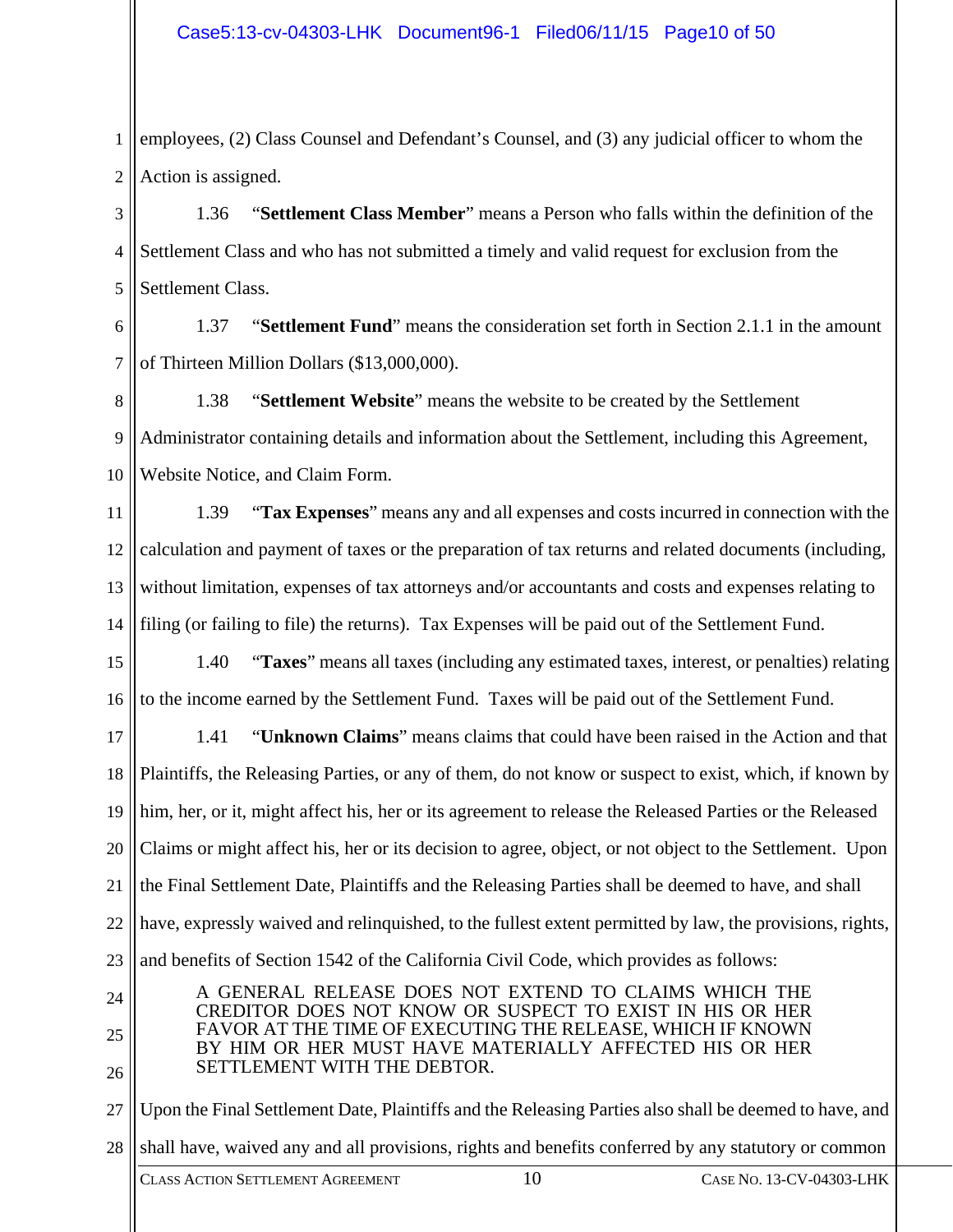1 2 3 4 5 6 law of any state or territory of the United States or any jurisdiction outside the United States, which is similar, comparable or equivalent to Section 1542 of the California Civil Code. Plaintiffs acknowledge that they may discover facts in addition to or different from those they now know or believe to be true with respect to the subject matter of this release, but that it is their intention to finally and forever settle and release the Released Claims, notwithstanding any Unknown Claims they may have, as that term is defined in this Section 1.41.

7 8 1.42 "**Website Notice**" means the notice of the Settlement and Final Approval Hearing, substantially in the form attached hereto as Exhibit C.

#### 9 **2. SETTLEMENT BENEFITS**

10

# 2.1 **Monetary Relief**

11 12 13 14 15 16 17 2.1.1 **Settlement Fund**. LinkedIn agrees to pay and shall deposit in the Escrow Account, as set forth below, the total amount of Thirteen Million Dollars (\$13,000,000) as a non-reversionary cash Settlement Fund. All of the following shall be paid from the Settlement Fund: Fee Award, Incentive Award, Settlement Administration and Notice Expenses, Taxes, and Tax Expenses. The remaining amount, plus any interest or investment income earned on the Settlement Fund, shall constitute the Net Settlement Fund to be distributed *pro rata* to Authorized Claimants based on the number of Authorized Claimants or to *Cy Pres* Recipients.

18 19 20 21 2.1.2 **Contingent Payment**. LinkedIn agrees to pay and shall deposit in the Escrow Accounts, as set forth below, an additional amount necessary to provide a *pro rata* payment of Ten Dollars (\$10) per Authorized Claimant up to a total sum of Seven Hundred and Fifty Thousand Dollars (\$750,000) subject to the following terms and conditions:

22 23 24 25 26 27 (a) Within ten (10) days of the Final Settlement Date, the Settlement Administrator shall calculate the amount of the Net Settlement Fund, the *pro rata* payment from the Net Settlement Fund per Authorized Claimant, and any additional amount necessary to provide a *pro rata* payment of Ten Dollars (\$10) per Authorized Claimant, and report such calculations to LinkedIn and Class Counsel. Within ten (10) days of receiving such calculations, LinkedIn and Class Counsel will meet and confer and either confirm or provide alternative calculations to be applied as follows.

28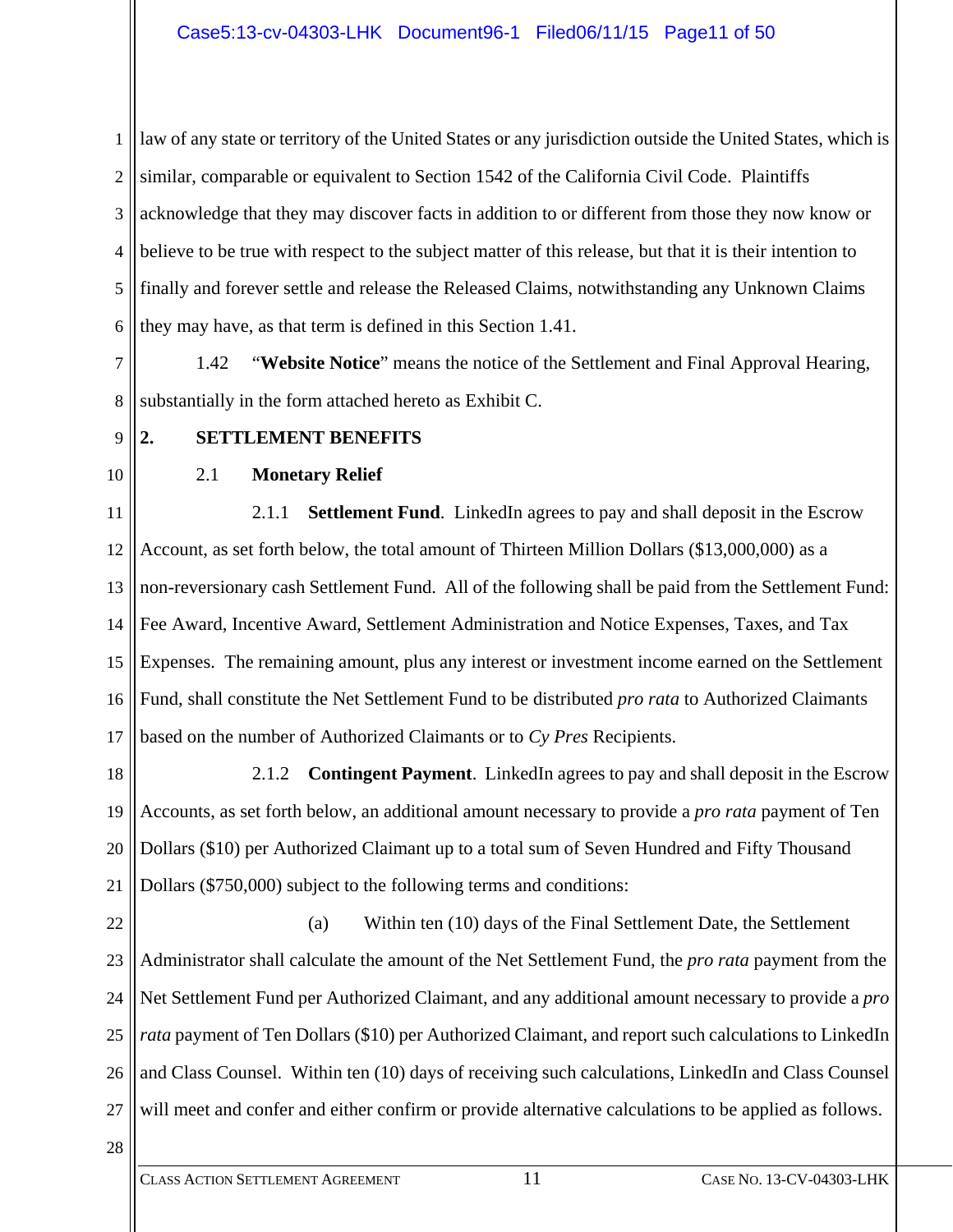1 2 (b) If the *pro rata* payment amount per Authorized Claimant from the Net Settlement Fund is Ten Dollars (\$10) or more, there will be no Contingent Payment.

3 4 5 6 (c) If any additional amount necessary to provide a *pro rata* payment of Ten Dollars (\$10) per Authorized Claimant is less than Seven Hundred and Fifty Thousand Dollars (\$750,000), LinkedIn shall pay any such amount into the Escrow Account within forty-five (45) days of the Final Settlement Date.

7 8 9 10 (d) If any additional amount necessary to provide a *pro rata* payment of Ten Dollars (\$10) per Authorized Claimant is Seven Hundred and Fifty Thousand Dollars (\$750,000) or more, LinkedIn shall pay Seven Hundred and Fifty Thousand Dollars (\$750,000) into the Escrow Account within forty-five (45) days of the Final Settlement Date.

11 12 (e) In no event shall any Contingent Payment exceed Seven Hundred and Fifty Thousand Dollars (\$750,000).

13 14 15 16 2.1.3 Within thirty (30) days after entry of the Preliminary Approval Order, LinkedIn shall cause to be paid into the Escrow Account that portion of the Settlement Fund projected to be adequate to pay for the costs of the Notice Plan and CAFA Notice pursuant to Section 5.1 and Section 5.2 below based on reasonable estimates of the Settlement Administrator.

17 18 19 2.1.4 Thereafter, LinkedIn may, at its discretion, cause to be paid into the Escrow Account additional portions of the Settlement Fund for the purposes of paying Settlement Administration Expenses, Taxes, and Tax Expenses as such costs are incurred.

20 21 22 2.1.5 Within forty-five (45) days after the Final Settlement Date, LinkedIn shall cause to be paid into the Escrow Account the remaining portion of the Settlement Fund that has not previously been paid into the Escrow Account.

23 24 25 26 2.1.6 The Settlement Fund and any Contingent Payment includes all interest that shall accrue on the sums deposited in the Escrow Account. The Settlement Administrator shall be responsible for all tax filings with respect to any earnings on the Settlement Fund and any Contingent Payment and the payment of all taxes that may be due on such earnings.

27 28 2.1.7 In no event shall LinkedIn's financial obligation under the Settlement exceed the amount of the Settlement Fund and any Contingent Payment as provided for in this Section 2.1.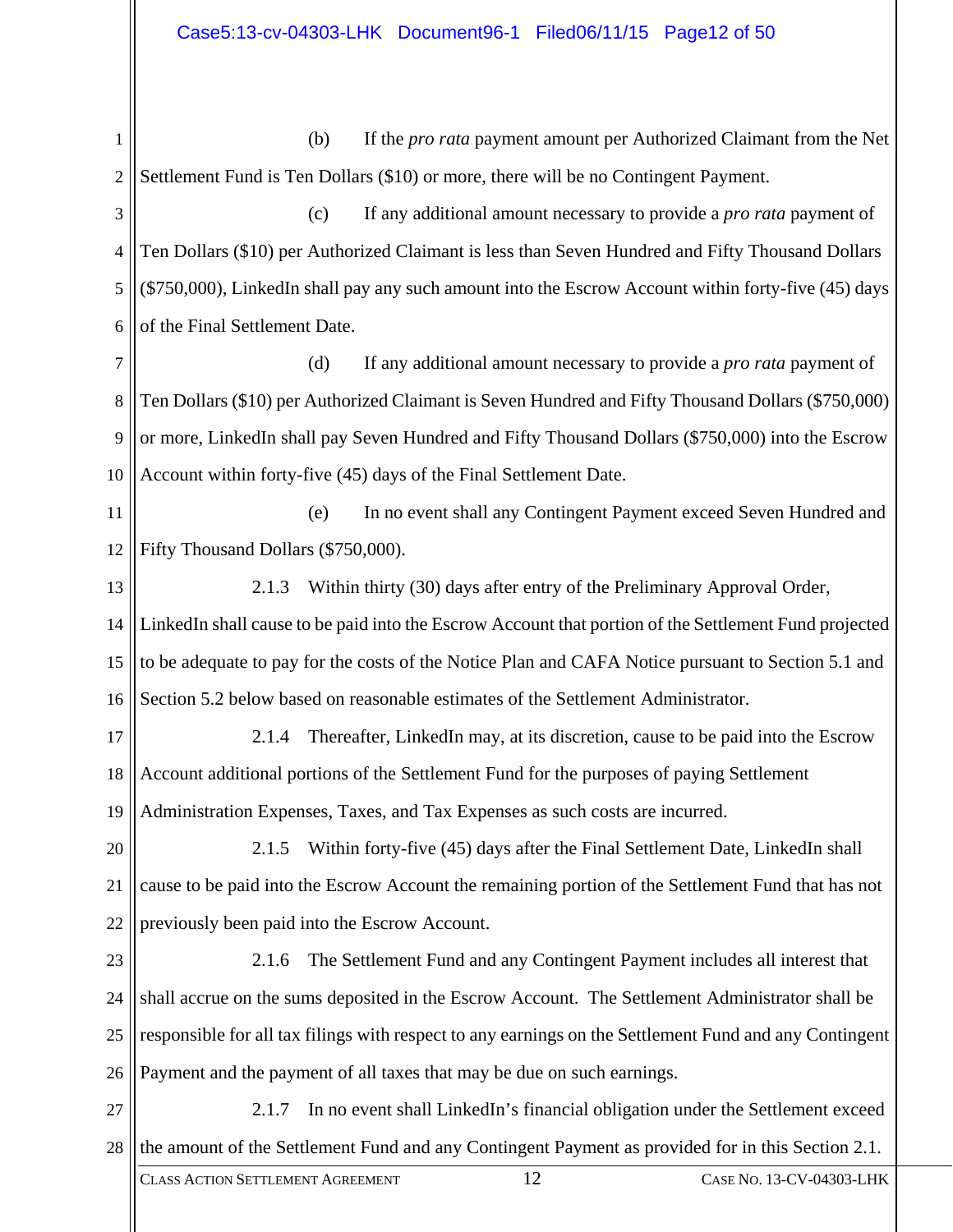1

2.2 **Prospective Relief**. LinkedIn agrees to the following for its United States service.

2 3 4 5 6 7 8 9 10 11 12 2.2.1 Import Permission Screens. LinkedIn has added the following language to Add Connections import permission screens. First, language on the permission screen itself was changed from "We will not store your password or email anyone without your permission" to "We'll import your address book to suggest connections and help you manage your contacts." Second, LinkedIn added a "Learn More" button to the permission screen, stating "When you import your address book, we'll upload detailed information about your contacts to our LinkedIn servers. We'll use this information to suggest relevant connections for you, to help you browse, search, and organize your contacts on LinkedIn, and for other uses explained in our Privacy Policy. If you're asked to enter your password, we'll only hang on to it for a moment to authenticate your account. We'll never email anyone without your permission. For more info, visit our Help Center." Third, LinkedIn created a new Help Center page that is hyperlinked from the Learn More button text.

13 14 15 16 2.2.2 Invitation Permission Screens. LinkedIn has added the following language to Add Connections invitation permission screens: "Invite friends, colleagues, and acquaintances who might like to connect, and would benefit from joining LinkedIn. If someone you invite doesn't respond right away, we'll send up to two reminders."

17 18 2.2.3 Contact Management. LinkedIn has implemented functionality allowing members to manage contacts, including viewing and deleting contacts and sending invitations.

19 20 21 22 23 2.2.4 Connection Email Management. Within one (1) year of the Final Settlement Date, LinkedIn will implement functionality allowing members who inadvertently invite contacts to connect through Add Connections to withdraw those invitations. Although the initial connection invitation cannot be recalled or removed from the recipient's inbox, the withdrawal functionality will stop reminders from being sent.

24 25 26 27 28 2.2.5 The measures described in Section 2.2 will remain in place until a date that is at least two years after the Final Settlement Date. Nothing described in Section 2.2 will limit or prevent LinkedIn from making changes to its products, services, features, written policies (including, without limitation, its terms of use and privacy policy), or other changes, from time to time, as LinkedIn deems appropriate in conducting its business, provided that such changes are consistent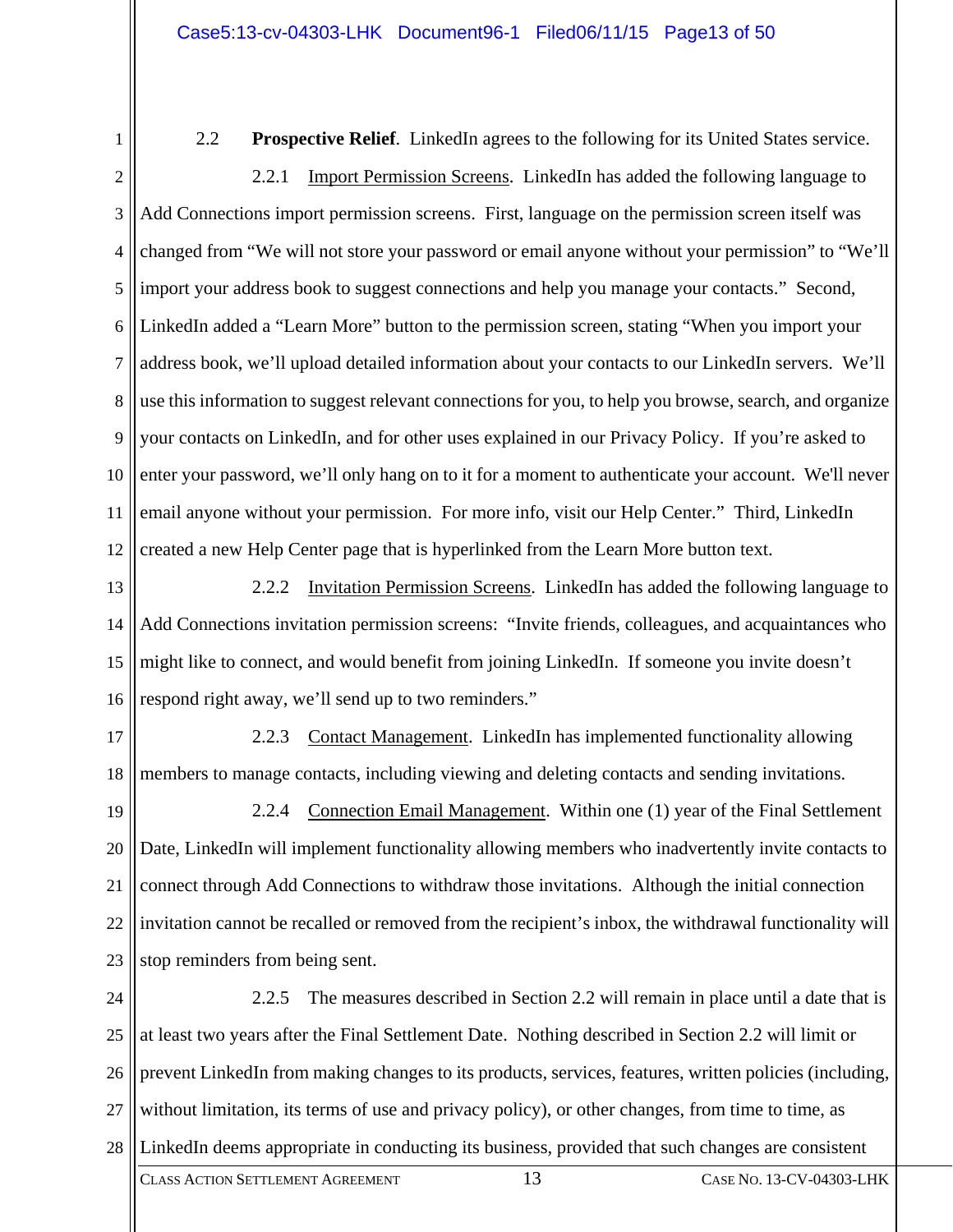#### Case5:13-cv-04303-LHK Document96-1 Filed06/11/15 Page14 of 50

1 with the relief described in Section 2.2, or to comply with law.

2 **3. Distribution of Settlement Fund** 

3 4 3.1 **Plan of Distribution**. The Settlement Fund and any Contingent Payment shall be distributed as follows:

5 6 3.1.1 The Fee Award, Incentive Award, Settlement Administration and Notice Costs, Taxes, and Tax Expenses shall be paid out of the Settlement Fund.

7 8 9 3.1.2 The Net Settlement Fund and any Contingent Payment will be distributed by the Settlement Administrator *pro rata* to Authorized Claimants based on the number of Authorized Claimants within sixty (60) days after the Final Settlement Date.

10 11 (a) Payments will be made to Authorized Claimants either by (1) physical check, or (2) ACH (Automated Clearing House) transfer.

12 13 14 15 16 17 18 19 (b) Authorized Claimants who receive a physical check shall have ninety (90) days after the date of issuance to cash the check. Any funds from checks not cashed within that ninety (90) day period, funds from checks returned as undeliverable, and funds from failed ACH transfers shall revert to the Settlement Fund. If, in consultation with the Settlement Administrator, the Parties determine that any such reverted funds can be distributed *pro rata* to other Authorized Claimants in a way that is economically feasible, such funds shall be distributed accordingly. If not, any such reverted funds shall be distributed by the Settlement Administrator *pro rata* to the *Cy Pres* Recipients. In no event shall any such reverted funds constitute abandoned or unclaimed property.

20 21 22 23 24 25 3.1.3 Notwithstanding Section 3.1.2, if the number of Authorized Claimants results in a *pro rata* payment per Authorized Claimant that the Parties, in consultation with the Settlement Administrator and the mediator, Antonio Piazza, believe is not economically feasible to distribute to Authorized Claimants, Class Counsel will submit for Court approval as part of the Final Order and Judgment an alternative plan of distribution under which the Settlement Administrator will distribute the Net Settlement Fund to the *Cy Pres* Recipients.

26

## 3.2 **Claims Administration**

27 28 3.2.1 Settlement Class Members shall have until the Claims Deadline to submit a Claim Form, substantially in the form attached hereto as Exhibit A. A Settlement Class Member may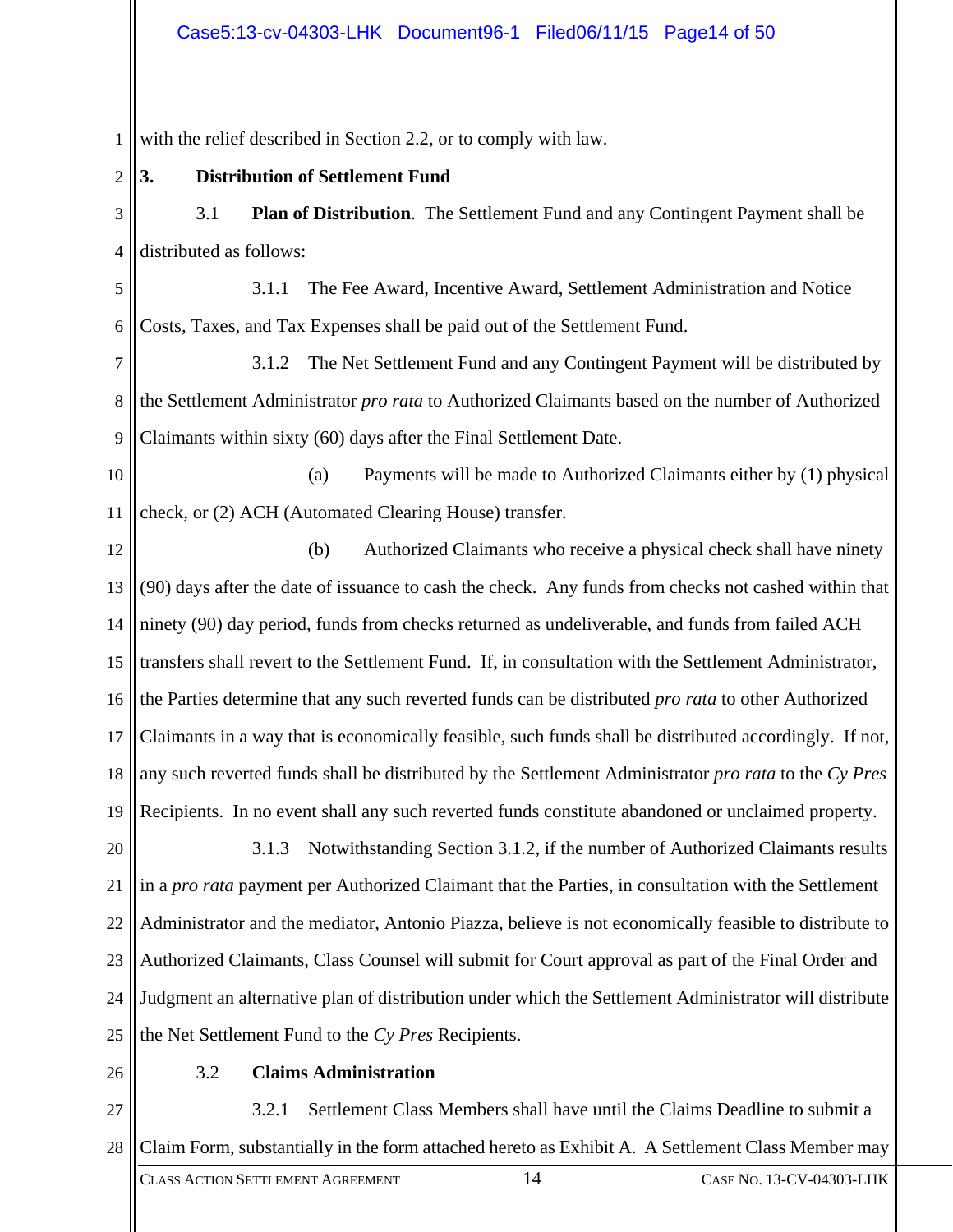1 file only one (1) Claim Form, regardless of how many LinkedIn Accounts he, she or it may have.

2 3 4 3.2.2 The Settlement Administrator may reject a Claim Form where the Person submitting the Claim Form does not appear to be a Settlement Class Member or for whom LinkedIn's records do not confirm use of Add Connections between September 17, 2011 and October 31, 2014.

5 6 3.2.3 The Settlement Administrator shall employ reasonable procedures to screen claims for abuse or fraud and deny Claim Forms where there is evidence of abuse or fraud.

7 8 9 10 11 12 3.2.4 The Settlement Administrator shall determine whether a Claim Form submitted by a Settlement Class Member is an Approved Claim and shall reject Claim Forms that fail to comply with the instructions thereon or the terms of this Settlement Agreement, after giving the claimant a reasonable opportunity to correct any deficiency. In no event shall any Settlement Class Member have more than twenty-one (21) days after the Settlement Administrator gives notice of any deficiency in a submitted Claim Form to correct that deficiency.

13 **4. RELEASES** 

14 15 16 4.1 The Parties agree that should the Court grant final approval of the Settlement and enter the Final Order and Judgment, such Final Order and Judgment shall include a provision retaining the Court's jurisdiction over the Parties to enforce the terms of this Settlement Agreement.

17 18 19 20 21 22 23 24 25 26 4.2 Upon the Final Settlement Date, the Releasing Parties, and each of them, shall be deemed to have, and by operation of the Final Order and Judgment shall have, fully, finally, and forever released, relinquished, and discharged all Released Claims against the Released Parties, and each of them, whether or not such Releasing Party has made a claim under the Settlement. This Settlement Agreement shall be the sole and exclusive remedy for any and all Released Claims against the Released Parties. In entering into this Release, the Releasing Parties acknowledge that they assume the risk of any mistake of fact or law. If they, or any of them, should later discover that any fact which they relied upon in entering into this Settlement Agreement is not true, or that their understanding of the facts or law was incorrect, they shall not be entitled to modify, reform, or set aside this Settlement Agreement, in whole or in part, by reason thereof.

27 28 4.3 Upon the Final Settlement Date, the Plaintiffs and each and every Settlement Class Member shall be bound by this Settlement Agreement, and each of them shall be permanently barred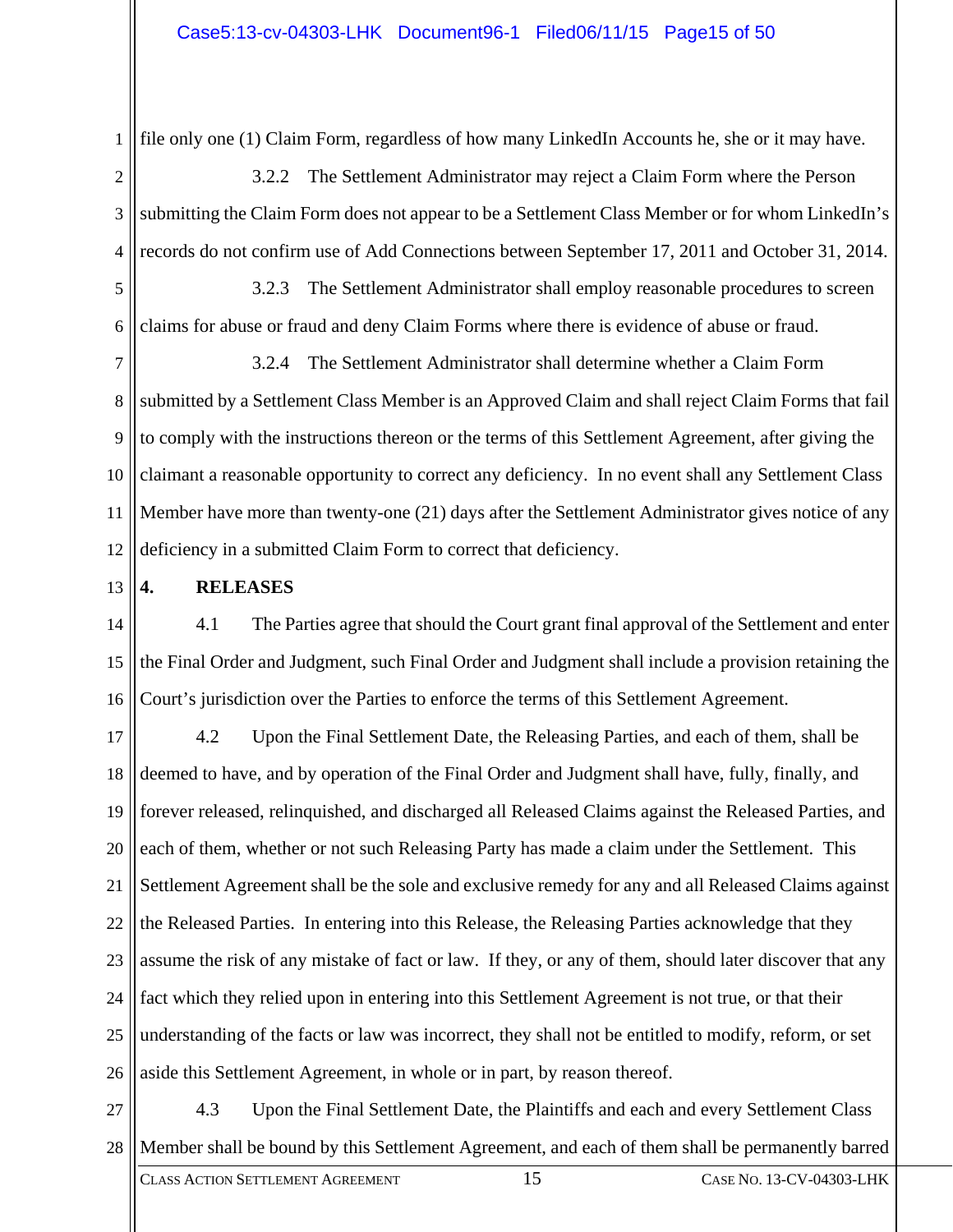1 2 3 and enjoined from commencing or prosecuting any action in any court or tribunal asserting any of the Released Claims, either directly, representatively, derivatively or in any other capacity, against any of the Released Parties.

4 **5. NOTICE** 

5 6 5.1 **Notice Plan**. Subject to entry of the Preliminary Approval Order, notice of the Settlement shall be disseminated to the Settlement Class as follows:

7 8 9 10 11 5.1.1 Direct Notice. LinkedIn will send or cause to be sent the Email Notice, substantially in the form attached hereto as Exhibit B, to each Person in the Settlement Class using the email address that LinkedIn has on file for their LinkedIn account. The Email Notice shall include a hypertext link to the Settlement Website. For emails that result in a bounce-back or are otherwise undeliverable, an attempt will be made to re-send the Email Notice once prior to the Notice Date.

12 13 14 15 16 17 5.1.2 Settlement Website and Website Notice*.* With the involvement and approval of the Parties, and starting no later than the start of the dissemination of Email Notice to the Settlement Class, the Settlement Administrator shall publish the Website Notice, substantially in the form attached hereto as Exhibit C, through the Settlement Website. The Settlement Website shall be developed, hosted, and maintained by the Settlement Administrator through the Final Settlement Date and shall include the ability to submit Claim Forms electronically.

18 19 5.1.3 The Notice Plan shall be completed no later than thirty (30) days after entry of the Preliminary Approval Order.

20 21 22 23 5.2 **CAFA Notice**. Within ten (10) days after the Settlement Agreement is filed with the Court, the Settlement Administrator shall provide CAFA Notice by serving upon the relevant government officials notice of the Settlement Agreement in accordance with the Class Action Fairness Act of 2005, 28 U.S.C. § 1715.

24 25 5.3 **Notice Costs**. All costs associated with the Notice Plan and CAFA Notice, including the fees and costs of the Settlement Administrator, shall be paid out of the Settlement Fund.

- 26
- 28

27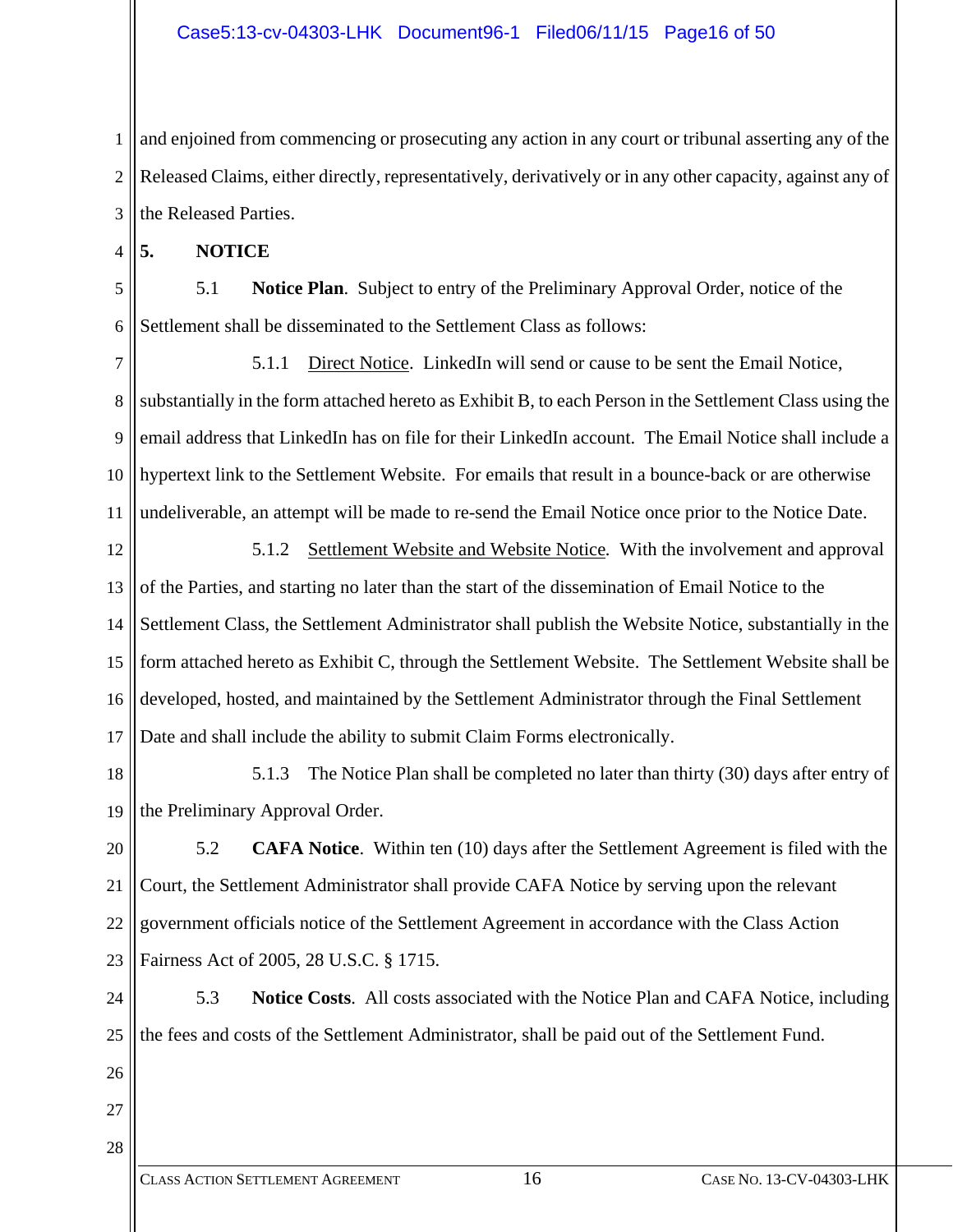1

## **6. COURT APPROVAL OF THE SETTLEMENT**

2 3 4 6.1 **Preliminary Approval**. Promptly after the execution of this Settlement Agreement, Class Counsel shall submit this Settlement Agreement to the Court and shall move the Court for an order preliminarily approving the Settlement.

5 6 7 8 9 10 11 12 13 14 15 16 17 6.2 **Exclusion Requests**. A Person in the Settlement Class may request to be excluded from the Settlement Class by sending a written request to the Settlement Administrator postmarked on or before the Objection/Exclusion Deadline, including the case number of the Action, his or her name, address, email address, phone number and signature, and a statement that he or she wishes to be excluded from the Settlement Class. An exclusion request that does not include all of this information, or that is sent to an address other than that designated in the Notice, or that is not postmarked within the time specified, shall be invalid, and the Person(s) serving such an exclusion request shall be a member(s) of the Settlement Class and shall be bound as Settlement Class Members by the Settlement Agreement, if approved. Any Person in the Settlement Class who submits a timely and valid exclusion request shall not: (i) be bound by the Final Order and Judgment; (ii) be entitled to relief under this Settlement Agreement; (iii) gain any rights by virtue of this Settlement Agreement; or (iv) be entitled to object to any aspect of this Settlement Agreement. A request for exclusion may not request exclusion of more than one Settlement Class Member.

18 19 20 21 22 23 24 25 26 27 6.3 **Objections**. Any Settlement Class Members who wishes to object to the proposed Settlement and/or the application for the Fee Award or Incentive Award must file with the Court, and serve upon Class Counsel and LinkedIn's Counsel, a written objection no later than the Objection/Exclusion Deadline. Settlement Class Members may object on their own, or may do so through separate counsel at their own expense. All objections and any papers submitted in support of such objection shall be considered by the Court at the Final Approval Hearing only if, on or before the Objection/Exclusion Deadline approved by the Court and specified in the Notice, the Settlement Class Member submits copies of such objections and any papers to the Court either by mailing them to the Class Action Clerk or by filing them in person at any location of the United States District Court for the Northern District of California, except that any objection made by a Settlement Class

28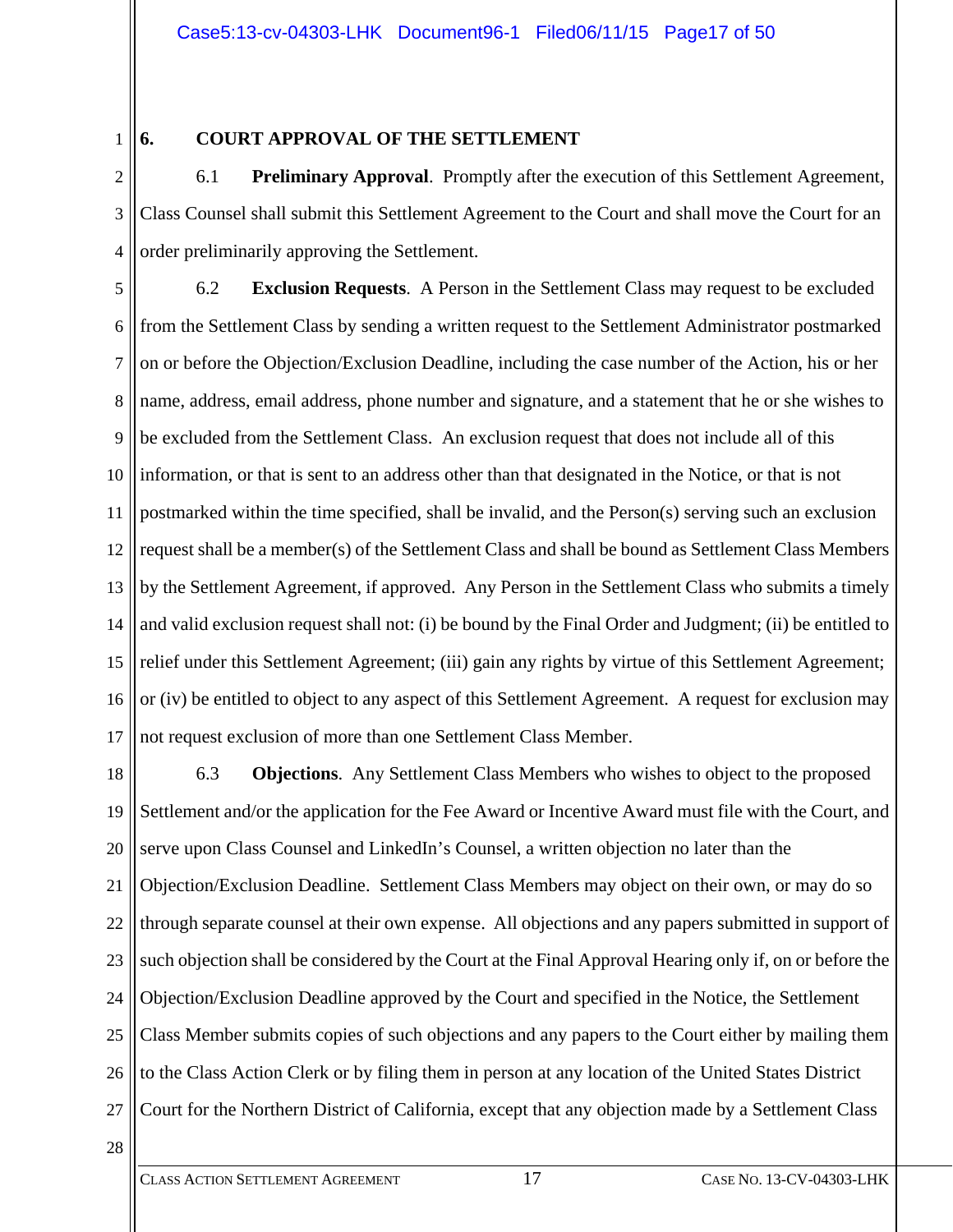1 2 Member represented by counsel must be filed through the Court's Case Management/Electronic Case Filing (CM/ECF) system.

3 4 5 6 7 8 9 10 11 12 6.3.1 Any Settlement Class Member who intends to object to this Settlement Agreement must present the objection in writing, which must be personally signed by the objector, and must include: (1) the objector's name, address, email address, and contact phone number; (2) an explanation of the basis upon which the objector claims to be a Settlement Class Member; (3) all grounds for the objection, including all citations to legal authority and evidence supporting the objection; (4) the name and contact information of any and all attorneys representing, advising, or in any way assisting the objector in connection with the preparation or submission of the objection or who may profit from the pursuit of the objection (the "Objecting Attorneys"); and (5) a statement indicating whether the objector intends to appear at the Final Approval Hearing (either personally or through counsel who files an appearance with the Court in accordance with the Local Rules).

13 14 15 16 17 18 19 6.3.2 Any Settlement Class Member who fails to timely mail or file a written objection with the Court and notice of his or her intent to appear at the Final Approval Hearing in accordance with the terms of this Settlement Agreement and as detailed in the Notice shall not be permitted to object to the Settlement at the Final Approval Hearing, and shall be foreclosed from seeking any review of the Settlement by appeal or other means and shall be deemed to have waived his, her or its objections and be forever barred from making any such objections in the Action or any other action or proceeding.

20 21 22 6.3.3 Any Party shall have the right to respond to any objection no later than seven (7) days prior to the Final Approval Hearing by filing a response with the Court that shall also be served on the objector and other Parties in the Action.

23 24 25 26 6.4 **Final Approval**. After Notice is given, Class Counsel shall move the Court for entry of a Final Approval Order, which shall be agreed upon by the Parties and submitted to the Court in conjunction with Class Counsel's motion for final approval of the Settlement and do the following (among other things):

27 28 6.4.1 find that the Court has personal jurisdiction over all Settlement Class Members and that the Court has subject matter jurisdiction to approve the Settlement;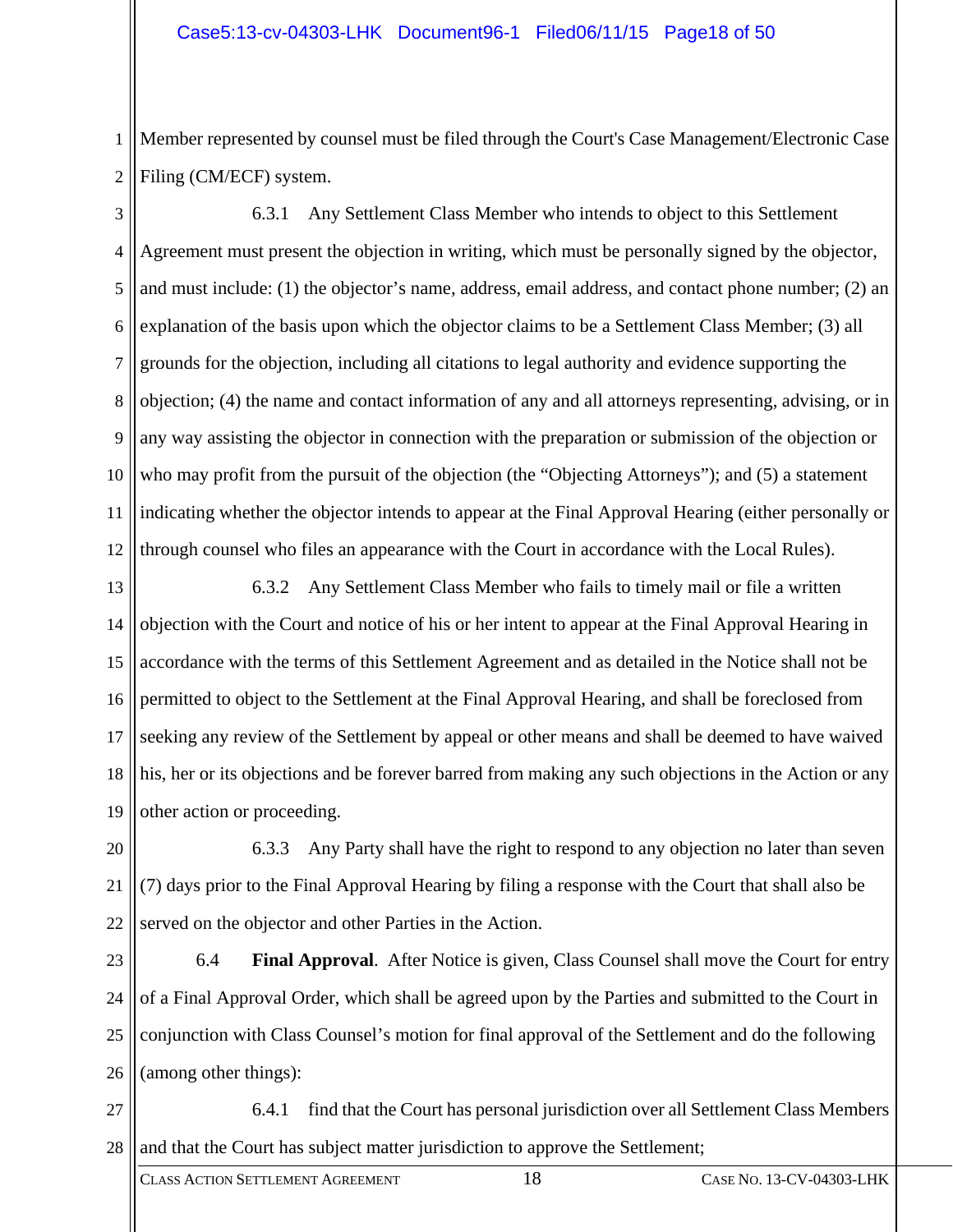#### Case5:13-cv-04303-LHK Document96-1 Filed06/11/15 Page19 of 50

1 2 3 4 5 6 6.4.2 grant final approval of the Settlement as fair, reasonable, and adequate as to, and in the best interests of, the Settlement Class Members; direct the Parties and their respective counsel to implement the Settlement in accordance with the terms and conditions set forth in the Settlement Agreement; and declare the Settlement to be binding on, and have *res judicata* and preclusive effect in all pending and future lawsuits or other proceedings maintained by or on behalf of the Plaintiffs and the Releasing Parties based on the Released Claims;

7 8 9 10 11 12 13 14 6.4.3 find that the Notice and Notice Plan implemented pursuant to the Settlement Agreement (1) constitute the best practicable notice under the circumstances; (2) constitute notice that is reasonably calculated, under the circumstances, to apprise the Settlement Class of the pendency of the Action, their right to object or exclude themselves from the Settlement, and to appear at the Final Approval Hearing; (3) are reasonable and constitute due, adequate, and sufficient notice to all persons entitled to receive notice; and (4) met all applicable requirements of the Federal Rules of Civil procedure, the Due Process Clauses of the United States Constitution, and the rules of the Court;

15 16 6.4.4 find that the Class Representatives and Class Counsel adequately represented the Settlement Class for purposes of entering into and implementing the Settlement;

17 18 19 6.4.5 dismiss the Action (including all individual claims and class action claims presented thereby) on the merits and with prejudice, without fees or costs to any party except as provided in the Settlement Agreement;

20 21 22 6.4.6 incorporate the release set forth above in Section 4, make the release effective as of the Final Settlement Date, and forever discharge the Released Parties and Released Claims as set forth in the Settlement Agreement;

23 24 25 26 6.4.7 permanently bar and enjoin all Persons in the Settlement Class who have not been properly excluded from the Settlement Class from filing, commencing, prosecuting, intervening in, or participating (as class members or otherwise) in, any lawsuit or other action in any jurisdiction based on the Released Claims;

27 28 6.4.8 authorize the Parties, without further approval from the Court, to agree to and adopt such amendments, modifications and expansions of the Settlement Agreement and Release and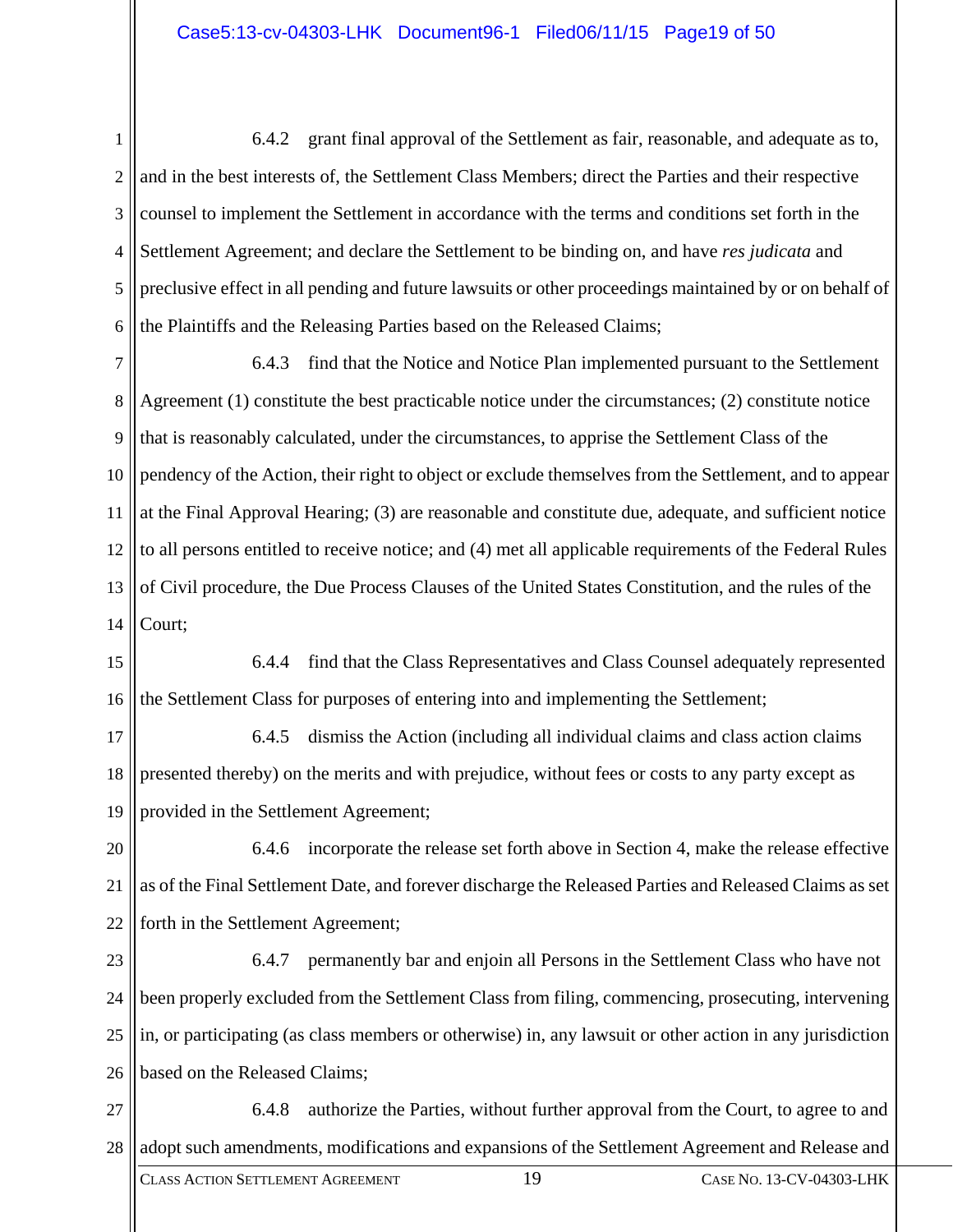1 2 3 its implementing documents (including all attached exhibits) so long as they are consistent in all material respects with the Final Order and Judgment and do not limit the rights of Settlement Class Members, and;

4 5 6 7 6.4.9 without affecting the finality of the Final Order and Judgment for purposes of appeal, retain jurisdiction as to all matters relating to administration, consummation, enforcement, and interpretation of the Settlement Agreement and Final Order and Judgment, and for any other necessary purpose.

8 **7. Settlement Administration** 

9 10 11 7.1 The Settlement Administrator shall, under the Court's supervision, administer the terms of the Settlement Agreement, including but limited to by processing Claim Forms in a rational, responsive, cost-effective, and timely manner.

12 13 14 15 16 17 18 19 20 7.2 The Settlement Administrator shall maintain reasonably detailed records of its activities under this Settlement Agreement. The Settlement Administrator shall ensure that all such records will be made available to Class Counsel and LinkedIn's Counsel upon request. The Settlement Administrator shall also provide reports and other information to the Court as the Court may require. The Settlement Administrator shall provide Class Counsel and LinkedIn's Counsel with information concerning Notice, administration, and implementation of the Settlement Agreement. Should the Court request, the Parties, in conjunction with the Settlement Administrator, shall submit a timely report to the Court summarizing the work performed by the Settlement Administrator.

21 22 23 24 25 26 27 28 7.3 Without limiting the foregoing, the Settlement Administrator shall: (1) receive exclusion requests from Persons in the Settlement Class and provide to Class Counsel and LinkedIn's Counsel copies thereof upon receipt, whether they are received before or after the Objection/Exclusion Deadline; (2) provide weekly reports to Class Counsel and LinkedIn's Counsel, including without limitation, identifying the number of Claim Forms received, the number of Approved Claims, and the categorization and description of Claim Forms rejected, in whole or in part, by the Settlement Administrator; and (3) make available for inspection by Class Counsel and LinkedIn's Counsel Claim Forms and any supporting documentation received by the Settlement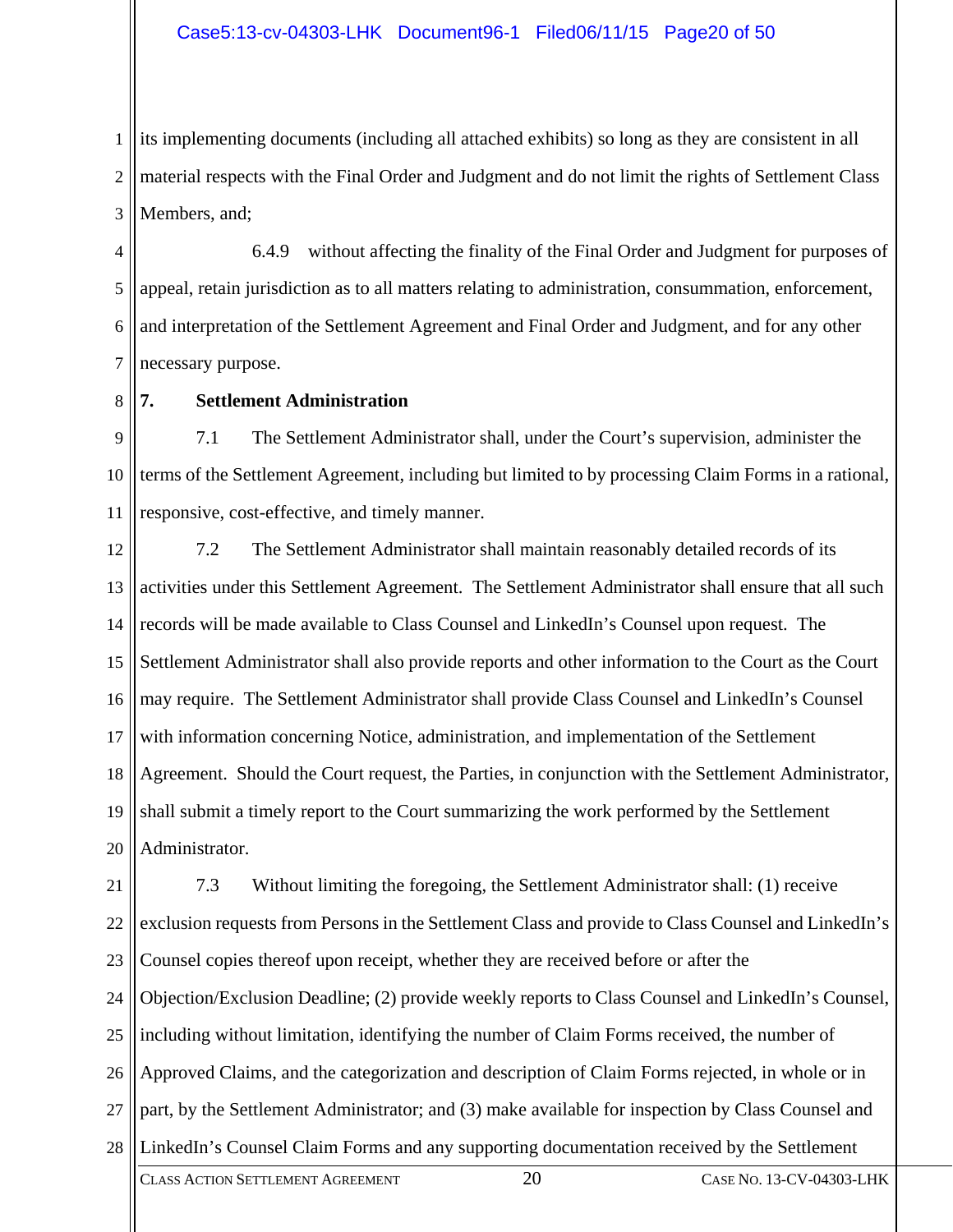1 Administrator upon reasonable notice.

 $\mathcal{D}_{\mathcal{L}}$ 

# **8. ATTORNEYS' FEES AND INCENTIVE AWARDS**

3 4 5 6 7 8.1 **Fee Award**. Class Counsel is entitled to petition the Court for an award of reasonable attorneys' fees, expenses, and costs from the Settlement Fund up to a maximum of Three Million Two Hundred Fifty Thousand Dollars (\$3,250,000). Class Counsel shall file, and the Settlement Administrator shall post to the Settlement Website, its papers supporting the petition for a Fee Award at least fourteen (14) days before the Objection/Exclusion Deadline.

8 9 10 11 12 13 14 15 8.1.1 The Settlement Administrator, within five (5) days after the later of (a) the Final Settlement Date or (b) receipt of wire instructions from Class Counsel, pay Class Counsel from the Settlement Fund the Fee Award via electronic transfer to an account designated by Class Counsel. Class Counsel is solely responsible for distributing the Fee Award to any attorney that may claim entitlement to attorneys' fees or costs in the Action. Defendant is not responsible for Class Counsel's allocation of the Fee Award. Should the Court award less than the amount sought in the petition, the difference between the amount sought and the amount awarded shall remain in the Settlement Fund to pay Authorized Claimants or be given to the *Cy Pres* Recipients.

16 17 18 19 8.2 **Incentive Award**. Class Counsel has agreed to limit its request for any incentive award to a maximum of one thousand five hundred dollars (\$1,500) for each Class Representative. Class Counsel shall file, and the Settlement Administrator shall post to the Settlement Website, its papers supporting any incentive award fourteen (14) days before the Objection/Exclusion Deadline.

20 21 22 23 24 8.2.1 The Settlement Administrator, within five (5) days after the Final Settlement Date, shall pay from the Settlement Fund the amount of any Court-approved incentive award for Plaintiffs via check, to be sent care of Class Counsel. Should the Court award less than the amount sought in the petition, the difference between the amount sought and the amount awarded shall remain in the Settlement Fund to pay Authorized Claimants or be given to the *Cy Pres* Recipients.

25 26 27 28 8.3 It is not a condition of the Settlement that any Fee Award and/or Incentive Award be approved by the Court. Any order or proceeding relating to the amount of any Fee Award and/or Incentive Award, or any appeal from or reversal or modification thereof, shall not operate to modify, terminate or cancel the Settlement, or affect or delay Final Order and Judgment.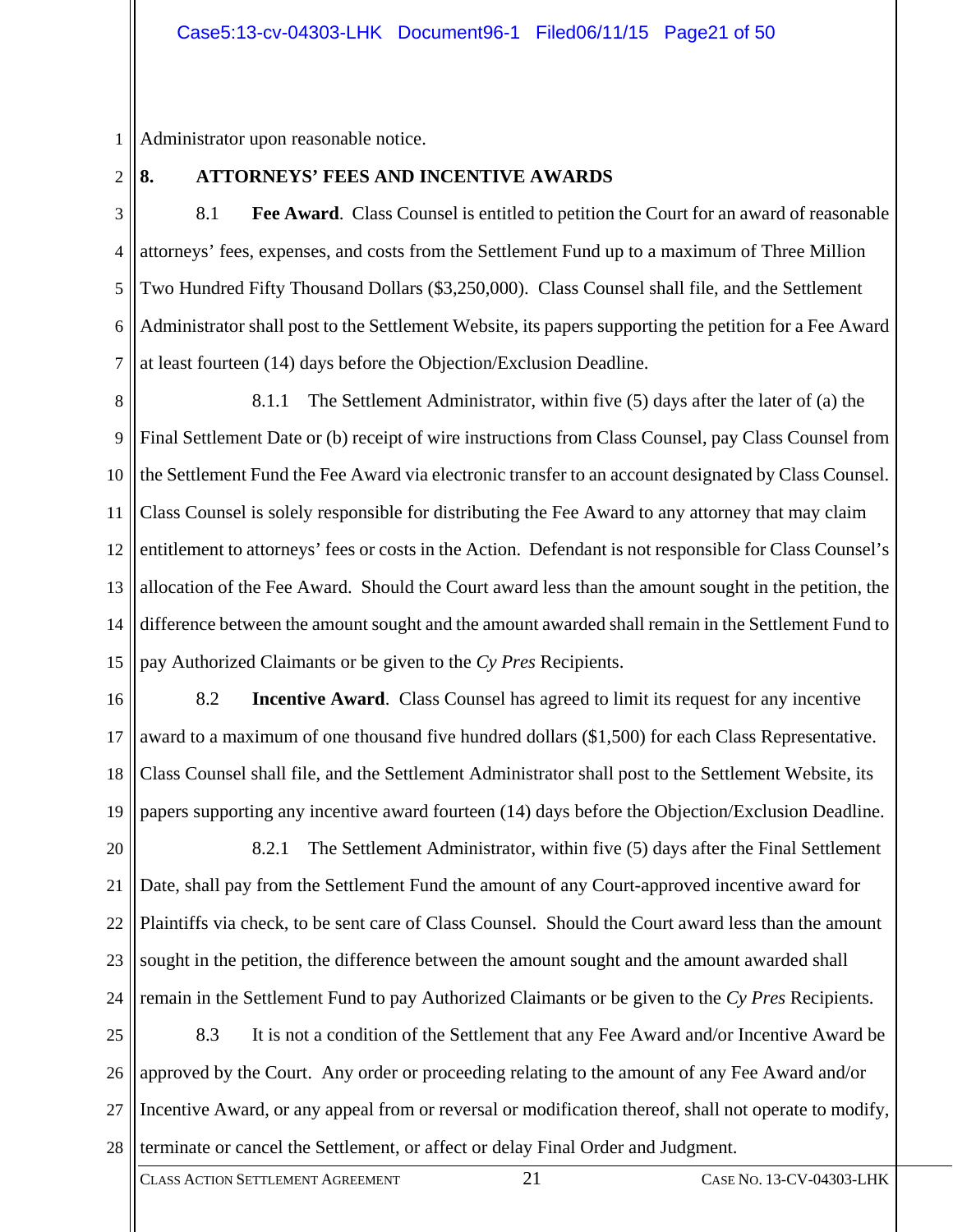1

#### **9. TERMINATION OF SETTLEMENT**

2 3 4 5 6 7 8 9 10 11 12 13 14 15 16 17 18 19 20 21 22 23 9.1 This Settlement Agreement is being entered into for settlement purposes only. If the Court conditions its approval of either the Preliminary Approval Order or the Final Order and Judgment on any modifications of this Settlement Agreement that are not acceptable to all Parties, or if the Court does not approve the Settlement or enter the Final Order and Judgment, or if the Final Settlement Date does not occur for any reason, then this Settlement Agreement will be deemed null and void *ab initio*. In that event, then (a) the Preliminary Approval Order, and the Final Order and Judgment (if applicable) and all of its provisions will be vacated by its own terms, including, but not limited to, vacating conditional certification of the Settlement Class, vacating conditional appointment of Plaintiffs as Class Representatives, and vacating conditional appointment of Class Counsel, (b) the Action will revert to the status that existed before the Settlement Agreement's execution date, and (c)(i) no term or draft of this Settlement Agreement, (ii) nor any part of the Parties' settlement discussions, communications, negotiations, or documentation (including any declaration or brief filed in support of the motion for preliminary approval or motion for final approval), (iii) nor any rulings regarding class certification for settlement purposes (including the Preliminary Approval Order and, if applicable, the Final Order and Judgment), will have any effect or be admissible into evidence for any purpose in the Action or any other proceeding. If the Court does not approve the Settlement or enter the Final Order and Judgment for any reason, or if the Final Settlement Date does not occur for any reason, Defendant shall retain all its rights, for example, to object to the maintenance of the Action as a class action, to move for summary judgment, and to assert defenses at trial, and nothing in this Settlement Agreement or other papers or proceedings related to the settlement shall be used as evidence or argument by any Party for any purpose concerning whether the Action, including whether it may properly be maintained as a class action.

24 25 26 27 28 9.2 Unless otherwise ordered by the Court, in the event the Settlement Agreement is terminated for any reason, then within ten (10) business days after the Parties have provided the Court with notice that they are invoking this Section 9.2, the Settlement Administrator shall return the Settlement Fund (including accrued interest), less expenses and any costs which have either been disbursed or incurred, including Taxes and Tax Expenses, to Defendant pursuant to written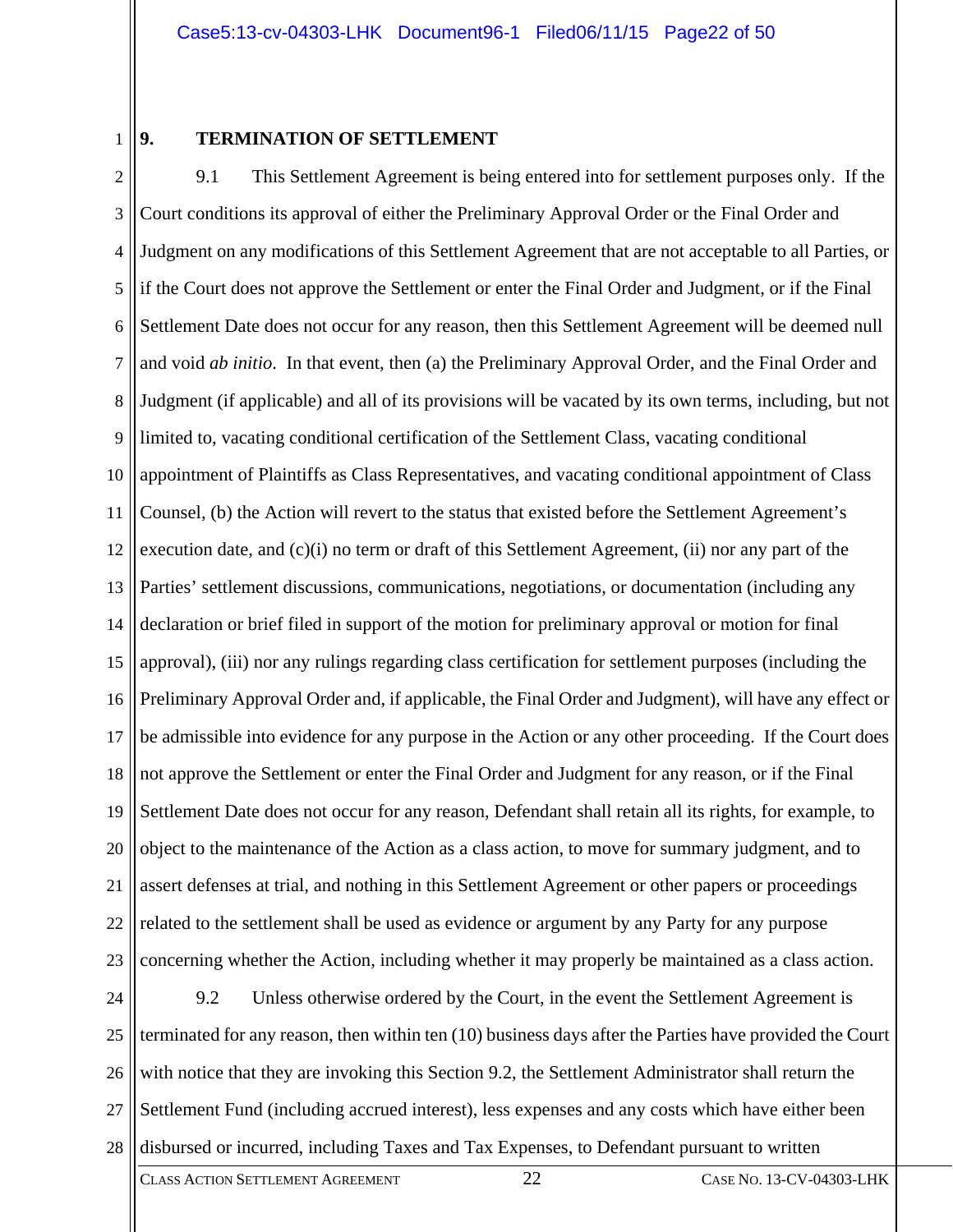1 2 3 4 instructions from LinkedIn's Counsel. At the request of LinkedIn's Counsel, the Settlement Administrator or its designee shall apply for any tax refund owed on the Settlement Fund and pay the proceeds, after deduction of any fees or expenses incurred in connection with such application(s) for refund, to Defendant.

5

#### **10. MISCELLANEOUS PROVISIONS**

6 7 8 9 10 11 12 13 14 10.1 The Parties (a) acknowledge that it is their intent to consummate this Settlement Agreement; and (b) agree, subject to their fiduciary and other legal obligations, to cooperate to the extent reasonably necessary to effectuate and implement all terms and conditions of this Settlement Agreement and to exercise their reasonable best efforts to accomplish the foregoing terms and conditions of this Settlement Agreement. The Parties, Class Counsel, and LinkedIn's Counsel agree to cooperate with one another in seeking Court approval of the Preliminary Approval Order, the Settlement Agreement, and the Final Order and Judgment, and promptly to agree upon and execute all such other documentation as may be reasonably required to obtain final approval of the Settlement Agreement.

15 16 17 18 19 10.2 All time periods and dates described in this Settlement Agreement are subject to the Court's approval. These time periods and dates may be changed by the Court or by the Parties' written agreement without notice to the Settlement Class. The Parties reserve the right, subject to the Court's approval, to make any reasonable extensions of time that might be necessary to carry out any provisions of this Settlement Agreement.

20 21 22 23 10.3 The Parties intend this Settlement Agreement to be a final and complete resolution of all disputes between them with respect to the Released Claims by the Releasing Parties and each or any of them, on the one hand, against the Released Parties, and each or any of them, on the other hand.

24 25 10.4 The Parties executed this Settlement Agreement voluntarily and without duress or undue influence.

26 27 28 10.5 The Parties have relied upon the advice and representation of counsel, selected by them, concerning their respective legal liability for the claims hereby released. The Parties have read and understand fully this Settlement Agreement and have been fully advised as to the legal effect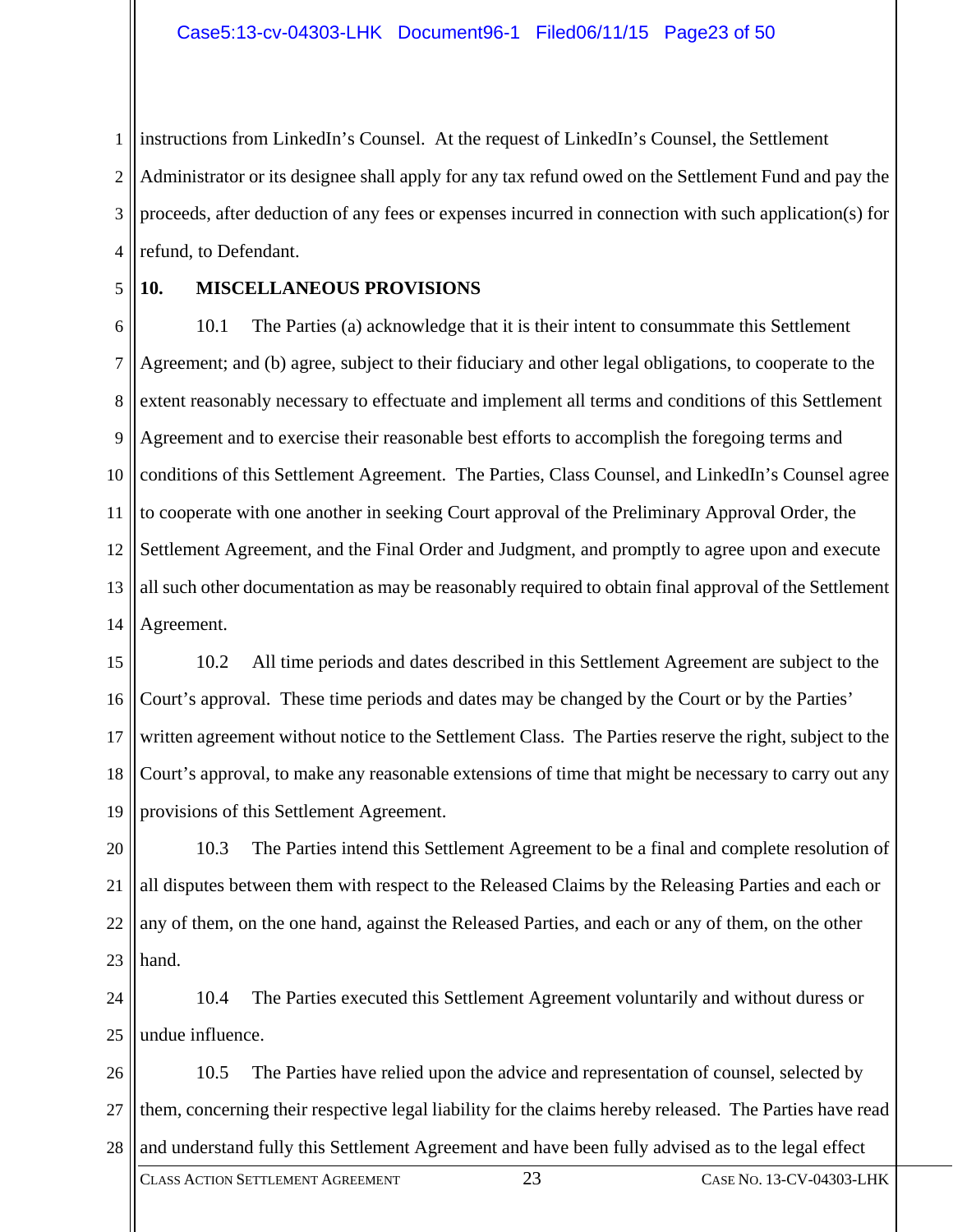1 thereof by counsel of their own selection and intend to be legally bound by the same.

2 3 4 5 10.6 Whether or not the Final Settlement Date occurs or the Settlement Agreement is terminated, neither this Settlement Agreement nor the settlement contained in this Settlement Agreement, nor any act performed or document executed pursuant to or in furtherance of this Settlement Agreement or the settlement:

6 7 8 9 10 11 10.6.1 is, may be deemed, or shall be used, offered or received against the Released Parties, or each or any of them, as an admission, concession, or evidence of, the validity of any Released Claims, the truth of any fact alleged by the Plaintiffs, the deficiency of any defense that has been or could have been asserted in the Action, the violation of any law or statute, the reasonableness of the settlement amount or the fee award, or of any alleged wrongdoing, liability, negligence or fault of the Released Parties, or any of them;

12 13 14 15 10.6.2 is, may be deemed, or shall be used, offered, or received against the Settlement Class as an admission, concession, or evidence of any fault, misrepresentation, or omission with respect to any statement or written document approved or made by the Released Parties, or any of them;

16 17 18 19 20 21 22 23 24 25 26 27 28 10.6.3 is, may be deemed, or shall be used, offered, or received against the Released Parties, or each or any of them, as an admission or concession with respect to any liability, negligence, fault or wrongdoing as against any Released Parties, in any civil, criminal, or administrative proceeding in any court, administrative agency, or other tribunal. However, the settlement, this Settlement Agreement, and any acts performed and/or documents executed in furtherance of or pursuant to this Settlement Agreement and/or Settlement may be used in any proceedings as may be necessary to effectuate the provisions of this Settlement Agreement. However, if this Settlement Agreement is approved by the Court and the Final Settlement Date occurs, any of the Parties or any of the Released Parties may file this Settlement Agreement and/or the Final Order and Judgment in any action that may be brought against such Party or Parties in order to support a defense or counterclaim based on principles of *res judicata*, collateral estoppel, release, good faith settlement, judgment bar or reduction, or any other theory of claim preclusion or issue preclusion or similar defense or counterclaim;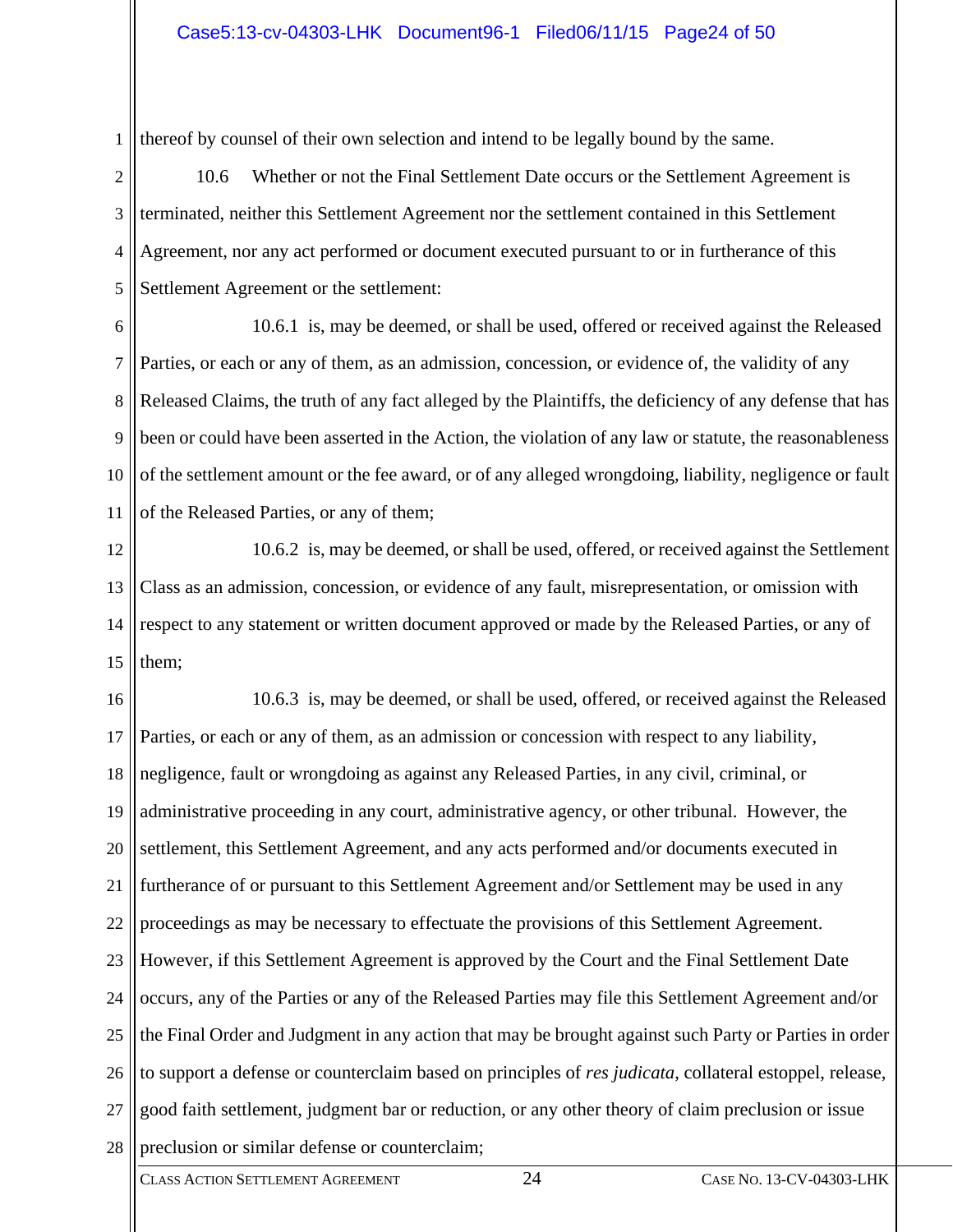1 2 3 4 10.6.4 is, may be deemed, or shall be construed against Plaintiffs, the Settlement Class or each or any of them, or against the Released Parties, or each or any of them, as an admission or concession that the consideration to be given hereunder represents an amount equal to, less than, or greater than that amount that could have or would have been recovered after trial; and

5 6 7 8 9 10.6.5 is, may be deemed, or shall be construed as or received in evidence as an admission or concession against Plaintiffs, the Settlement Class, or each and any of them, or against the Released Parties, or each or any of them, that any of Plaintiffs' claims are with or without merit or that damages recoverable in the Action would have exceeded or would have been less than any particular amount.

10 11 10.7 The headings used in this Settlement Agreement are used for the purpose of convenience only and are not meant to have legal effect.

12 13 10.8 The Recitals are incorporated by this reference and are part of the Settlement Agreement.

14 15 16 10.9 The waiver by one Party of any breach of this Settlement Agreement by any other Party shall not be deemed as a waiver of any other prior or subsequent breaches of this Settlement Agreement.

17 18 19 10.10 The Parties must execute and deliver any additional papers, documents, and other assurances, and must do any other acts reasonably necessary, to perform their obligations under this Settlement Agreement and to carry out this Settlement Agreement's expressed intent.

20 21 22 23 24 25 26 10.11 This Settlement Agreement sets forth the entire agreement and understanding of the Parties with respect to the matter set forth herein, and supersede all prior negotiations, agreements, arrangements, and undertakings with respect to the matters set forth herein. No representations, warranties, or inducements have been made to any Party concerning this Settlement Agreement other than the representations, warranties, and covenants contained and memorialized in such documents. This Settlement Agreement may be amended or modified only by a written instrument signed by or on behalf of all Parties or their respective successors-in-interest.

27 28 10.12 Any inconsistency between this Settlement Agreement and Release and its attached exhibits, comprising the Settlement Agreement, will be resolved in favor of this Settlement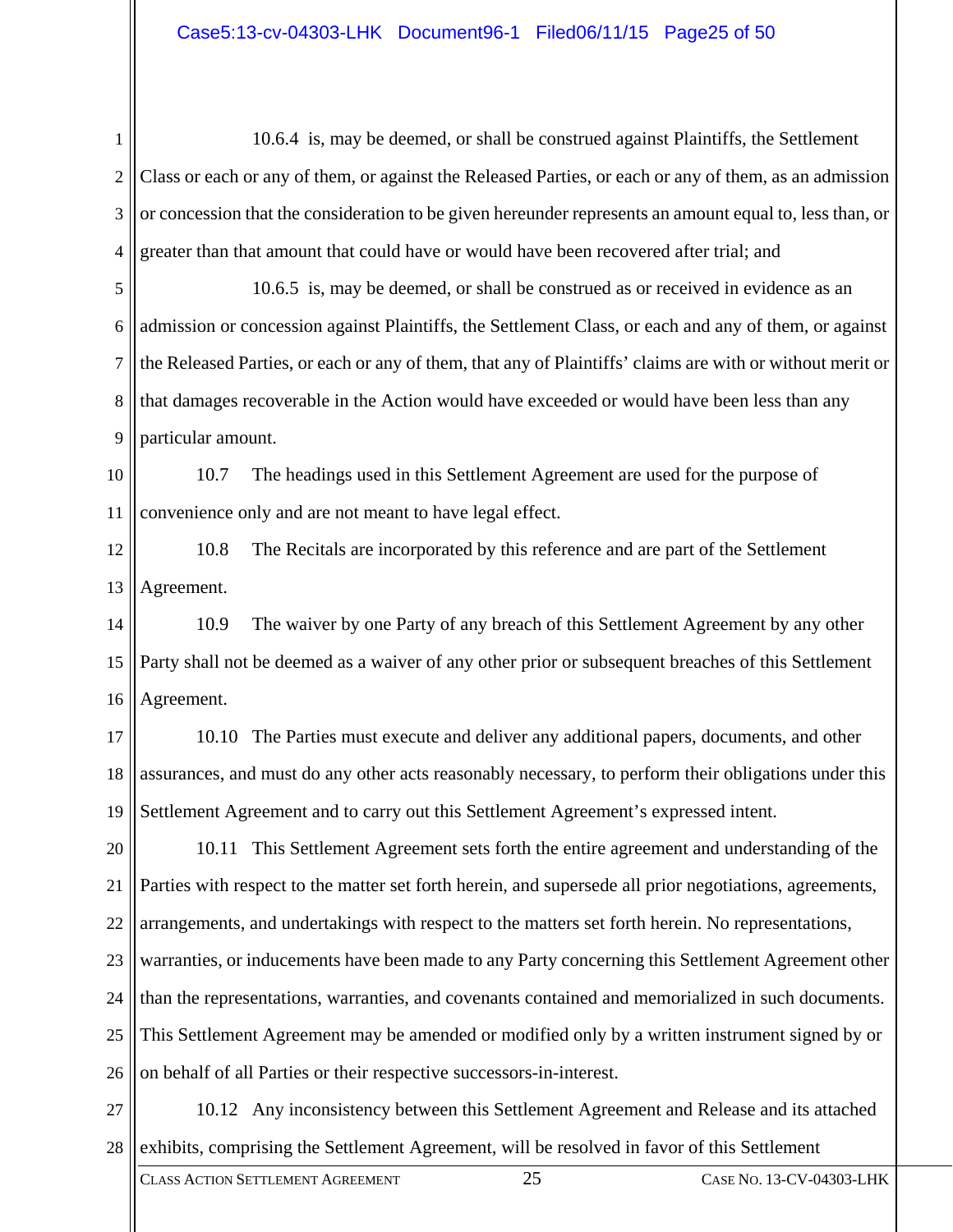1 Agreement and Release.

2 3 10.13 Except as otherwise provided in this Settlement Agreement, each Party shall bear its own fees and costs.

4 5 6 10.14 Plaintiffs represent and warrant that they have not assigned, granted, or transferred any claim or right or interest therein as against the Released Parties to any other Person and that they are fully entitled to release the same.

7 8 9 10 10.15 Nothing in this Settlement Agreement, the negotiations, and the mediation relating thereto is intended to or shall be deemed to constitute a waiver of any applicable privilege or immunity, including without limitation the attorney-client privilege or work product immunity, by any Party.

11 12 13 14 10.16 Each counsel or other Person executing this Settlement Agreement or any related settlement documents on behalf of any party to this Settlement Agreement warrants and represents that such Person has the full authority to do so and has the authority to take appropriate action required or permitted to be taken pursuant to the Settlement Agreement to effectuate its terms.

15 16 17 18 19 10.17 This Settlement Agreement may be executed in one or more counterparts. Signature by digital, facsimile, or in PDF format will constitute sufficient execution of the Settlement Agreement. All executed counterparts and each of them shall be deemed to be one and the same instrument. A complete set of original executed counterparts shall be filed with the Court if the Court so requests.

20 21 10.18 This Settlement Agreement shall be binding on, and inure to the benefit of, the successors and assigns of the Parties to this Agreement and the Released Parties.

22 23 24 25 10.19 The Court shall retain jurisdiction with respect to implementation and enforcement of the terms of this Settlement Agreement, and all Parties to this Settlement Agreement submit to the jurisdiction of the Court for purposes of implementing and enforcing the settlement embodied in this Settlement Agreement.

26 27 28 10.20 This Settlement Agreement and any claim, cause of action, or dispute among the Parties arising out of or relating to this Settlement Agreement shall be governed by, interpreted under, and enforced in accordance with the laws of the State of California without regard to any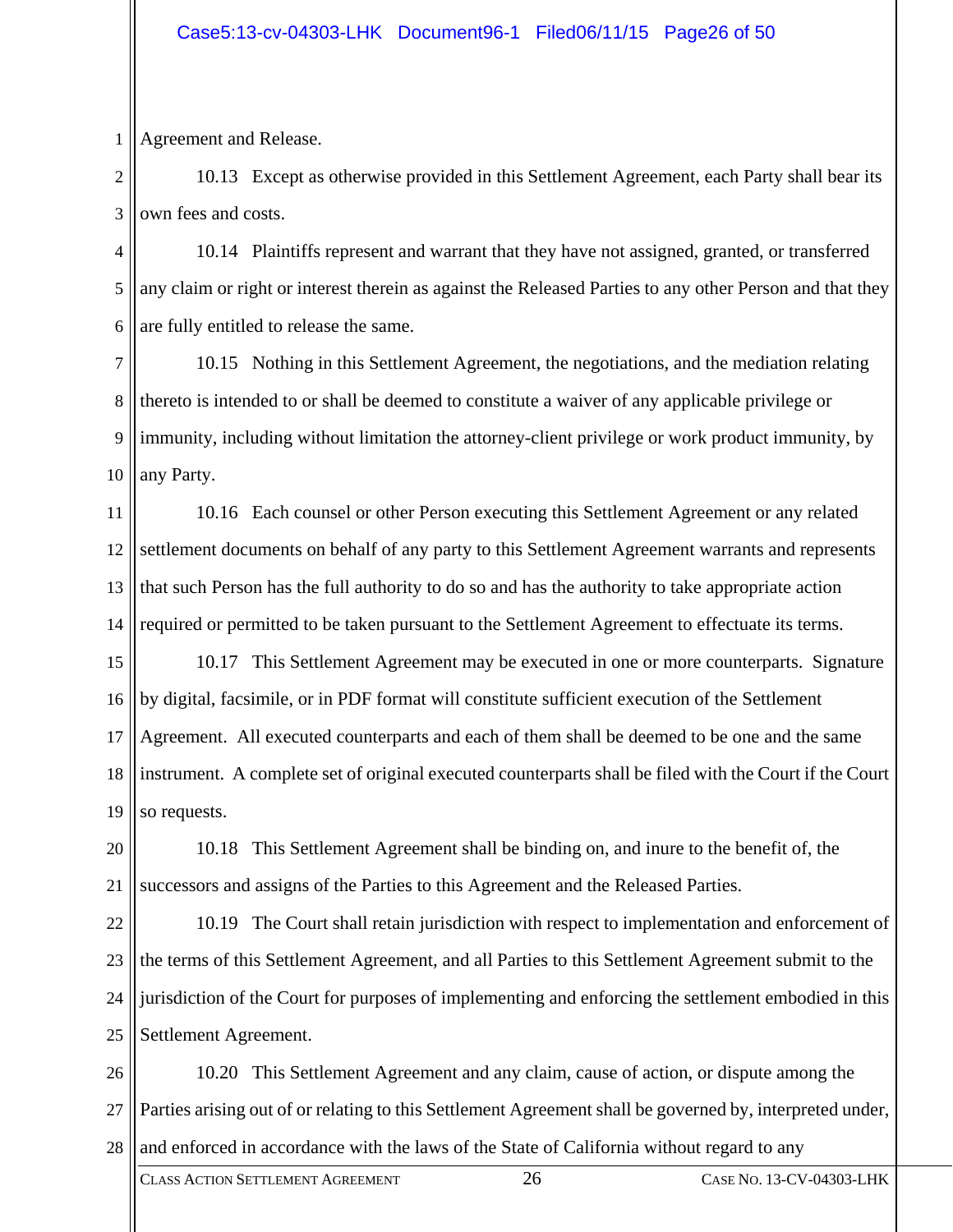conflict-of-law principles that may otherwise provide for the application of the law of another 1 jurisdiction.  $\overline{2}$ 

10.21 This Settlement Agreement is deemed to have been prepared by counsel for all Parties, 3 as a result of arms'-length negotiations among the Parties with the aid of a neutral mediator. Whereas 4 all Parties have contributed substantially and materially to the preparation of this Settlement 5 Agreement, it shall not be construed more strictly against one party than another. б

 $\overline{7}$ 10.22 Where this Settlement Agreement requires notice to the Parties, such notice shall be sent to Class Counsel and LinkedIn's Counsel. 8

10 Dated: June 11, 2015

9

 $\mathbf{1}$ 

 $12$ 

 $13$ 

14

15

16

17

18

19

20

 $21$ 

22

23

24

25

26

27

28

Paul Perkins, individually and on behalf of the  $h +$ 

Septement Class av sign dan Larre ヘコド

Pennie Sempell, individually and on behalf of the Settlement Class

Ann Brandwain, siened on her behalf by. By:  $\frac{D_{\theta}O,\ell}{\ell}$ ,  $\mu$ ,  $\ell$ ,  $\kappa$ ,  $\eta d$ ,  $\sum_{\phi} \rho$ ,  $\eta$ ,  $\gamma$ ,  $\gamma$ the Settlement Class

Erin Esgers, signed on her behave by Danel By:  $P\cdot H_1P_1K_1A_2$ ,  $\infty$  and  $P\cdot 2H_1A$ 

Erin Eggers, individually and on behalf of the Settlement Class

probleshim Externic Clare Connaughton, individually and on behalf

of the Settlement Class

Dr. Jake Kushopr, signed By: Onniel P. Hillkinds Juin

Jake Kushner, individually and on behalf of the **Settlement Class** 

Naralie Rickstme, signed on her behalf By: by Decici  $\ell$ . Hips kind,  $\Delta T = 1$  $P$ 

Natalie Richstone, individually and on behalf of the Settlement Class

Nicoic Crosby, signed on her behalf by By: **Reall** ( Hillships Din

Nicole Crosby, individually and on behalf of the **Settlement Class**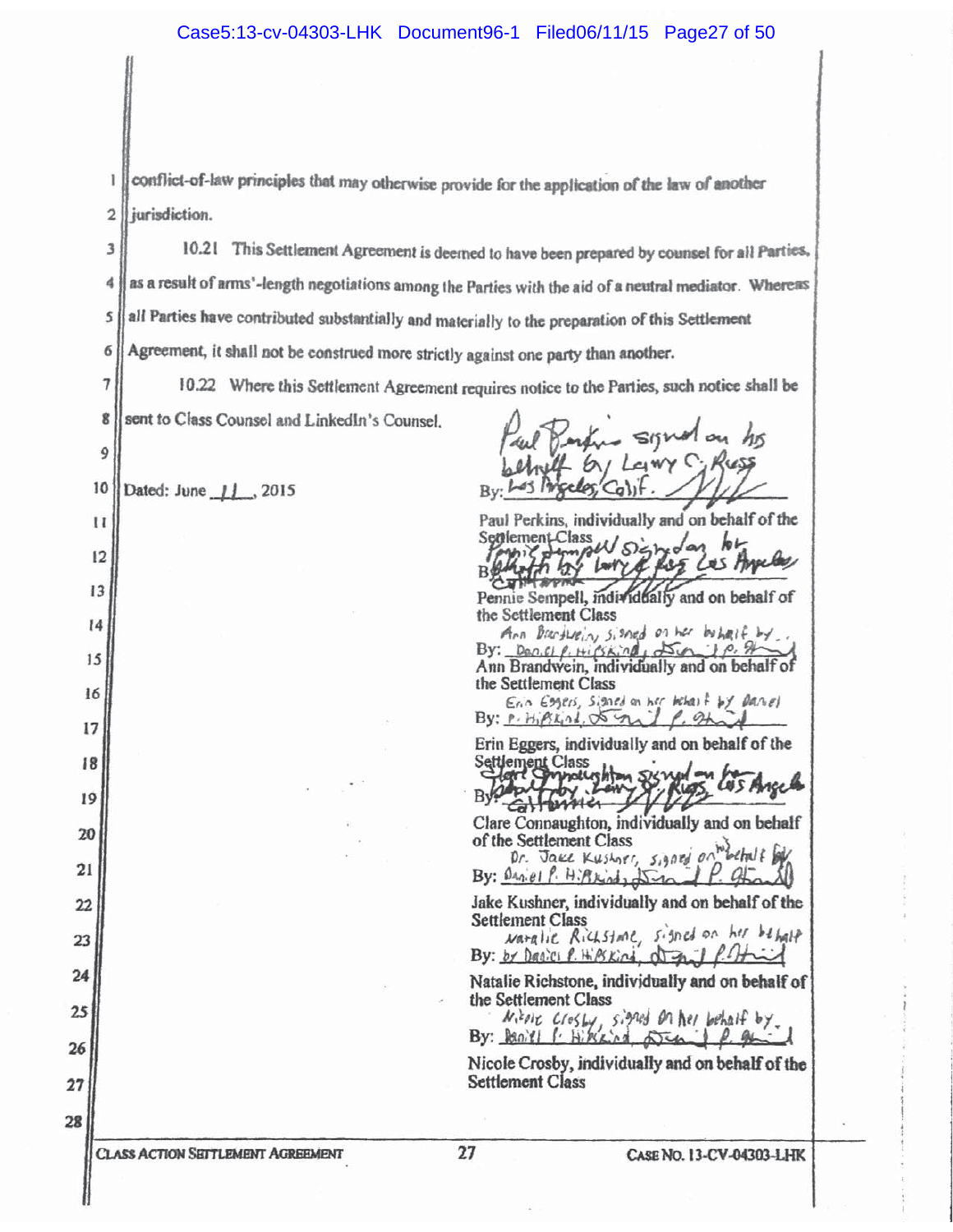Lesue Unil, gigach on her beharf by<br>Daniel P Hilskind, AmilP. official Bv:  $\mathbf{l}$ Leslie Wall, individually and on behalf of the  $\overline{a}$ Settlement Class  $\overline{\mathbf{3}}$ Dated: June \_\_\_\_\_\_\_, 2015 LINKEDIN CORPORATION 4  $By:$ 5 Michael Callahan 6 Vice President, General Counsel and Secretary 7 **APPROVED AS TO FORM BY COUNSEL:** 8 Dated: June 11, 2015 **RUSS AUGUST & KABAT**  $\boldsymbol{9}$ Attorneys for Plaintiffs and the Settlement Class 10 By: 11 Larry C. Russ, Esq.  $12$ LIEFF, CABRASER, HEIMANN & BERNSTEIN, LLP Attorneys for Plaintiffs and the Settlement Class 13 Klicholnas Diaura By: 14 Michael W. Sobol, Esq. Nicholas R. Diamand, Esq. 15 Melissa Gardner, Esq. 16 Dated: June  $| \cdot |$ , 2015 **OLAVI DUNNE LLP** 17 Attorneys for Plaintiffs and the Settlement Class 18 By: Dorian S. Berger, Esq. 19 Daniel P. Hipskind, Esq. 20 Dated: June , 2015 MUNGER, TOLLES & OLSON LLP  $21$ Attorneys for LinkedIn Corporation 22 By: Jerome C. Roth, Esq. 23 Rosemarie T. Ring, Esq.  $24$ Jonathan H. Blavin, Esq. Adam I. Kaplan, Esq. 25 26 27 28 28 **CLASS ACTION SETTLEMENT AGREEMENT** CASE No. 13-CV-04303-LHK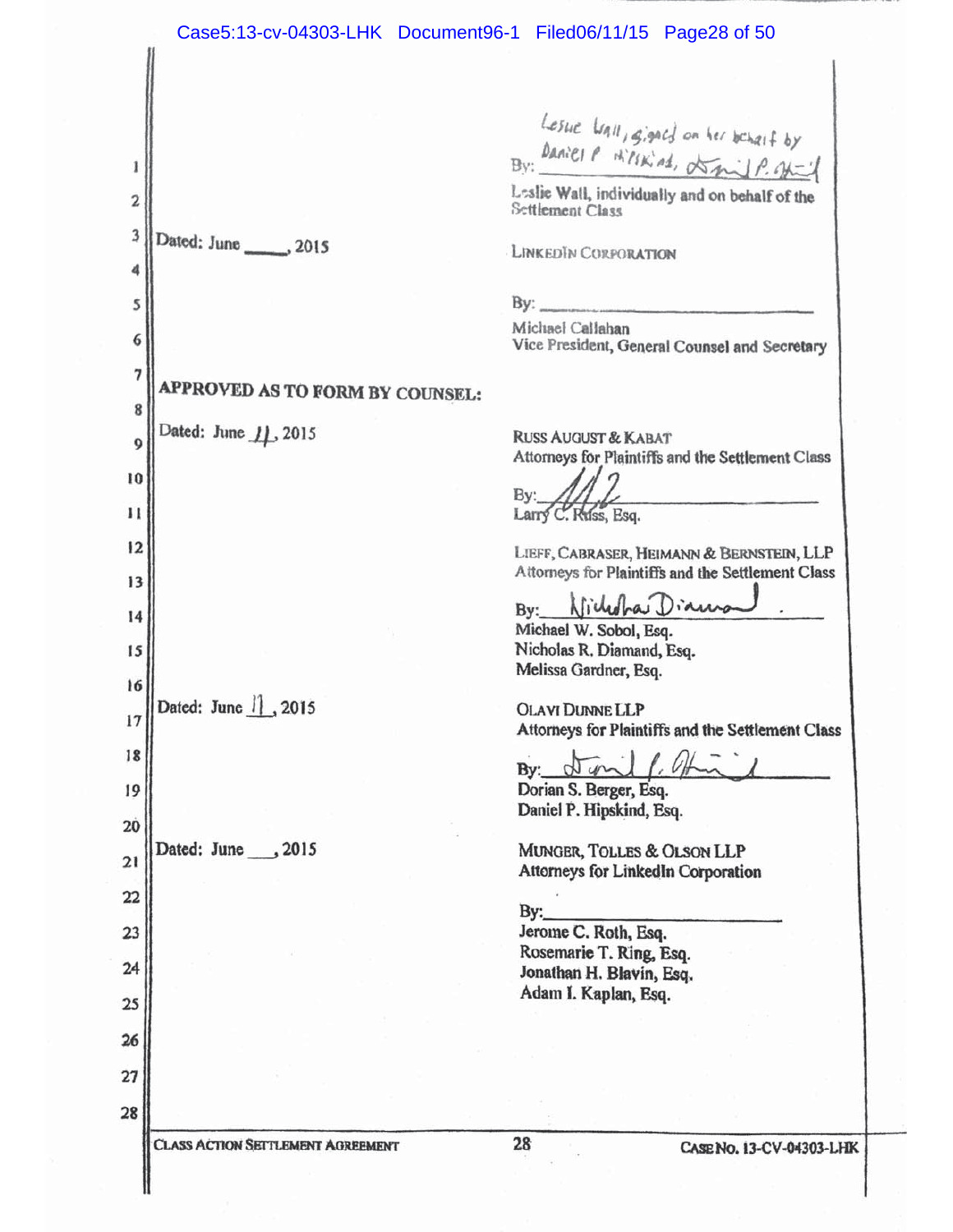$\mathbf{I}$  $\text{By:}\_$ Leslie Wall, individually and on behalf of the  $\overline{2}$ Settlement Class 3 Dated: June | 2015 **LINKEDIN CORPORATION** 4 By: 5 Michael Callahan 6 Vice President, General Counsel and Secretary  $\overline{7}$ **APPROVED AS TO FORM BY COUNSEL:** 8 Dated: June \_\_\_\_, 2015 **RUSS AUGUST & KABAT** 9 Attorneys for Plaintiffs and the Settlement Class 10  $By:$  $11$ Larry C. Russ, Esq. 12 LIEFF, CABRASER, HEIMANN & BERNSTEIN, LLP Attorneys for Plaintiffs and the Settlement Class 13  $14$  $By:$ Michael W. Sobol, Esq. 15 Nicholas R. Diamand, Esq. Melissa Gardner, Esq. 16 Dated: June , 2015 **OLAVI DUNNE LLP** 17 Attorneys for Plaintiffs and the Settlement Class 18  $By:$ 19 Dorian S. Berger, Esq. Daniel P. Hipskind, Esq. 20 Dated: June  $\frac{1}{2015}$ MUNGER, TOLLES & OLSON LLP  $21$ Attorneys for LinkedIn Corporation 22  $By:$ 23 Jerome C. Roth, Esq. Rosemarie T. Ring, Esq. 24 Jonathan H. Blavin, Esq. Adam I. Kaplan, Esq. 25 26 27 28 30 **CLASS ACTION SETTLEMENT AGREEMENT CASE NO. 13-CV-04303-LHK**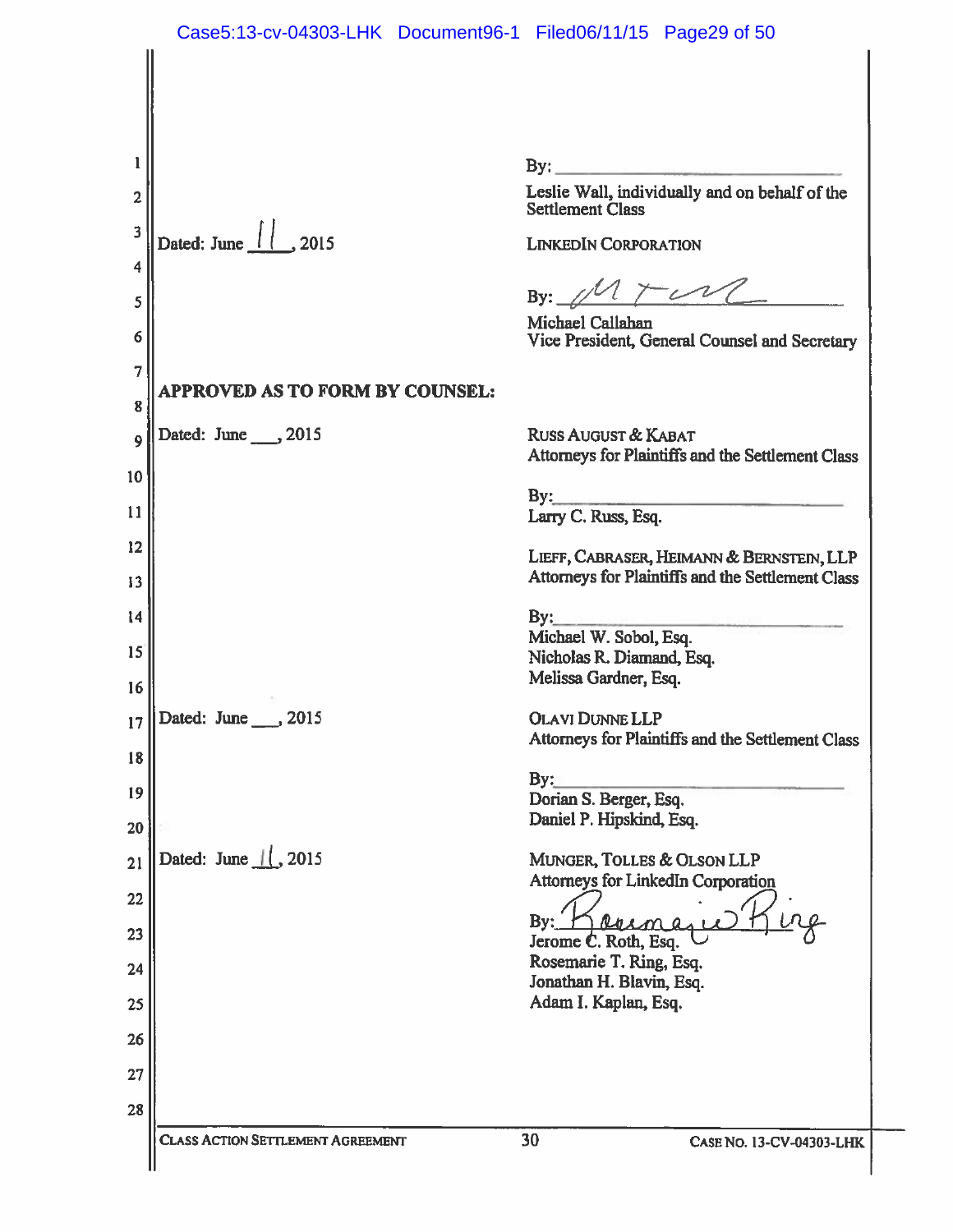# **EXHIBIT A**

# **CLAIM FORM**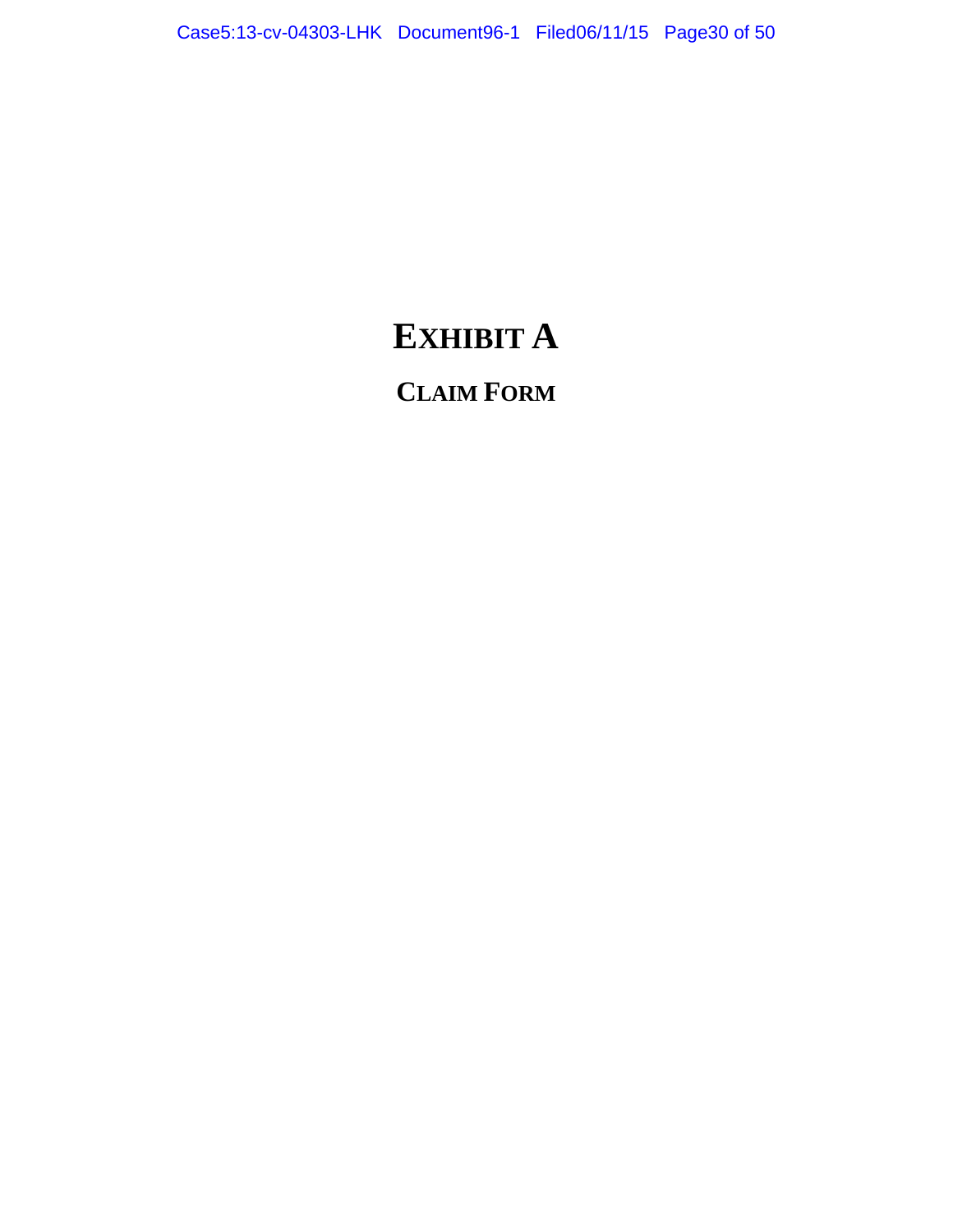Case5:13-cv-04303-LHK Document96-1 Filed06/11/15 Page31 of 50

*Perkins v. LinkedIn Corp***. Settlement c/o Gilardi & Co. LLC P.O. Box 35009 Seattle, WA 98124-1009** 

Claim No:1234567 Control No: 1234567890

#### *PERKINS V. LINKEDIN CORP.* **CLAIM FORM**

United States District Court for the Northern District of California Case No. 13-CV-04303-LHK

Settlement Website: www.[xxx].com Questions about completing the Claim Form? Contact [settlementadministrator@website.com]

#### **THIS FORM MUST BE COMPLETED AND SUBMITTED ELECTRONICALLY TO THE SETTLEMENT ADMINSITRATOR AT OR BEFORE 11:59 P.M. PACIFIC TIME ON [CLAIMS DEADLINE]. IF YOU ARE SUBMITTING THIS FORM BY U.S. MAIL, IT MUST BE POSTMARKED BY [CLAIMS DEADLINE].**

*Persons who submit a Claim Form must be a member of the Settlement Class described on the website referenced above and may be entitled to a payment. If a Claimant also submits a request for exclusion from the Class and Settlement, the request for exclusion will be ignored.* 

# **1. CONTACT INFORMATION.**



Your contact information will be used by the administrator of this Settlement, Gilardi & Co. LLC ("Gilardi" or "Settlement Administrator") to contact you, if necessary, about your claim. Providing your telephone number is optional. By providing contact information, you agree that Gilardi may contact you about your claim.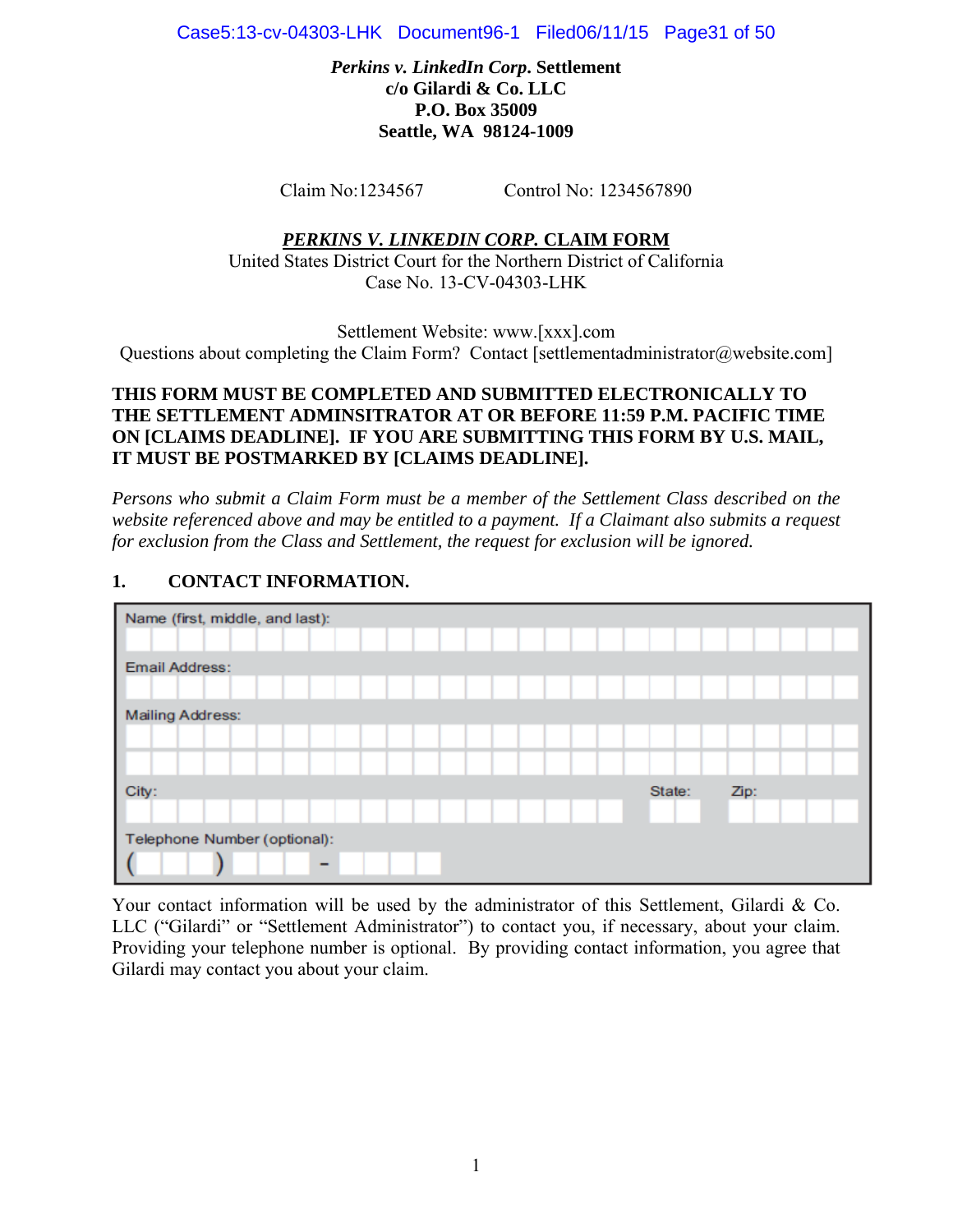Case5:13-cv-04303-LHK Document96-1 Filed06/11/15 Page32 of 50

# **2. INFORMATION TO MAKE A CLAIM.**

| Email address associated with your LinkedIn account:<br>.                           |  |  |  |  |
|-------------------------------------------------------------------------------------|--|--|--|--|
| The name associated with your LinkedIn account:<br>TT I I I I I I I I I I I I I I I |  |  |  |  |
| <b>Class Member Number listed on the Notice you received:</b>                       |  |  |  |  |

If you did not receive a Notice about this Settlement or no longer have access to that document, you may leave blank the item immediately above calling for your Class Member Number.

## **YOUR PERSONAL INFORMATION WILL BE USED ONLY IN CONNECTION WITH THIS SETTLEMENT ADMINISTRATION AND IN ORDER TO PROCESS YOUR CLAIM. YOUR INFORMATION WILL NOT BE USED FOR ANY OTHER PURPOSE.**

# **3. ELECTION OF PAYMENT FORMAT (CHOOSE ONE).**

| If any payment is made, I wish to receive it electronically, by ACH (Automated Clearing House). |  |  |  |  |                         |  |  |  |  |  |
|-------------------------------------------------------------------------------------------------|--|--|--|--|-------------------------|--|--|--|--|--|
| Please provide:                                                                                 |  |  |  |  |                         |  |  |  |  |  |
| <b>Bank Routing Number:</b>                                                                     |  |  |  |  |                         |  |  |  |  |  |
| <b>Bank Account Number:</b>                                                                     |  |  |  |  | $\sim$                  |  |  |  |  |  |
| <b>Banking Institution:</b>                                                                     |  |  |  |  | the control of the con- |  |  |  |  |  |
| Name on Account (if<br>different from above):                                                   |  |  |  |  |                         |  |  |  |  |  |

The illustration below is to help you identify your Routing and Account Number. If you still are unsure which number on your check is which, please contact your financial institution.

|                                      |                           | 2048    |
|--------------------------------------|---------------------------|---------|
| 123 Shady Lane<br>Yourtown, AA 12345 | <b>DATE</b>               |         |
|                                      |                           |         |
|                                      |                           | Dollars |
|                                      |                           |         |
|                                      |                           |         |
|                                      | piou<br>-333962222 - 2048 |         |

If any payment is made, instead of receiving payment electronically by ACH, I wish to receive payment by a paper check sent to the name listed above at the address listed above.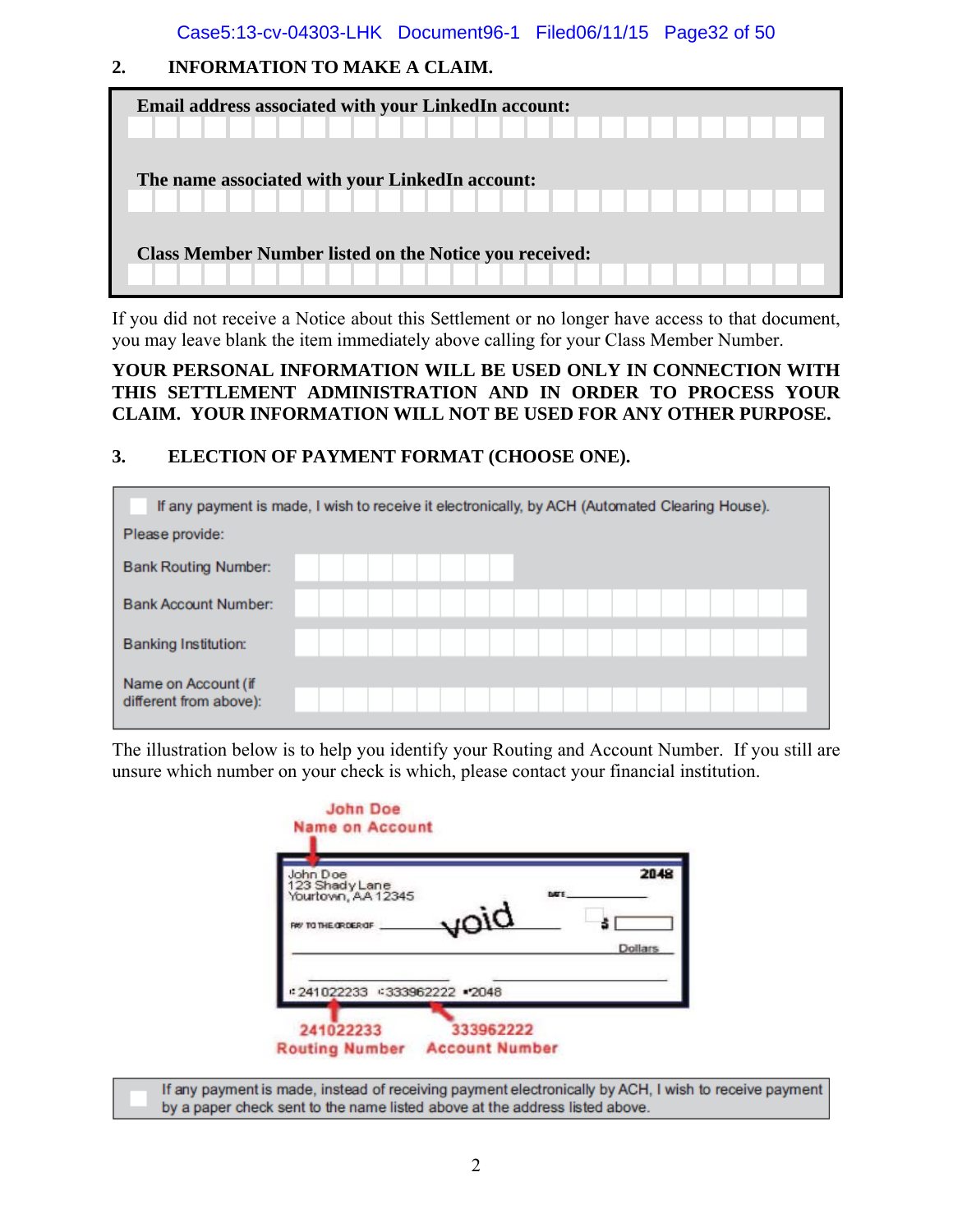# **4. ATTESTATIONS.**

# **IN ORDER TO QUALIFY FOR POSSIBLE PAYMENT, YOU MUST BE ABLE TO MAKE THE DECLARATIONS BELOW, UNDER PENALTY OF PERJURY.**

# **I declare the following under penalty of perjury:**

- 1. I used Add Connections to import information from one or more external email accounts and send emails to one or more persons who were not LinkedIn members inviting them to join LinkedIn between September 17, 2011 and October 31, 2014.
- 2. I did not agree to the use of my name or profile picture to grow LinkedIn's member base through Add Connections.
- 3. I believe I was injured by any such use of my name or name and profile picture.
- 4. I am submitting only one Claim Form, regardless of how many LinkedIn accounts I have.
- 5. I understand that I am releasing all Released Claims against LinkedIn and the other Released Parties as set forth in Section 4 of the Settlement Agreement (available at www.[xxxxxxxxxxxx].com/court\_docs/settlement\_agreement).

# **5. SIGN AND SUBMIT THE CLAIM FORM.**

I have received notice of the Settlement, and I submit this Claim Form under the terms of the Settlement. I also submit to the jurisdiction of the United States District Court for the Northern District of California with regard to my claim and for purposes of enforcing the release of claims in the Settlement Agreement. I further acknowledge that I am bound by the terms of any Court judgment that may be entered in this Action and may not bring or continue pursuing any of the Released Claims against LinkedIn and/or the other Released Parties in a separate action. I agree to furnish additional information to support this claim if required to do so.

# **I declare under penalty of perjury that the foregoing attestations and all the information I have submitted in support of my claim are true and correct.**

# IF SUBMITTED ELECTRONICALLY:

 **I agree that by submitting this claim form I certify under the penalty of perjury of the laws of the United States of America that the foregoing is true and correct and that checking this box constitutes my electronic signature on the date of its submission.** 

## IF SUBMITTED BY U.S. MAIL:

**I declare under penalty of perjury under the laws of the United States of America that the foregoing is true and correct.** 

Dated: \_\_\_\_\_\_\_\_\_\_\_\_\_\_\_\_\_\_\_\_\_\_\_\_\_\_\_\_\_ Signature: \_\_\_\_\_\_\_\_\_\_\_\_\_\_\_\_\_\_\_\_\_\_\_\_\_\_\_\_\_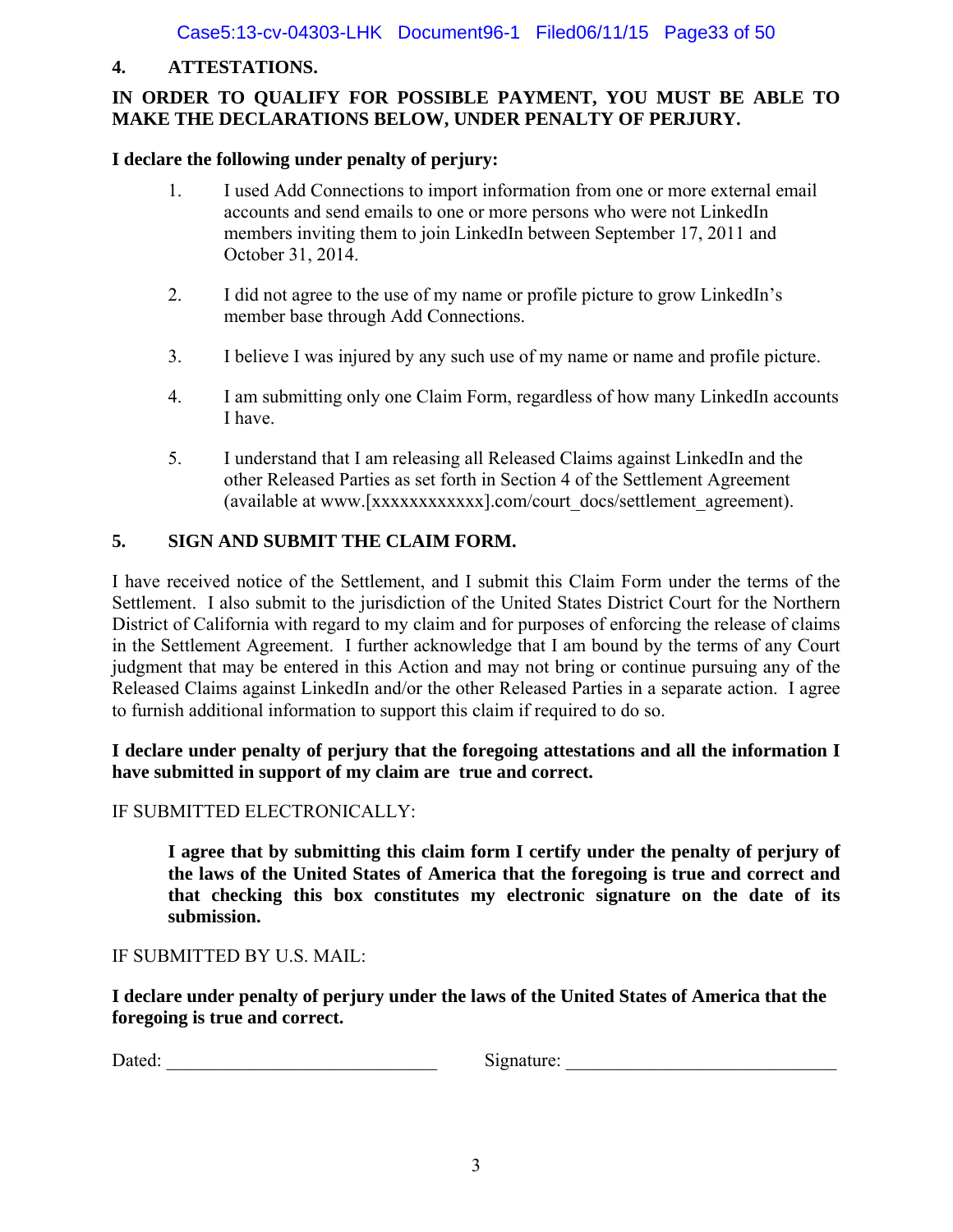\*\_\*\_\*\_\*

#### IF SUBMITTED BY MAIL, PLEASE SEND THIS CLAIM FORM TO:

*Perkins v. LinkedIn Corp.*, Settlement, c/o Gilardi & Co. LLC P.O. Box [NUMBER] [CITY], [STATE] [ZIP CODE]

#### **THIS FORM MUST BE COMPLETED AND SUBMITTED ELECTRONICALLY TO THE SETTLEMENT ADMINISTRATOR AT OR BEFORE 11:59 P.M. PACIFIC TIME ON [MONTH] [DAY], [YEAR]. IF YOU ARE SUBMITTING THIS FORM BY U.S. MAIL, IT MUST BE POSTMARKED BY [MONTH] [DAY], [YEAR].**

#### **6. AFTER SUBMISSION OF FORM.**

Payment will be provided to Class Members only if the Court gives final approval to the Settlement and, if there are any appeals, after the appeals are resolved in favor of the Settlement. *Additionally, the amount, if any, paid to each Claimant depends upon the number of claims made. No one knows in advance how much each Claimant's payment will be, and Claimants may be paid nothing at all*. **Please be patient**.

If, after you submit a Claim Form, you change your postal or email address, it is your responsibility to inform the Settlement Administrator of your updated information. You may do so by mail or email at the addresses above.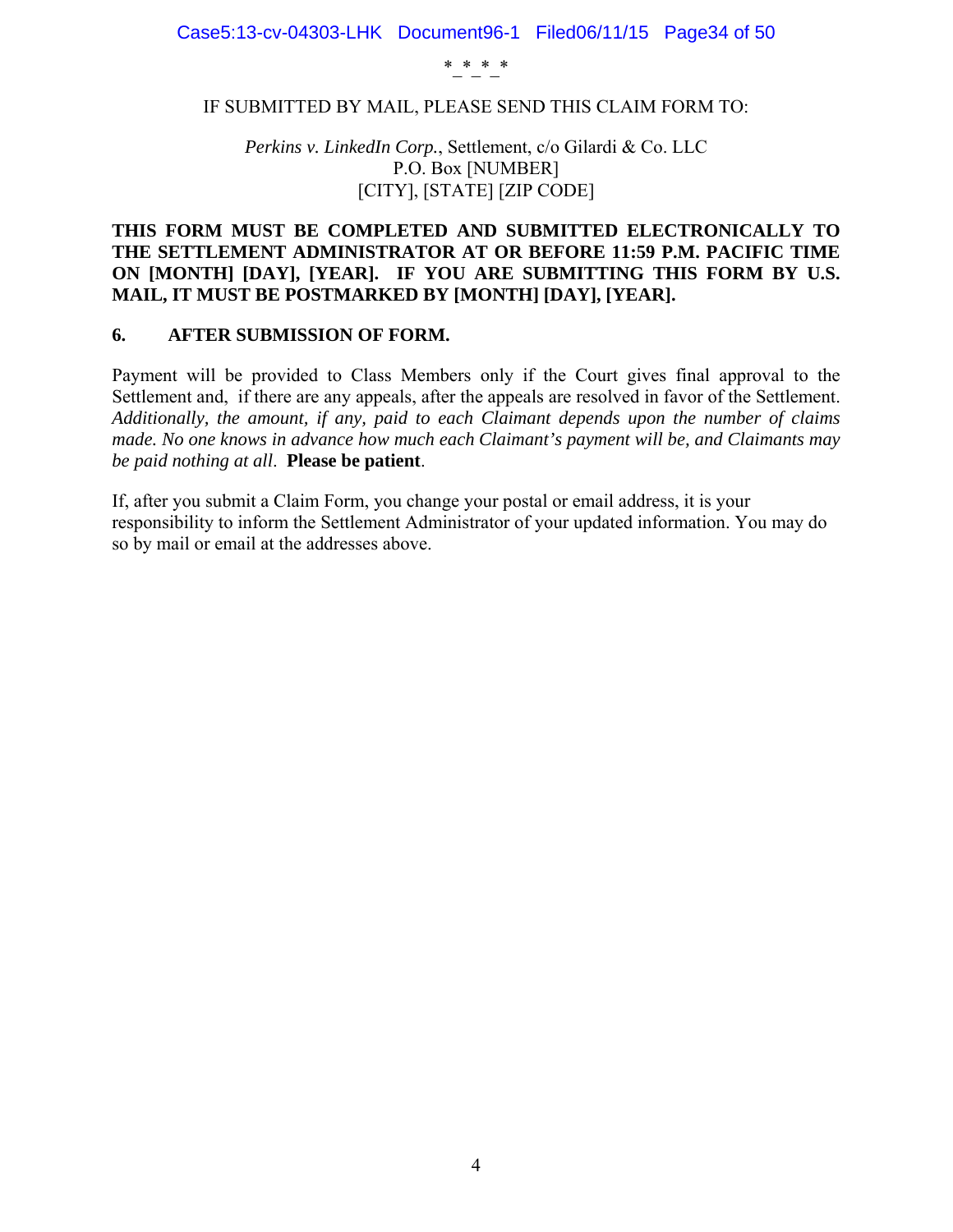# **EXHIBIT B**

**EMAIL NOTICE**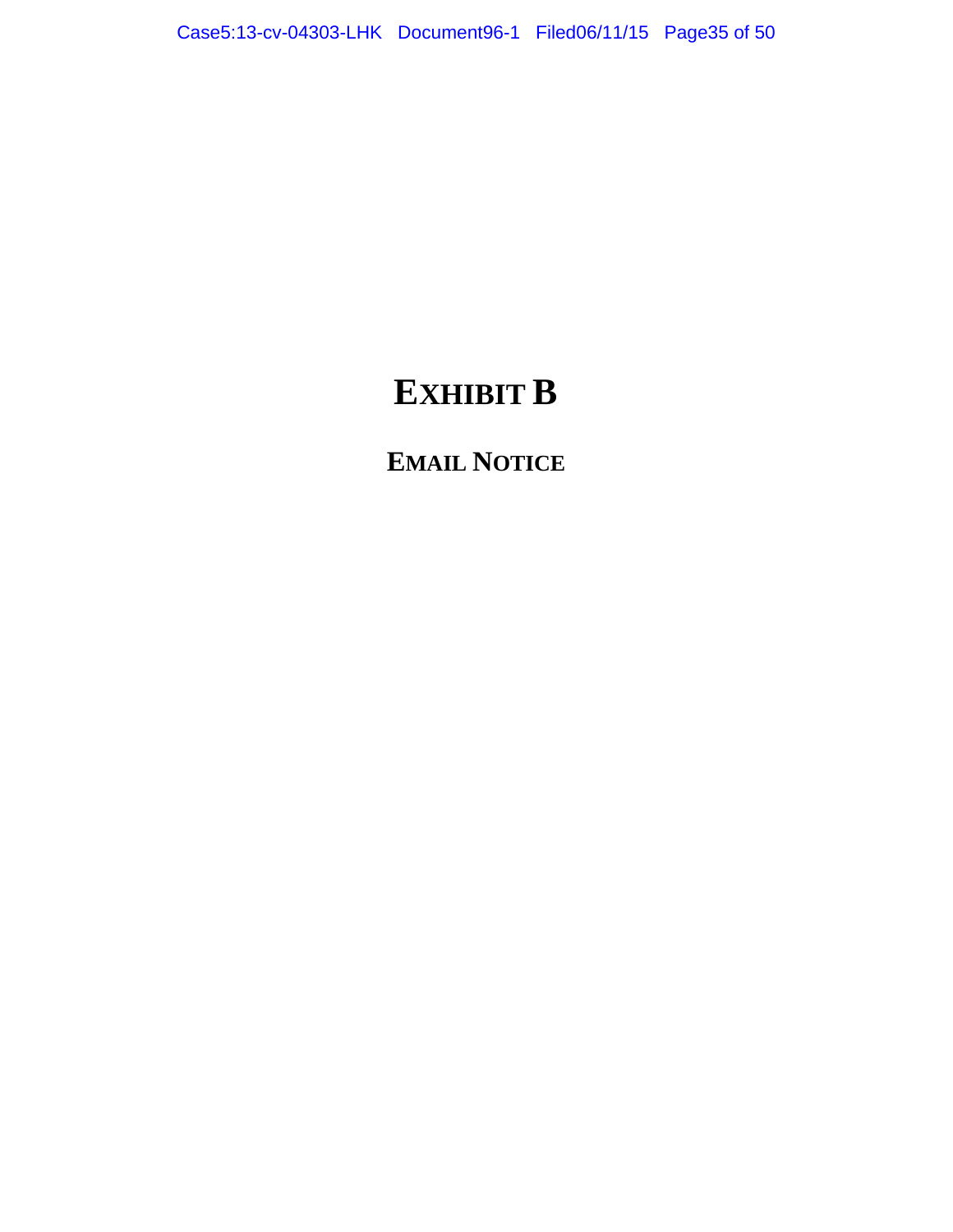#### To: XXXXXXXXXX From: XXXXXXXXXX Re: LEGAL NOTICE OF SETTLEMENT OF CLASS ACTION

 $\overline{a}$ 

NOTICE OF PENDING CLASS ACTION AND NOTICE OF PROPOSED SETTLEMENT *PERKINS V. LINKEDIN CORP*.

# **You are receiving this e-mail [or notification] because you may have used LinkedIn's Add Connections feature between September 17, 2011 and October 31, 2014.**

*A federal court authorized this Notice. This is not a solicitation from a lawyer.* 

Why did I get this notice? This Notice relates to a proposed settlement ("Settlement") of a class action lawsuit ("Action") against LinkedIn Corporation ("LinkedIn") based on LinkedIn's alleged improper use of a service called "Add Connections" to grow its member base.

**What is the Action about?** LinkedIn's "Add Connections" service allows LinkedIn members to import contact information from their own email accounts and invite one or more of those contacts to join the members' professional network on LinkedIn. The Action is based on allegations that LinkedIn improperly grew its member base through Add Connections by using member names and likenesses to promote its services after receiving this contact information from members. LinkedIn denies these allegations and any and all wrongdoing and liability whatsoever. No court or other entity has made any judgment or other determination of any liability.

**What relief does the Settlement provide?** If the proposed Settlement is approved by the Court, and after any appeals are resolved, LinkedIn will pay \$13 million into a fund that can be used, in part, to make payments to Settlement Class Members who file approved claims. If the number of approved claims results in a payment amount of less than \$10, an additional amount of up to \$750,000 will be added to the \$13 million fund. Payments will be made on a *pro rata* basis, which means the payment amount depends on the number of approved claims, unless *pro rata* payments are so small that they cannot be distributed in a way that is economically feasible. *No one knows in advance whether or in what amount payments will be made to Settlement Class Members who file valid and timely claims.* 

In addition to monetary relief, LinkedIn has agreed to revise disclosures on Add Connections permission screens and to implement new functionality allowing members to (1) manage contacts, including viewing and deleting contacts and sending invitations, and (2) stop reminders from being sent for connection invitations that were sent inadvertently.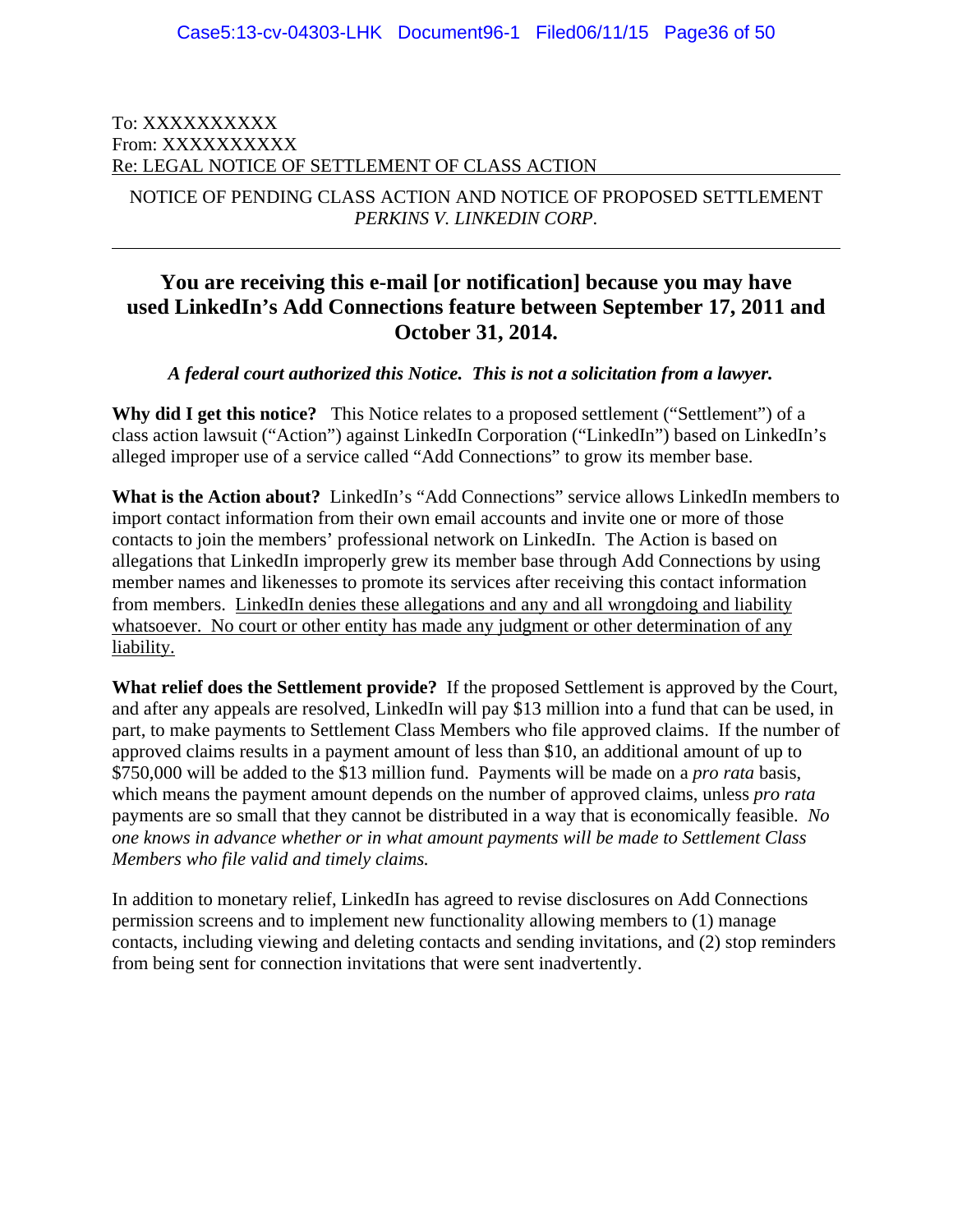| YOUR LEGAL RIGHTS AND OPTIONS IN THIS SETTLEMENT                 |                                                                                                                                                                                                                                                                                                                                                                                                                                                                                                                                                                                                    |                                         |  |  |  |  |  |  |
|------------------------------------------------------------------|----------------------------------------------------------------------------------------------------------------------------------------------------------------------------------------------------------------------------------------------------------------------------------------------------------------------------------------------------------------------------------------------------------------------------------------------------------------------------------------------------------------------------------------------------------------------------------------------------|-----------------------------------------|--|--|--|--|--|--|
| <b>SUBMIT A</b><br><b>CLAIM</b><br><b>FORM</b>                   | This is the only way to be eligible to receive a payment, if the<br>Court orders payment to Settlement Class Members.                                                                                                                                                                                                                                                                                                                                                                                                                                                                              | Deadline:<br>[Month]<br>[Day], $[Year]$ |  |  |  |  |  |  |
| <b>EXCLUDE</b><br><b>YOURSELF</b>                                | This is the only option that allows you to retain your rights to<br>sue LinkedIn about its alleged improper use of Add<br>Connections to grow its member base.                                                                                                                                                                                                                                                                                                                                                                                                                                     | Deadline:<br>[Month]<br>[Day], $[Year]$ |  |  |  |  |  |  |
| <b>OBJECT</b>                                                    | Write to the Court about why you object to (i.e., don't like)<br>the Settlement and think it shouldn't be approved.                                                                                                                                                                                                                                                                                                                                                                                                                                                                                | Deadline:<br>[Month]<br>[Day], [Year]   |  |  |  |  |  |  |
| <b>GO TO THE</b><br>"FINAL<br><b>APPROVAL</b><br><b>HEARING"</b> | The Court will hold a "Final Approval Hearing" to consider<br>the Settlement, the request for attorneys' fees and expenses of<br>the lawyers who brought the Action ("Class Counsel"), and<br>the request for service awards of the plaintiffs who brought<br>the Action ("Class Representatives").<br>You may, but are not required to, speak at the Final Approval<br>Hearing about any Objection you filed. If you intend to speak<br>at the Final Approval Hearing, you must follow the<br>procedures set forth in paragraph 6.3 of the Settlement<br>Agreement when you serve your Objection. | Deadline:<br>[Month]<br>[Day], $[Year]$ |  |  |  |  |  |  |
| D <sub>O</sub><br><b>NOTHING</b>                                 | You will not receive a payment, even if the Court orders<br>payment to Settlement Class Members. You will also be<br>giving up any claims you may have against LinkedIn based<br>on its alleged improper use of Add Connection to grow it<br>member base. You may be eligible to receive the non-<br>monetary benefits of the Settlement, if the Settlement is<br>finally approved.                                                                                                                                                                                                                | No deadline                             |  |  |  |  |  |  |

**More information?** For more information about the Settlement and how to take the actions described above, please visit www.[xxx].com or write to the Settlement Administrator at *Perkins v. LinkedIn Corp.*, Settlement, c/o Gilardi & Co. LLC [Address], [City], [State] [ZIP Code], [email@settlementname.com]. You may also contact Class Counsel by calling (xxx) xxx-xxxx.

# **Do Not Address Any Questions About The Settlement Or The Litigation To LinkedIn, The Clerk Of The Court, Or The Judge.**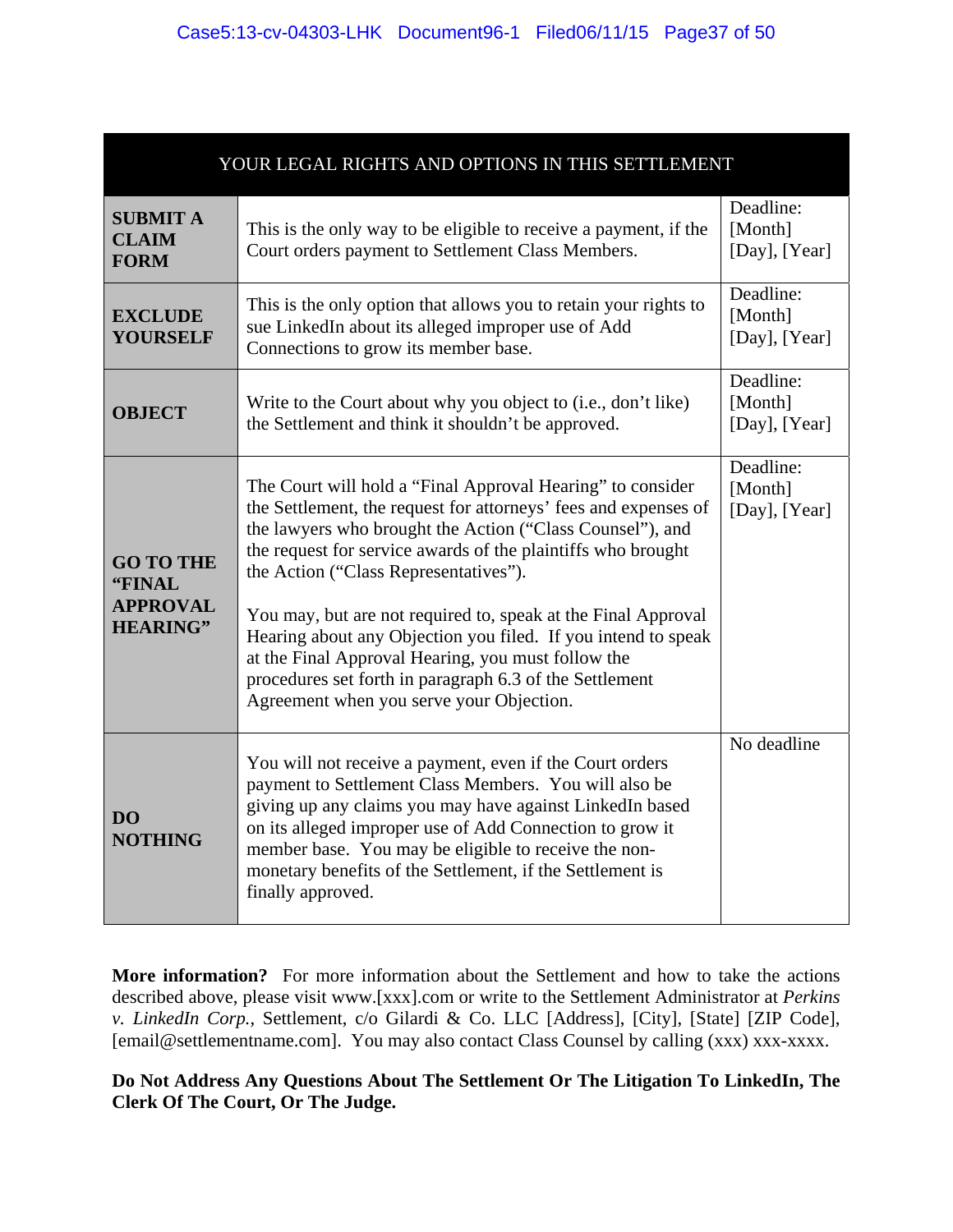# **EXHIBIT C**

**WEBSITE NOTICE**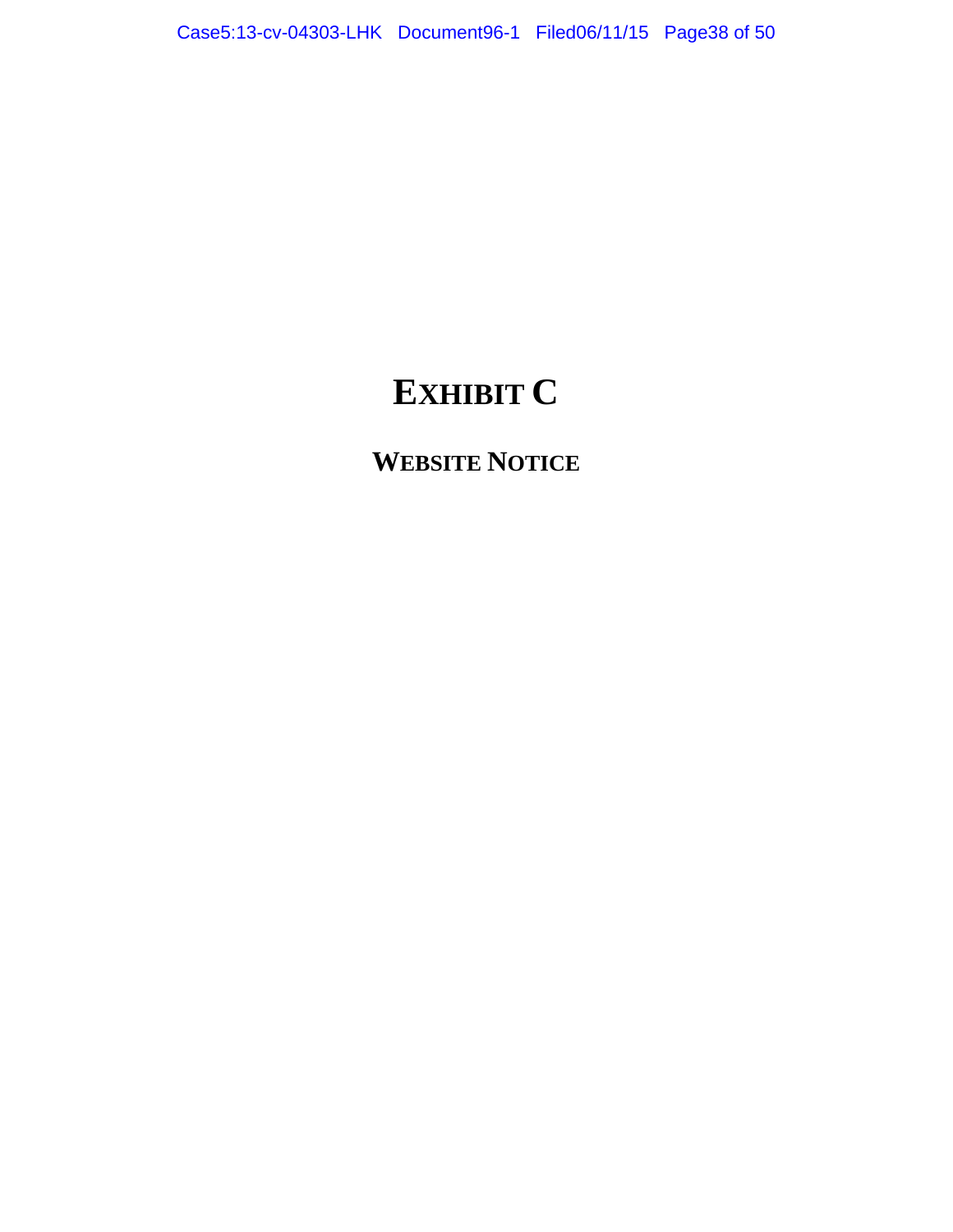#### UNITED STATES DISTRICT COURT NORTHERN DISTRICT OF CALIFORNIA SAN JOSE DIVISION

PAUL PERKINS, *et al.*

Plaintiffs,

CASE No. 5:13-CV-04303-LHK

 v. LINKEDIN CORPORATION. Defendant.

# **NOTICE OF CLASS ACTION AND PROPOSED SETTLEMENT**

**This Notice concerns a settlement ("Settlement") of a class action lawsuit ("Action") against LinkedIn Corporation ("LinkedIn") based on LinkedIn's alleged use of a service called Add Connections to grow its member base. If you are a LinkedIn member and used Add Connections between September 17, 2011 and October 31, 2014, you may be a "Settlement Class Member" in the Action.** 

# **Please read this Notice carefully. Your legal rights will be affected regardless of whether you do or do not act.**

- LinkedIn's "Add Connections" service allows LinkedIn members to import contact information from their own email accounts and to invite one or more of those contacts to join the members' professional network on LinkedIn.
- The Action is based on allegations that LinkedIn improperly grew its member base through Add Connections by using member names and likenesses to promote its services after receiving this contact information from members. LinkedIn denies these allegations and any and all liability.
- If you are a Settlement Class Member and can attest that you did not agree to the use of your name and likeness to grow LinkedIn's member base through Add Connections and that you believe you were injured by such use, you are eligible to submit a claim for a payment from a \$13 million fund, which will also be used to pay certain costs, including attorneys' fees and settlement administration expenses. Payments will be made on a *pro rata* basis, which means the payment amount depends on the number of Settlement Class Members who file approved claims ("Authorized Claimants"). If the number of Authorized Claimants results in a payment amount of less than \$10, an additional amount of up to \$750,000 will be added to the \$13 million fund. If the *pro rata* payment amount is so small that it cannot be distributed to Settlement Class Members in a way that is economically feasible, payments will be made to *Cy Pres* Recipients selected by the Parties and approved by the Court. *No one knows in advance whether or in what amount payments will be made to Settlement Class Members.*
- Under the proposed Settlement, LinkedIn has also agreed to additional disclosures on Add Connections permission screens and to implement measures allowing LinkedIn members to manage their imported contacts and to stop reminders for pending connection invitations that were sent inadvertently.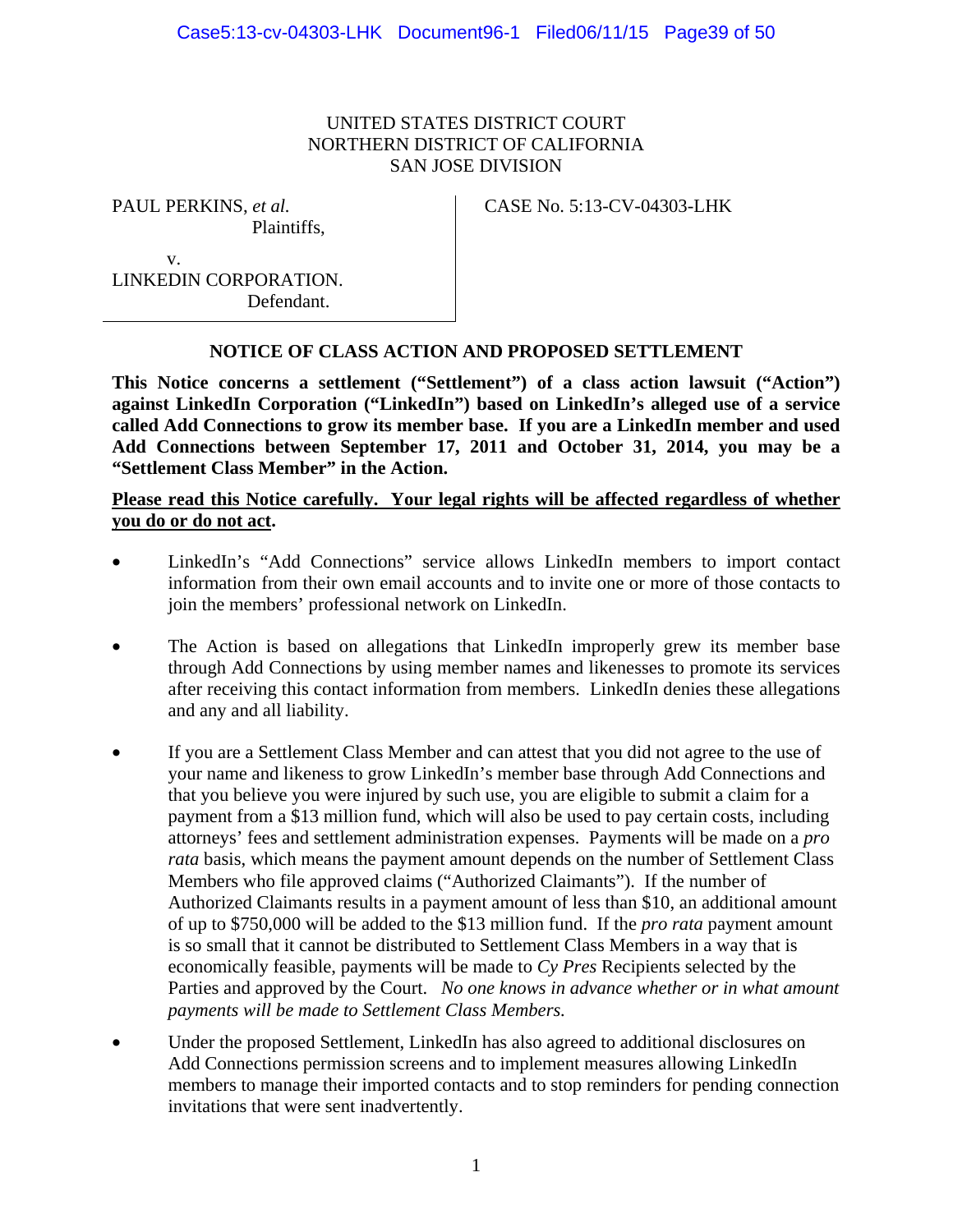| YOUR LEGAL RIGHTS AND OPTIONS IN THIS SETTLEMENT                 |                                                                                                                                                                                                                                                                                                                                                                                                                                                                                                                                                                           |                                         |  |  |  |  |  |  |  |
|------------------------------------------------------------------|---------------------------------------------------------------------------------------------------------------------------------------------------------------------------------------------------------------------------------------------------------------------------------------------------------------------------------------------------------------------------------------------------------------------------------------------------------------------------------------------------------------------------------------------------------------------------|-----------------------------------------|--|--|--|--|--|--|--|
| <b>SUBMIT A</b><br><b>CLAIM</b><br><b>FORM</b>                   | This is the only way to be eligible to receive a payment, if the<br>Court orders payment to Settlement Class Members.                                                                                                                                                                                                                                                                                                                                                                                                                                                     | Deadline:<br>[Month]<br>[Day], [Year]   |  |  |  |  |  |  |  |
| <b>EXCLUDE</b><br><b>YOURSELF</b>                                | This is the only option that allows you to retain your rights to<br>sue LinkedIn about its alleged improper use of Add<br>Connections to grow its member base.                                                                                                                                                                                                                                                                                                                                                                                                            | Deadline:<br>[Month]<br>[Day], $[Year]$ |  |  |  |  |  |  |  |
| <b>OBJECT</b>                                                    | Write to the Court about why you object to (i.e., don't like)<br>the Settlement and think it shouldn't be approved.                                                                                                                                                                                                                                                                                                                                                                                                                                                       | Deadline:<br>[Month]<br>[Day], $[Year]$ |  |  |  |  |  |  |  |
| <b>GO TO THE</b><br>"FINAL<br><b>APPROVAL</b><br><b>HEARING"</b> | The Court will hold a "Final Approval Hearing" to consider<br>the Settlement, the request for attorneys' fees and expenses of<br>the lawyers who brought the Action ("Class Counsel"), and<br>the request for service awards to the Plaintiffs who brought<br>the Action ("Class Representatives").<br>You may, but are not required to, speak at the Final Approval<br>Hearing about any Objection you filed. If you intend to speak<br>at the Final Approval Hearing, you must follow the<br>procedures set forth in Section 14 below when you serve your<br>Objection. | Deadline:<br>[Month]<br>[Day], $[Year]$ |  |  |  |  |  |  |  |
| D <sub>O</sub><br><b>NOTHING</b>                                 | You will not receive a payment, even if the Court orders<br>payment to Settlement Class Members. You will also be<br>giving up any claims you may have against LinkedIn based<br>on its alleged improper use of Add Connection to grow it<br>member base. You may be eligible to receive the non-<br>monetary benefits of the Settlement, if the Settlement is<br>finally approved.                                                                                                                                                                                       | No deadline                             |  |  |  |  |  |  |  |

- These rights and options—and the deadlines to exercise them—are explained in more detail below.
- The Court in charge of this Action has preliminarily approved the Settlement and must decide whether to give final approval to the Settlement. The relief provided to Settlement Class Members will be provided only if the Court gives final approval to the Settlement and, if there are any appeals, after the appeals are resolved in favor of the Settlement. *Please be patient*.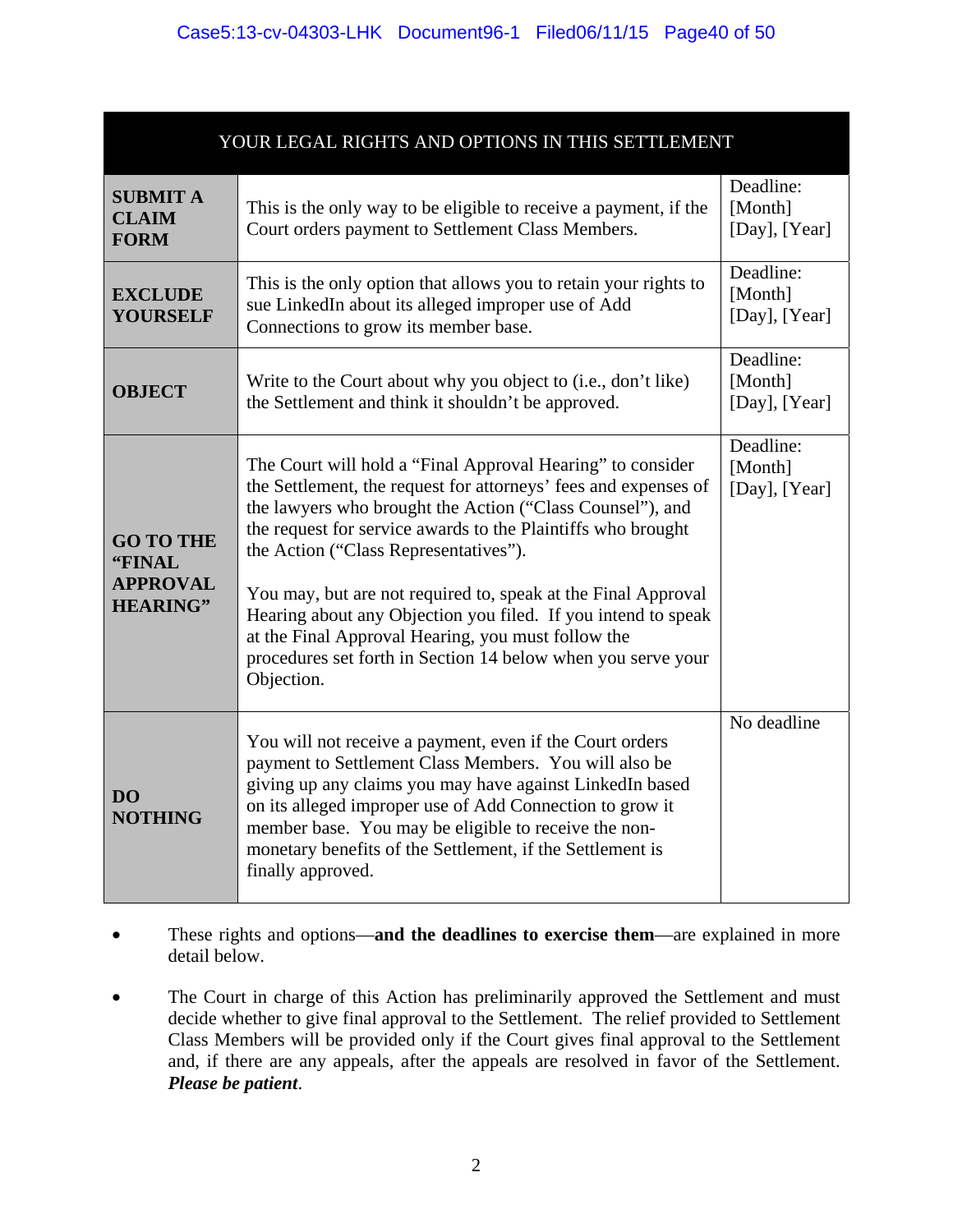# **BACKGROUND INFORMATION**

# **1. Why did I get this notice?**

You received this Notice because a settlement has been reached in the Action. According to LinkedIn's available records, you may be a Settlement Class Member and may be entitled to the relief detailed below.

This Notice explains the nature of the Action, the general terms of the proposed Settlement, and your legal rights and obligations. To obtain more information about the Settlement, including information about how you can see a copy of the Settlement Agreement (which defines certain capitalized terms used in this Notice), see Section 19 below.

## **2. Why is this a class action?**

In a class action lawsuit, one or more people called Plaintiffs (in this Action, Paul Perkins, Pennie Sempell, Ann Brandwein, Erin Eggers, Clare Connaughton, Jake Kushner, Natalie Richstone, Nicole Crosby, and Leslie Wall) sue on behalf of other people who have similar claims ("Settlement Class Members"). For purposes of this Settlement, one court will resolve the issues for all Settlement Class Members, except for those people who properly exclude themselves from the Settlement Class, as explained in Section 13 below. The company sued in this case, LinkedIn, is called the Defendant.

## **3. What is this lawsuit about?**

The Plaintiffs contend that LinkedIn improperly used the Add Connections service to grow its member base. Add Connections means the processes by which new and existing LinkedIn members may import contact information from their own external email accounts and invite one or more of those contacts to connect with them on LinkedIn. According to the Plaintiffs, LinkedIn improperly grew its member base through Add Connections by using member names and likenesses to promote its services after receiving this contact information from members. LinkedIn denies these allegations and any and all liability. Based on those allegations, the Plaintiffs asserted violations of (1) California's common law right of publicity; (2) California's Unfair Competition Law (Cal. Bus. & Prof. Code §§ 17200, *et seq.*) (the "UCL"); (3) the Stored Communications Act, 18 U.S.C. §§ 2701, *et seq.*; (4) the federal Wiretap Act, 18 U.S.C. §§ 2510, *et seq.*; (5) California Penal Code § 502; and (6) the California Invasion of Privacy Act, Cal. Penal Code §§ 630, *et seq.* 

**LinkedIn denies any wrongdoing and any liability whatsoever and the issuance of this Notice is not an expression of the Court's opinion on the merit or the lack of merit of any of the claims in the Action.**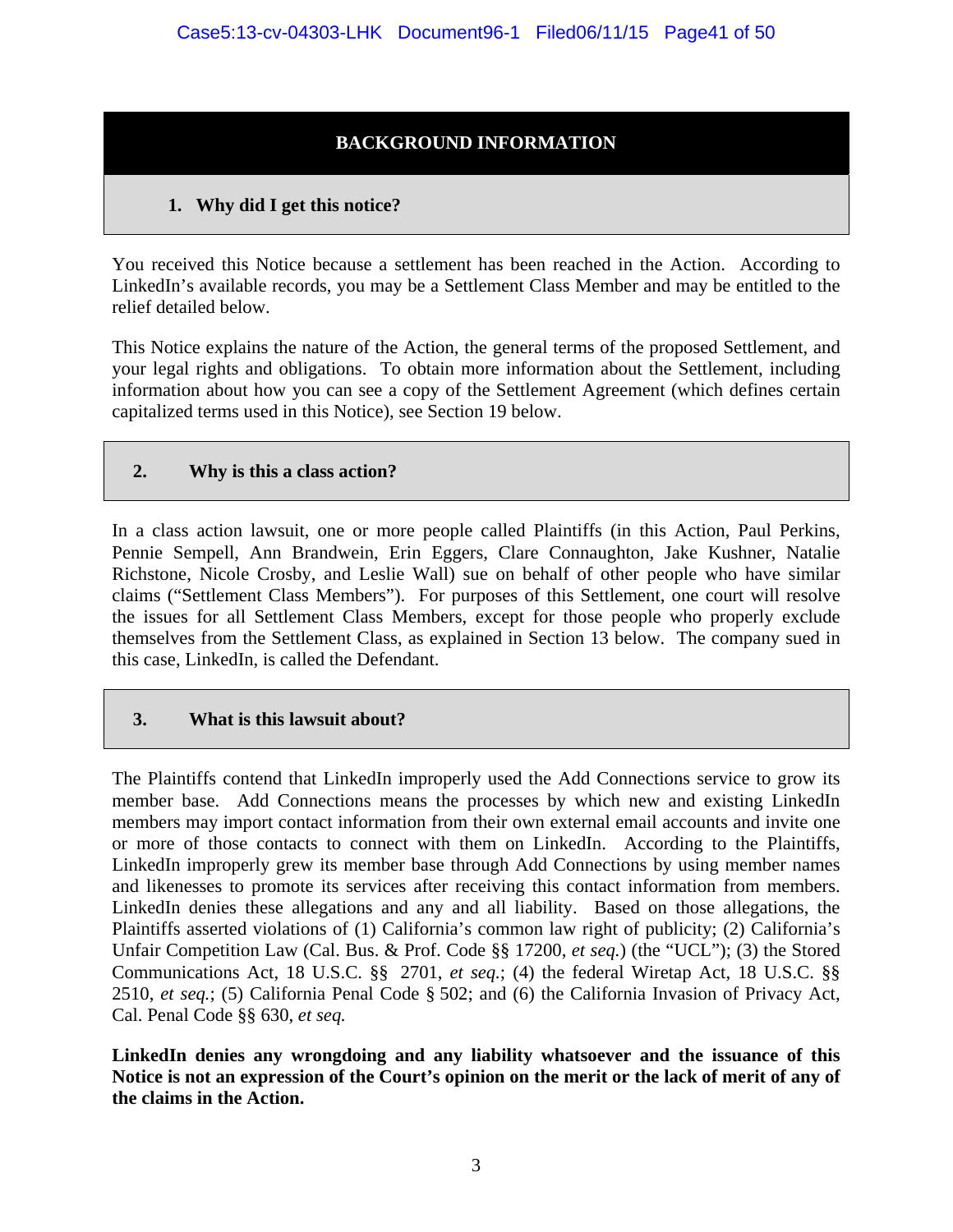For information about how to learn about what has happened in the Action to date, please see Section 19 below.

#### **4. Why is there a Settlement?**

The Court has **not** decided that the Plaintiffs or LinkedIn should win this Action. Instead, both sides agreed to a Settlement. That way, they avoid the cost of a trial, and the Settlement Class Members will receive relief when the Settlement is final, rather than years from now, if at all.

In granting preliminary approval of the Settlement, the Court appointed Plaintiffs as Class Representatives and the lawyers who brought this Action as Class Counsel.

# **5. How do I know if I am part of the Settlement?**

The Court has decided that everyone who fits this description is a Settlement Class Member for purposes of the proposed Settlement:

> All current and former LinkedIn members who used Add Connections to import information from external email accounts and send emails to persons who were non-members in which the member's name, photograph, likeness and/or identity was displayed between September 17, 2011 and October 31, 2014.

## **THE PROPOSED SETTLEMENT**

## **6. What relief does the Settlement provide to the Settlement Class Members?**

If the proposed Settlement is approved by the Court, and after any appeals are resolved, LinkedIn has agreed to the following:

- **Settlement Fund.** LinkedIn will pay \$13 million into a fund that will be used to make payments to Settlement Class Members who file valid and timely claims ("Authorized Claimants"), any attorneys' fees and costs awarded by the Court to Class Counsel, any service awards paid to the Class Representatives, and any costs incurred by the Settlement Administrator. The part of the Settlement Fund that will be used to pay claims made by Authorized Claimants is called the Net Settlement Fund.
	- The Net Settlement Fund will be distributed to Authorized Claimants on a *pro rata* basis, which means the payment amount depends on the number of Authorized Claimants. If the number of Authorized Claimants results in a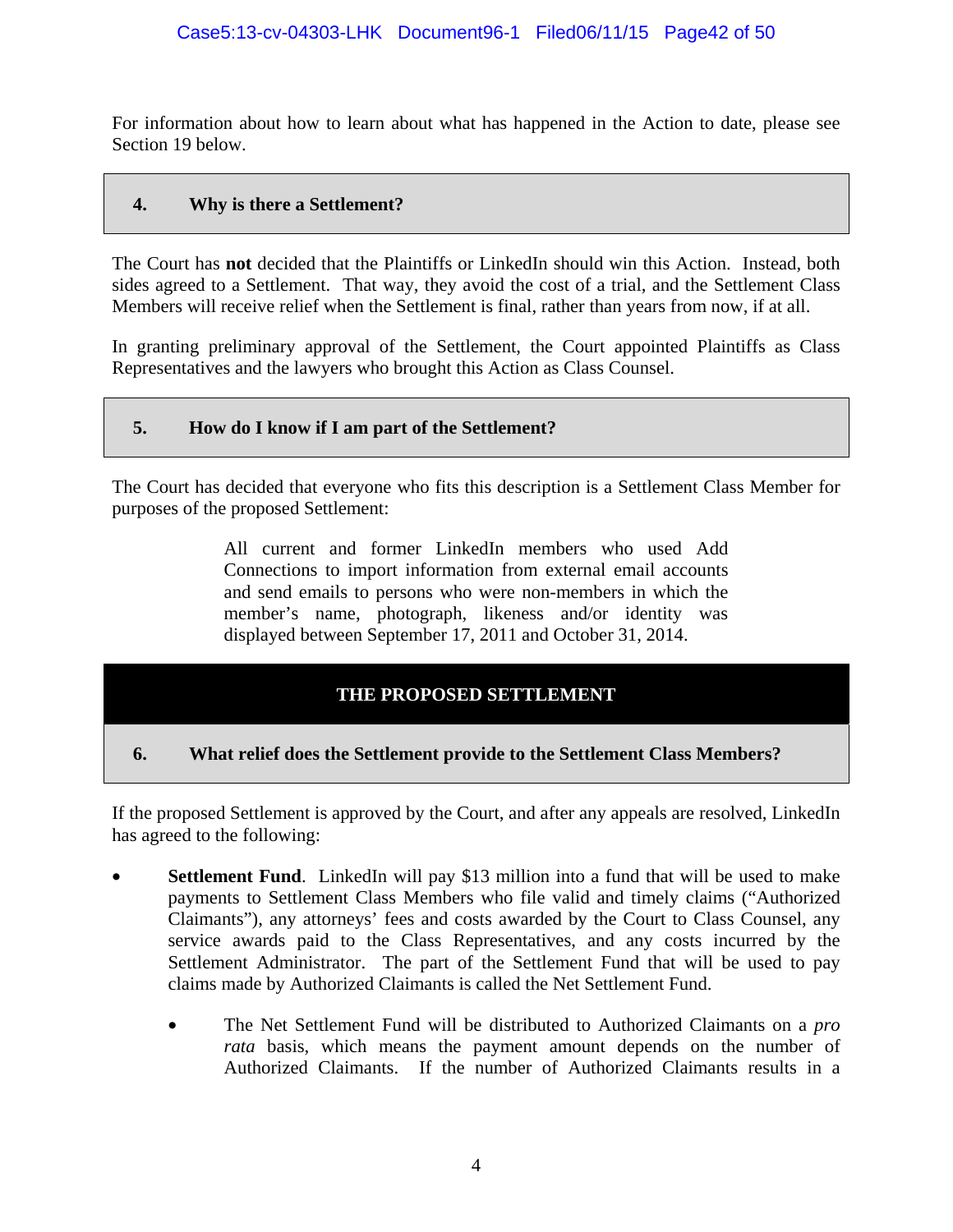payment amount of less than \$10, an additional amount of up to \$750,000 will be added to the \$13 million fund.

- *No one knows in advance whether or in what amount payments will be made to Settlement Class Members*. If the number of Authorized Claimants results in a *pro rata* payment amount that the Parties, in consultation with the Settlement Administrator and the mediator, believe is not economically feasible to distribute to Authorized Claimants, Class Counsel will submit for Court approval as part of the Final Order and Judgment an alternative plan of distribution under which the Settlement Administrator will distribute the Net Settlement Fund to the *Cy Pres* Recipients.
- The *Cy Pres* Recipients are as follows: Access Now, Electronic Privacy Information Center ("EPIC"), and Network for Teaching Entrepreneurship ("NTFE").
- **Prospective Relief.** In addition to monetary benefits, LinkedIn has agreed to revise disclosures on Add Connections permission screens and to implement new functionality allowing members to (1) manage contacts, including viewing and deleting contacts and sending invitations, and (2) stop reminders from being sent for connection invitations that were sent inadvertently.

# **7. Will the Class Representatives receive any compensation for their efforts in bringing this Action?**

The Class Representatives will request a service award of up to \$1,500 (each) for their services as class representatives and their efforts in bringing the Action. The Court will make the final decision as to the amount to be paid to the Class Representatives.

# **HOW TO REQUEST PAYMENT – SUBMITTING A CLAIM FORM**

# **8. How can I get a payment?**

To qualify for payment, Settlement Class Members must send in a Claim Form. A Claim Form is accessible by clicking HERE. Read the instructions on the Claim Form carefully, fill out all the information requested, and submit it electronically by 11:59 p.m. Pacific Time on [Month] [Day], [Year].

Alternatively, a copy of the Claim Form can be obtained from the Settlement website www.[xxx].com or from the Settlement Administrator at the address below and submitted by postal mail. If a completed Claim Form is submitted by mail it must be submitted to the below address and postmarked by [Month] [Day], [Year].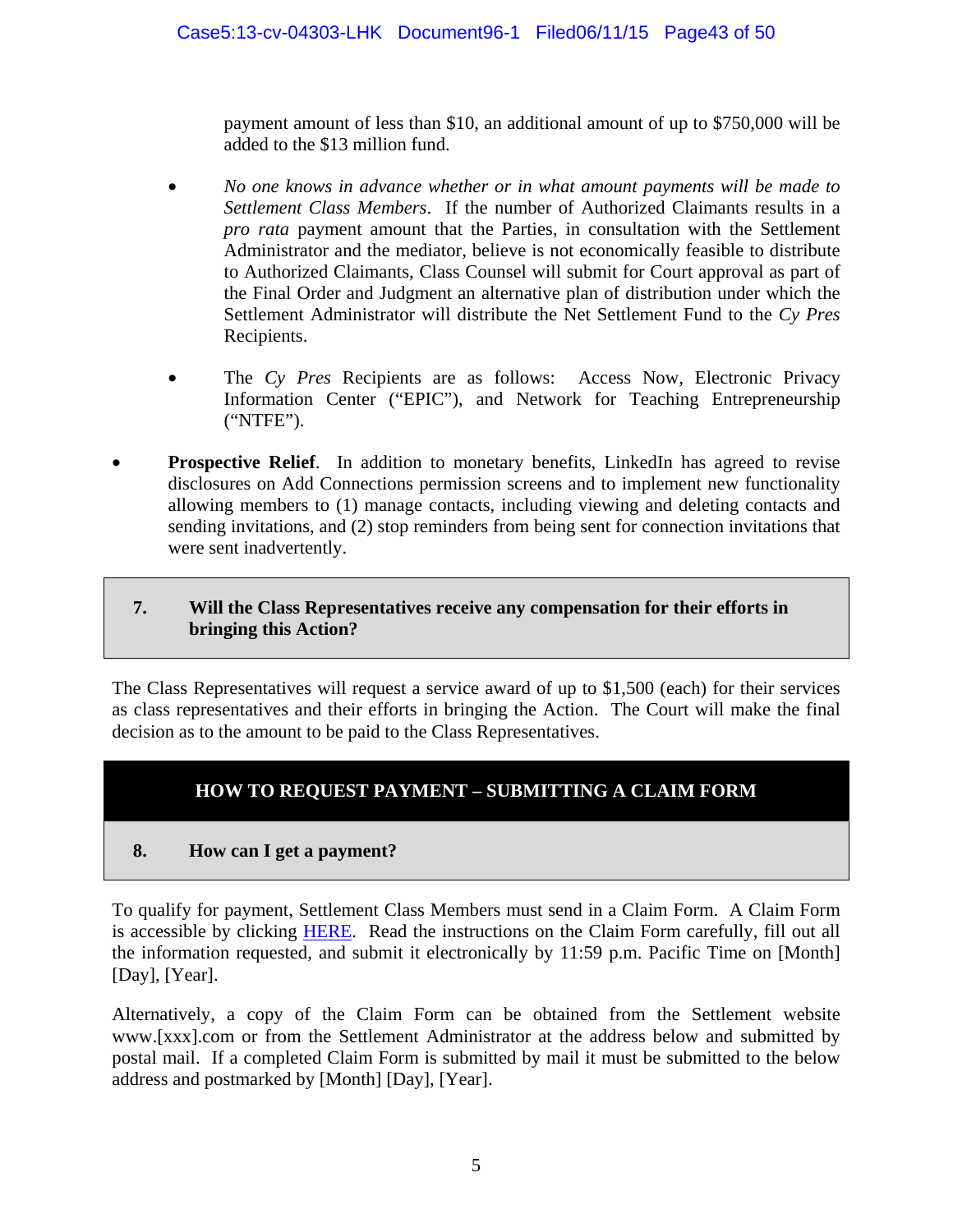*Perkins v. LinkedIn Corp.*, Settlement c/o Gilardi & Co. LLC [Address] [City], [State] [ZIP Code]

# **9. When will I get a payment if I submit a Claim Form?**

If a Settlement Class Member submits a timely and valid Claim Form by [Month] [Day], [Year], and the Court orders payment to Authorized Claimants, the Authorized Claimant will receive his or her payment about 90 days after the Court grants final approval of the Settlement, assuming that no one files an appeal challenging the Settlement. The Claim Form allows Settlement Class Members to choose between payment via Automated Clearing House (ACH) transfer and payment via physical check.

# **THE LAWYERS REPRESENTATION**

## **10. Do I have a lawyer in this case?**

The Court has ordered that Russ, August & Kabat; Lieff, Cabraser, Heimann & Bernstein, LLP; and Olavi Dunne LLP ("Class Counsel") will represent the interests of all Settlement Class Members. Settlement Class Members will not be separately charged for these lawyers. If you want to be represented by your own lawyer, you may hire one at your own expense.

## **11. How will the lawyers be paid?**

When Class Counsel ask the Court to approve the settlement, they will also apply to the Court for an award of attorneys' fees, costs, and expenses up to a maximum of \$3,250,000 to be paid from the \$13 million settlement fund. The Court will make the final decision as to the amounts to be paid to Class Counsel.

# **DISMISSAL OF ACTION AND RELEASE OF ALL CLAIMS**

#### **12. What do Settlement Class Members give up to obtain relief under the Settlement?**

If the Settlement is approved, the Court will enter a Final Order and Judgment dismissing the Action "with prejudice" (i.e., meaning that it cannot be filed again).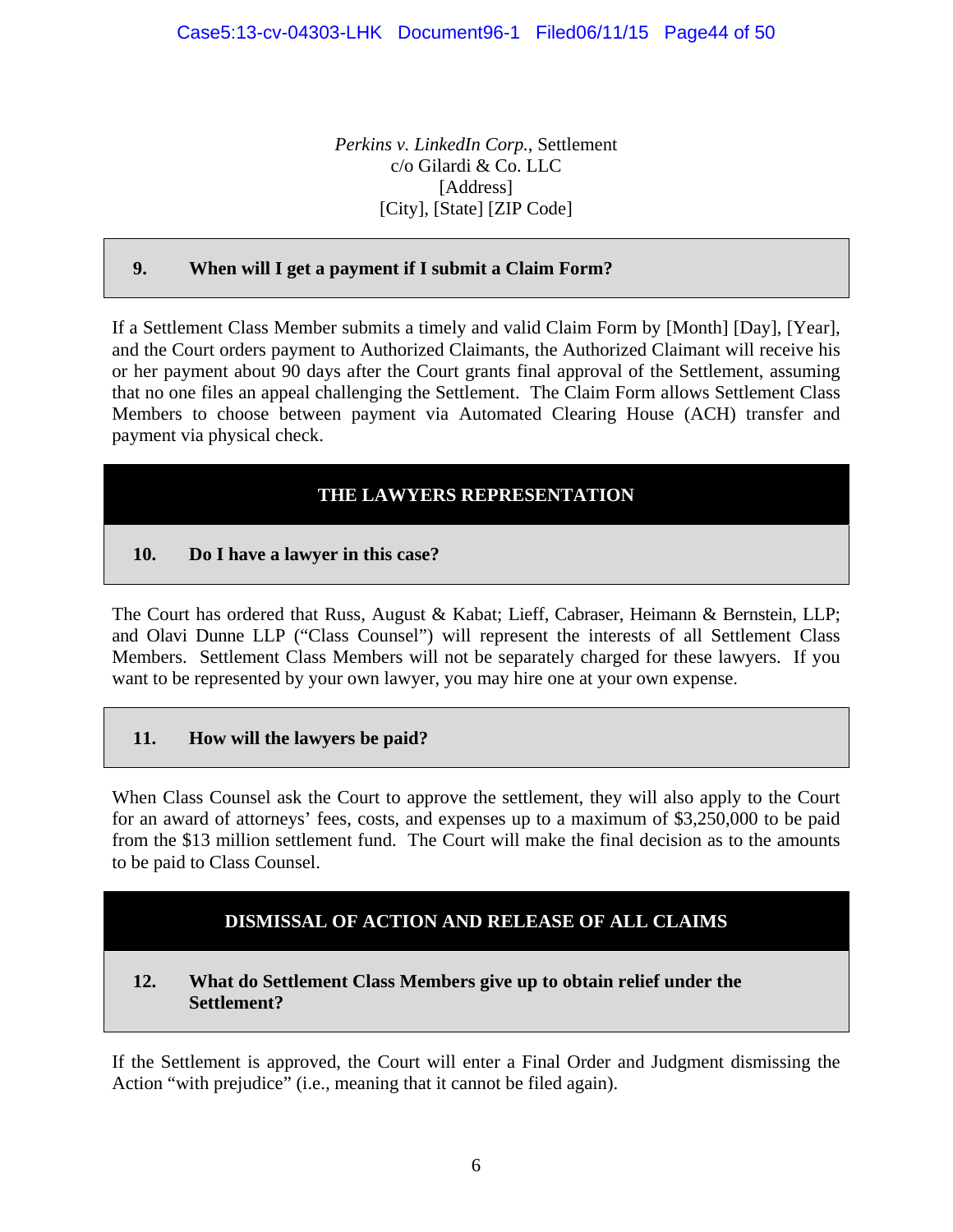Upon the entry of the Final Order and Judgment, Plaintiffs and all Settlement Class Members who do not validly and timely request to be excluded from the proposed Settlement, and each of their respective present, former, and future heirs, executors, administrators, representatives, agents, attorneys, partners, predecessors-in-interest, successors, assigns, and legatees (collectively the "Releasing Parties") shall be deemed to have fully, finally, and forever released, relinquished, and discharged against LinkedIn and any and all of its present or former heirs, executors, estates, administrators, predecessors, successors, assigns, parents, subsidiaries, associates, affiliated and related entities, employers, employees, agents, representatives, consultants, independent contractors, directors, managing directors, officers, partners, principals, members, attorneys, accountants, financial and other advisors, investment bankers, insurers, underwriters, shareholders, lenders, auditors, investment advisors, and any and all present and former companies, firms, trusts, corporations, officers, directors, other individuals or entities in which LinkedIn has a controlling interest or which is affiliated with any of them, or any other representatives of any of these persons and entities (collectively the "Released Parties"), any and all actions, causes of action, claims, demands, liabilities, obligations, damages (including, without limitation, punitive, exemplary and multiple damages), penalties, sanctions, losses, debts, contracts, agreements, attorneys' fees, costs, expenses, and rights of any nature and description whatsoever, whether based on federal, state, or local statutes, common law, regulations, rules or any other law of the United States or foreign jurisdiction, known or unknown, fixed or contingent, suspected or unsuspected, in law or in equity, that were asserted or could have been asserted arising from or related to allegations in the Action regarding the alleged use of Add Connections to grow LinkedIn's member base, including, without limitation, (i) accessing, importing, storing and/or using information from LinkedIn members' external email accounts; (ii) using LinkedIn members' names, photographs, likenesses, and/or identities in emails relating to Add Connections; or (iii) related disclosures, representations, and omissions ("Released Claims").

**In addition, the Releasing Parties expressly waive and relinquish, to the fullest extent permitted by law, the provisions, rights, and benefits of Section 1542 of the California Civil Code, and any law or legal principle of similar effect in any jurisdiction, whether federal or state. Section 1542 of the California Civil Code provides as follows:** 

> **A GENERAL RELEASE DOES NOT EXTEND TO CLAIMS WHICH THE CREDITOR DOES NOT KNOW OR SUSPECT TO EXIST IN HIS OR HER FAVOR AT THE TIME OF EXECUTING THE RELEASE, WHICH IF KNOWN BY HIM OR HER MUST HAVE MATERIALLY AFFECTED HIS OR HER SETTLEMENT WITH THE DEBTOR.**

The Releasing Parties fully understand that the facts on which this Settlement Agreement is executed may be different from the facts now believed by the Releasing Parties and their Counsel to be true, and they expressly accept and assume the risk of this possible difference in facts and agree that this Settlement Agreement remains effective despite any difference in facts. Further, the Releasing Parties agree that this waiver is an essential and material term of this release and the Settlement that underlies it and that without such waiver the Settlement would not have been accepted.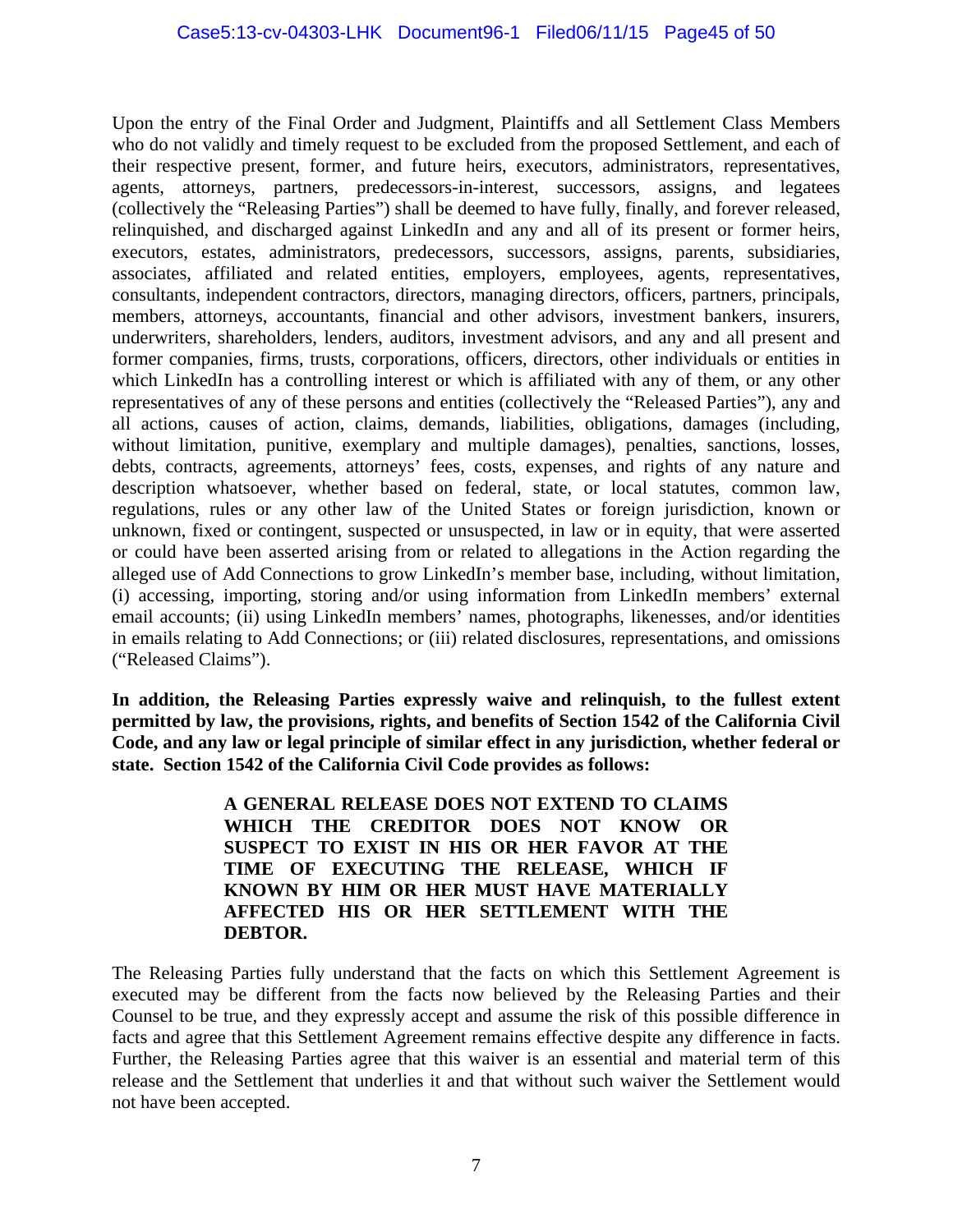The precise definitions of the capitalized terms in the paragraph above can be found in the Settlement Agreement, which is located online at www.[xxx].com or may be obtained by requesting it from the Settlement Administrator: *Perkins v. LinkedIn Corp.*, Settlement, c/o Gilardi & Co. LLC [Address], [City], [State] [ZIP Code], **email@settlementname.com.** 

Unless you exclude yourself, you will remain in the Settlement Class, and that means that you cannot sue, continue to sue, or be part of any other lawsuit about the Released Claims. It also means that all of the Court's orders will apply to you and legally bind you.

If you exclude yourself from the Settlement Class, you would retain the right to bring a claim against LinkedIn, but you would not have representation provided for you through this lawsuit, and would be responsible for hiring your own attorney at your own expense.

# **HOW TO EXCLUDE YOURSELF FROM THE SETTLEMENT**

# **13. How do Settlement Class Members exclude themselves from the Settlement?**

Persons who fall within the definition of the Settlement Class who do not want to be a part of the Settlement must send a written request to the Settlement Administrator, at the address below, postmarked on or before [Month] [Day], [Year].

> *Perkins v. LinkedIn Corp., Settlement*  c/o Gilardi & Co. LLC [Address] [City], [State] [ZIP Code]

This request must include the case number of the Action (Case No. 5:13-CV-04303-LHK), your name, address, email address, phone number and signature, and a statement that you wish to be excluded from the Settlement Class. If the exclusion request does not include all of this information, or if it is sent to an address other than the above, or if it is not postmarked within the time specified, it will be invalid, and you will remain a member of the Settlement Class and be bound as a Class Member by the Settlement Agreement, if approved. "Mass" or "class" opt-outs purporting to be made on behalf of multiple persons or classes of persons shall not be allowed.

If you submit a valid request to be excluded from the Class, you will not be a part of the Settlement, will not be eligible to make a claim for payment (as described in Section 8 above), will not be bound by the Final Order and Judgment entered in the Action, and will not be precluded from bringing any individual claim against LinkedIn based on the conduct complained of in the Action. If a claimant also submits a request for exclusion from the class and settlement, the request for exclusion will be ignored.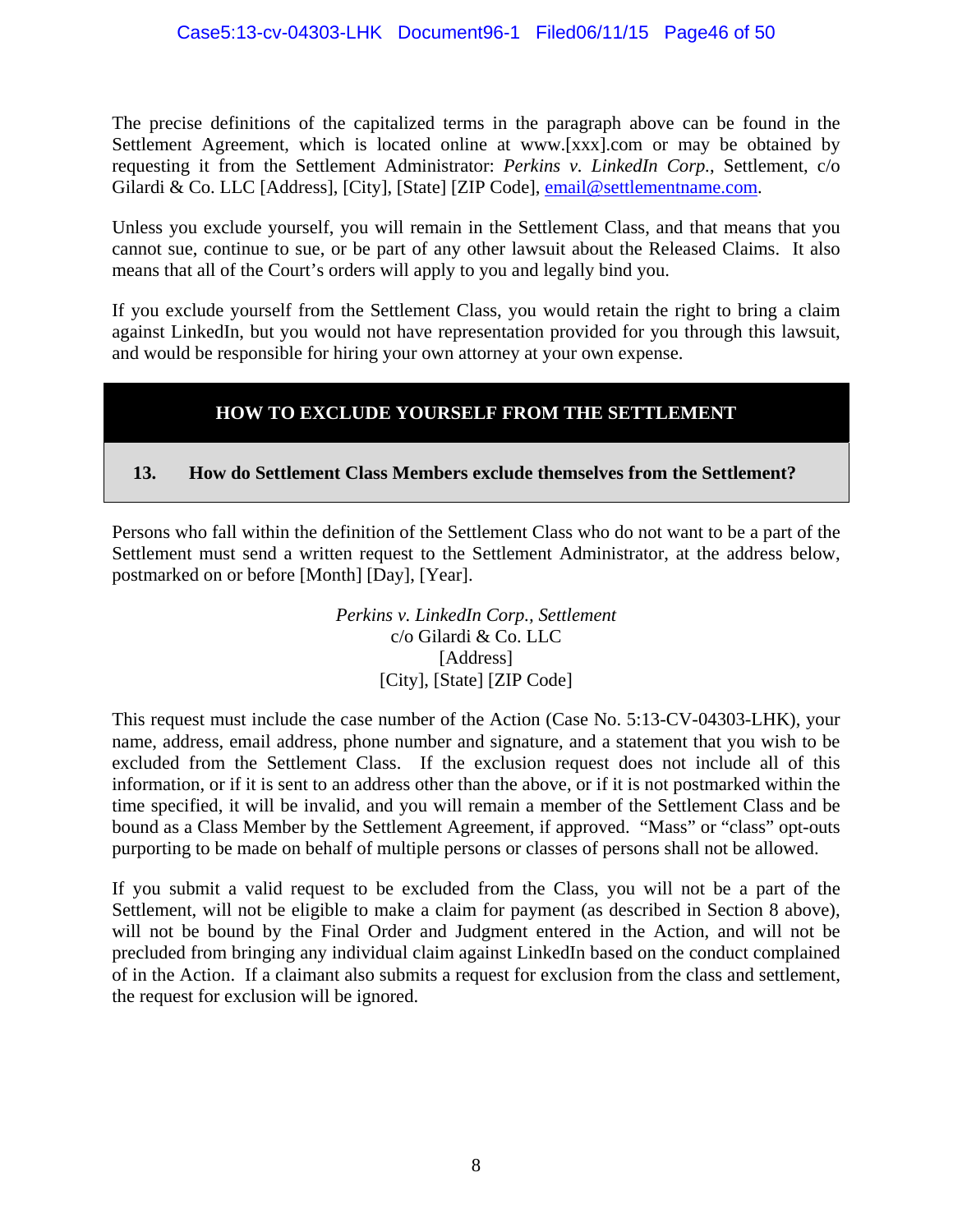# **HOW TO OBJECT TO THE SETTLEMENT**

#### **14. How do I tell the Court that I do not like the Settlement?**

At the date, time, and location stated in Section 17 below, the Court will hold a Final Approval Hearing to determine if the Settlement is fair, reasonable, and adequate, and to also consider Class Counsel's request for an award of attorneys' fees and expenses, and a service award to the Class Representatives.

If you have not submitted a timely and valid exclusion request and wish to object to the Settlement or to the award of attorneys' fees, expenses, or service awards, you must submit to the Court and serve upon Class Counsel and LinkedIn's Counsel a written objection ("Objection") by [Month] [Day], [Year] that complies with the following requirements.

Written objections must be personally signed by the person objecting and must include: (1) the name of the Action and case number, "*Perkins v. LinkedIn Corp.*, Case No. 5:13-CV-04303- LHK"; (2) the objector's name, address, telephone number, and email address; (3) an explanation of the basis upon which the objector claims to be a Settlement Class Member; (4) all grounds for the objection, including all citations to legal authority and evidence supporting the objection; and (5) the name and contact information of any and all attorneys representing, advising, or in any way assisting the objector in connection with the preparation or submission of the objection or who may profit from the pursuit of the objection; and (6) a statement indicating whether the objector intends to appear at the Final Approval Hearing (either personally or through counsel who files an appearance with the Court in accordance with the Local Rules). . Written objections must be submitted to the Court, either by mailing them to the Class Action Clerk or by filing it in person at any location of the United States District Court for the Northern District of California, except that any objection made through counsel must be filed through the Court's Case Management/Electronic Case Filing (CM/ECF) system.

You may, but need not, submit your Objection through counsel of your choice. If you do make your Objection through an attorney, you will be responsible for your personal attorney's fees and costs. Objections filed by attorneys registered for e-filing with this Court on behalf of Settlement Class Members may be filed through the Court's electronic court filing ("ECF") system located at https://ecf.cand.uscourts.gov/cand/index.html. An Objection filed with the Court via ECF may redact the objecting individual's telephone number or email address, so long as the unredacted version is served on both Class Counsel and LinkedIn's Counsel at the following addresses:

#### **Class Counsel**

Larry C. Russ, Esq. Dorian S. Berger, Esq. Russ August & Kabat Daniel P. Hipskind, Esq. 12424 Wilshire Boulevard, 12th Floor Olavi Dunne LLP Los Angeles, CA 90025 445 S. Figueroa St., Suite 3170

Los Angeles, CA 90071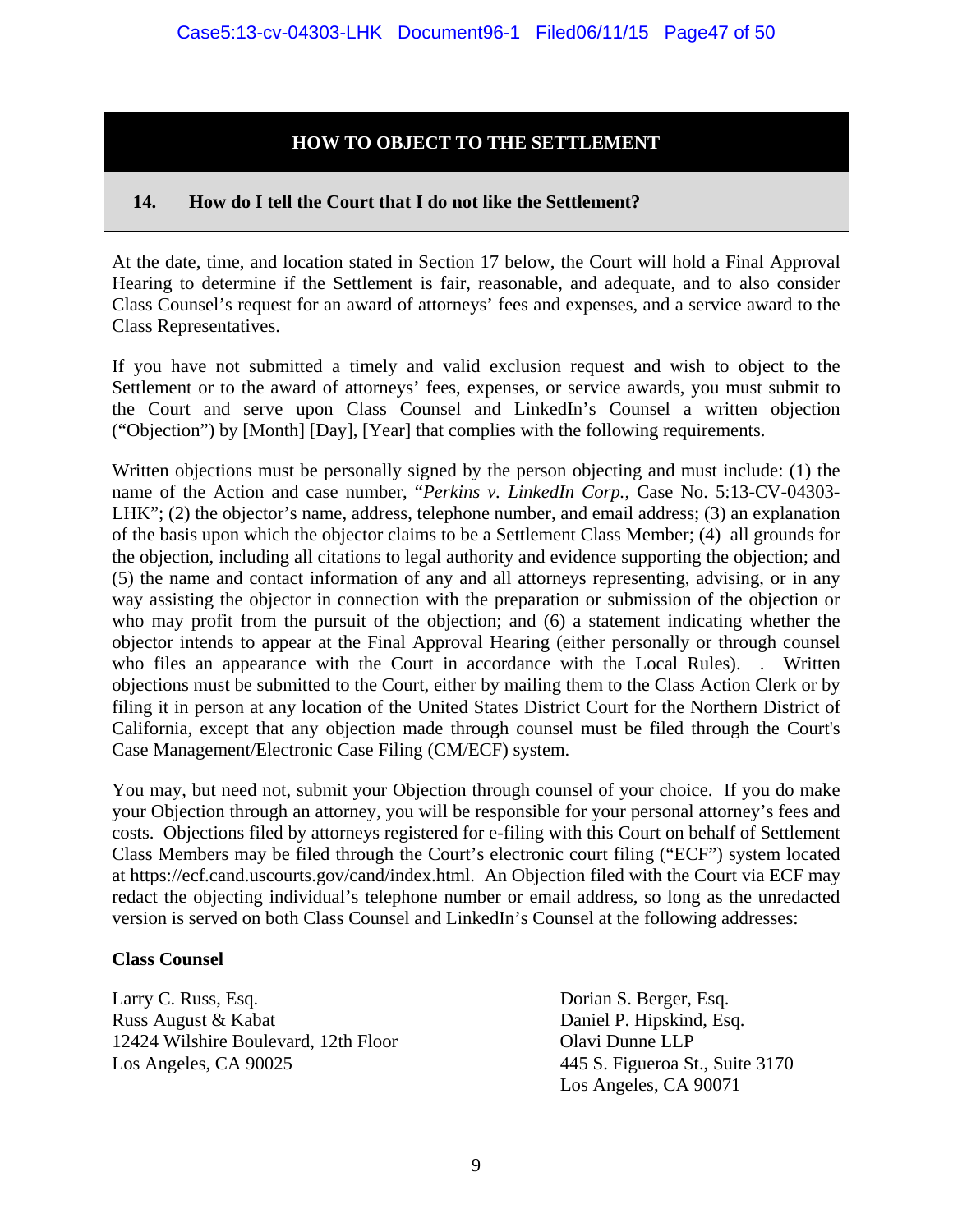Michael W. Sobol, Esq. Nicholas R. Diamand, Esq. Melissa Gardner, Esq. Lieff, Cabraser, Heimann & Bernstein, LLP 275 Battery Street, 29th Floor San Francisco, CA 94111-3339

# **LinkedIn's Counsel**

Jerome C. Roth, Esq. Munger, Tolles & Olson LLP 560 Mission Street, 27th Floor San Francisco, CA 94105

The date of an objection is deemed to be the date on which it is filed with the Court as reflected on the objection's "notice of electronic filing."

For the purposes of ECF transmission, transmission must be complete by 11:59 p.m. (Pacific Time) on [Month] [Day], [Year].

## **IF YOU DO NOT TIMELY MAKE YOUR OBJECTION, YOU WILL BE DEEMED TO HAVE WAIVED ALL OBJECTIONS AND WILL NOT BE ENTITLED TO SPEAK AT THE FINAL APPROVAL HEARING**.

If you file and serve a timely Objection, and comply with this paragraph, you may appear at the Final Approval Hearing, either in person or through separate counsel hired at your expense, to object to the fairness, reasonableness, or adequacy of the Settlement, or to the award of attorneys' fees, expenses, or service award. You are not required, however, to appear.

**If you or your attorney intend to make an appearance at the Final Approval Hearing, you must also file and serve, according to the above procedures, no later than [Month] [Day], [Year], a Notice of Intention to Appear. Alternatively, you may state in your Objection that you intend to appear and speak at the Final Approval Hearing.** 

# **15. What is the difference between excluding myself and objecting to the Settlement?**

Objecting is simply telling the Court that you don't like something about the Settlement. You can object only if you stay in the Settlement Class. Excluding yourself is telling the Court that you don't want to be part of the Settlement Class. If you exclude yourself, you have no basis to object because the Settlement no longer affects you.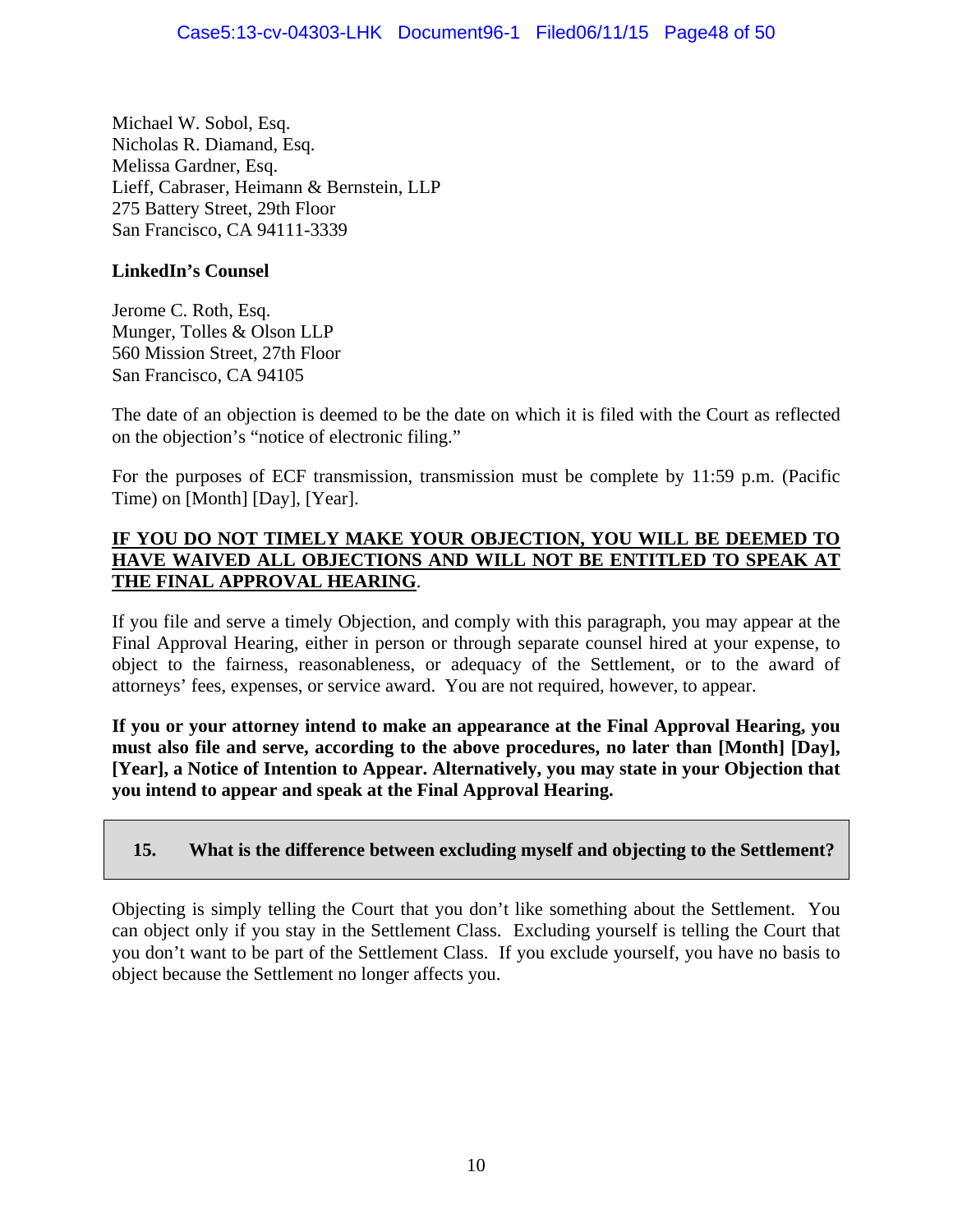# **FINAL APPROVAL HEARING**

# **16. What is the Final Approval Hearing?**

The Court has preliminarily approved the Settlement and will hold a hearing to decide whether to give final approval to the Settlement. The purpose of the Final Approval Hearing will be for the Court to determine whether the Settlement should be approved as fair, reasonable, adequate, and in the best interests of the Class; to consider the award of attorneys' fees and expenses to Class Counsel; and to consider the request for a service award to the Class Representatives.

# **17. When and where is the Final Approval Hearing?**

The Court will hold the Final Approval Hearing at [time] on [Month] [Day], [Year] in Courtroom 8, 4th Floor, 280 South 1st Street, San Jose, CA 95113. The hearing may be postponed to a different date or time or location without notice. Please check www.[xxx].com for any updates about the Settlement generally or the Final Approval Hearing specifically. If the date or time of the Final Approval Hearing changes, an update to the Settlement website will be the only way you will be informed of the change.

# **18. May I speak at the hearing?**

At that hearing, the Court will be available to hear any objections and arguments concerning the fairness of the Settlement.

You may attend, but you do not have to. As described above in Section 14, you may speak at the Final Approval Hearing only if (a) you have timely served and filed an Objection, and (b) followed the procedures set forth in Section 14 above for notifying the Court and the parties that you intend to speak at the Final Approval Hearing.

If you have requested exclusion from the Settlement, however, you may not speak at the Final Approval Hearing.

# **GETTING MORE INFORMATION & UPDATING INFORMATION**

# **19. How do I get more information?**

To see a copy of the Settlement Agreement (which defines capitalized terms used in this notice and provides a brief summary of what has happened in the Action), the Court's preliminary